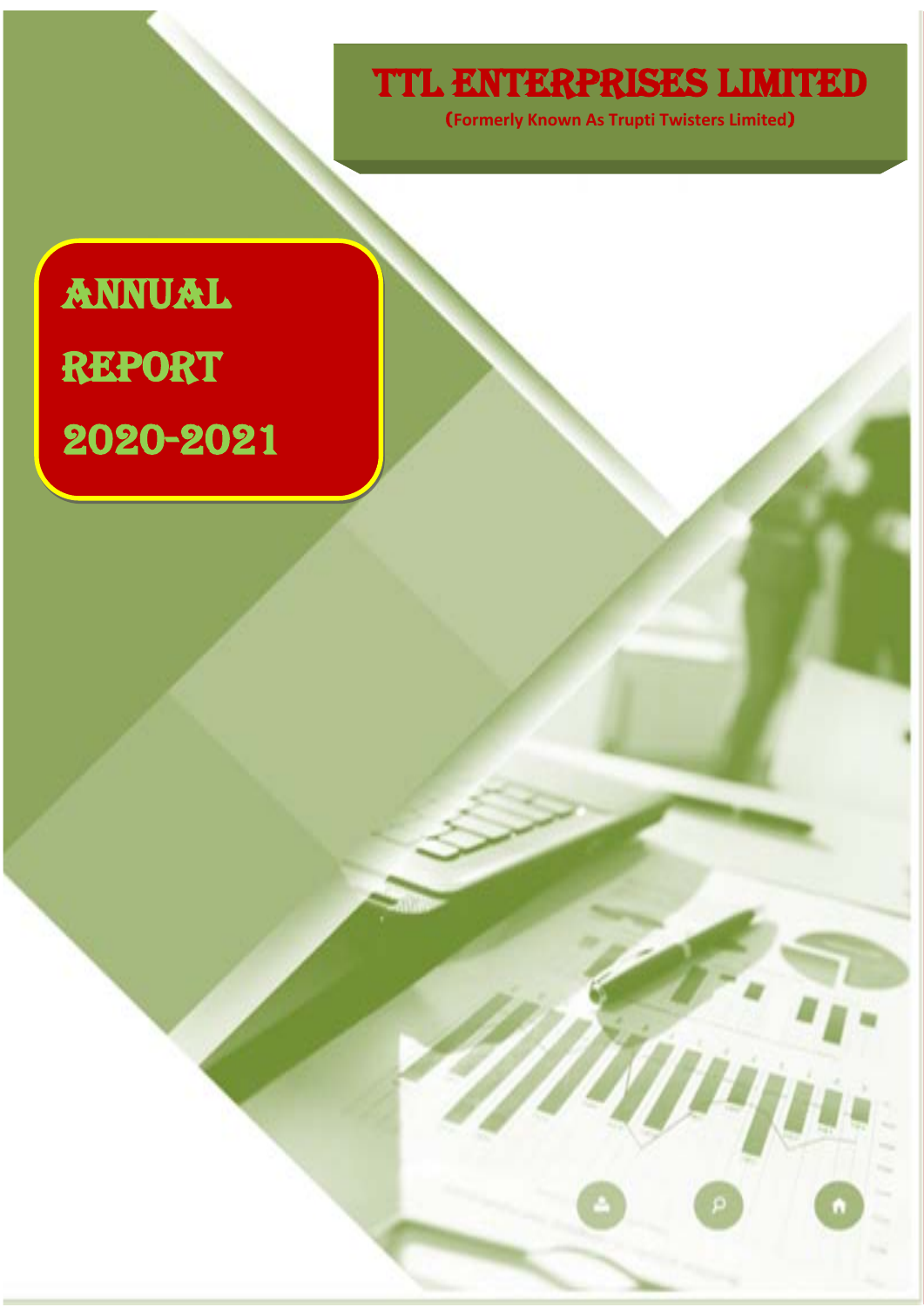# **BOARD OF DIRECTORS**

| <b>Name</b>        | <b>Designation</b>   |
|--------------------|----------------------|
| Mr. Keyoor Bakshi  | Director             |
| Mrs. Kamini Bakshi | Director             |
| Mr. Bhavin Mehta   | Independent Director |
| Mr. Prdip Vyas     | Independent Director |

# **AUDIT COMMITTEE**

| <b>Name</b>       | <b>Designation</b> |
|-------------------|--------------------|
| Mr. Keyoor Bakshi | Chairman           |
| Mr. Prdip Vyas    | Member             |
| Mr. Bhavin Mehta  | Member             |

# **STAKEHOLDER'S RELATIONSHIP COMMITTEE**

| <b>Name</b>        | <b>Designation</b> |
|--------------------|--------------------|
| Mr. Bhavin Mehta   | Chairman           |
| Mr. Pradip Vyas    | Member             |
| Mrs. Kamini Bakshi | Member             |

# **COMPANY SECRETARY, COMPLIANCE OFFICER AND CFO: Mr. Malay Desai**

| <b>AUDITORS</b>              | SECRETARIAL AUDITOR | <b>REGISTERED OFFICE</b>                        |
|------------------------------|---------------------|-------------------------------------------------|
| M/s. J K SARWGI & COMPANY.   | Mr. Kavan Shukla    | 304, $3^{\text{rd}}$ Floor, Shoppers Plaza – 5, |
| <b>Chartered Accountants</b> | (K V Shukla & Co.)  | Opp. Municipal Market, C.G.                     |
| Ahmedabad                    | Ahmedabad           | Road, Navrangpura,                              |
|                              |                     | Ahmedabad - 380009.                             |

**Bank:**

**SBI** State Bank of India

# **REGISTRAR:**

# **Accurate Securities and Registry Pvt. Ltd.**

**Address:** 203, Shangrila Arcade, Above Samsung Showroom, Shyamal Cross Roads, Satellite, Ahmedabad - 380015.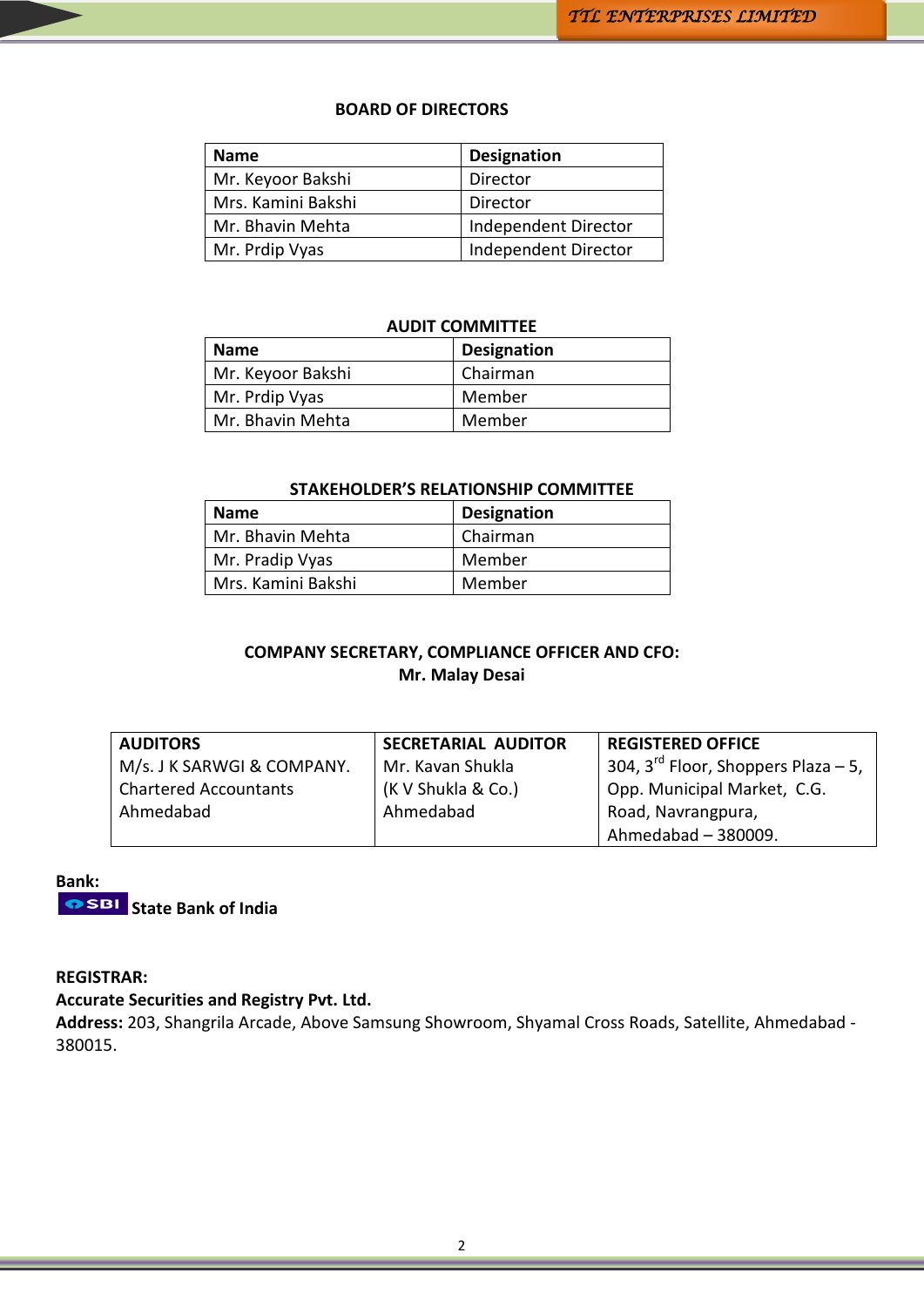# **NOTICE**

Notice is hereby given that the 33rd **Annual General Meeting** of **TTL Enterprises Limited** (Formerly Known as **Trupti**  Twisters Limited) will be held on Tuesday, 28<sup>th</sup> Day of September, 2021 at 11:00 A.M. at 306, Sarthik Complex, Nr. Iscon Cross Roads, Satellite, Ahmedabad – 380015, Gujarat to transact following business:

# **ORDINARY BUSINESS:**

- **1.** To receive, consider and adopt the Financial Statements of the Company for the year ended  $31<sup>st</sup>$  March, 2021 including audited Balance Sheet as at  $31<sup>st</sup>$  March, 2021 and Statement of Profit and Loss for the year ended on that date 31<sup>st</sup> March, 2021 and the Reports of the Directors, Auditors and the Secretarial Auditors thereon.
- **2.** To re-appoint Keyoor Bakshi (DIN: 00133588), who retires by rotation, and being eligible, offers herself for re-appointment as a Director of the Company.
- **3.** To Appoint Auditors of the Company and to fix their remuneration.

**"RESOLVED THAT** pursuant to the provisions of section 139 of the Companies Act, 2013 and the Rules made there under, M/s J K SARWGI & Company., Chartered Accountants (Firm Registration No. 006836C), Ahmedabad be and are hereby appointed as the Auditors of the Company for a term of 5 years, to hold office from the conclusion of this Annual General Meeting (AGM) till the conclusion of the Annual General Meeting to be held in 2026 (subject to ratification of reappointment by the members at every AGM held after this AGM) of the Company, on a remuneration as may be mutually agreed upon by the Board of Directors and the Auditors."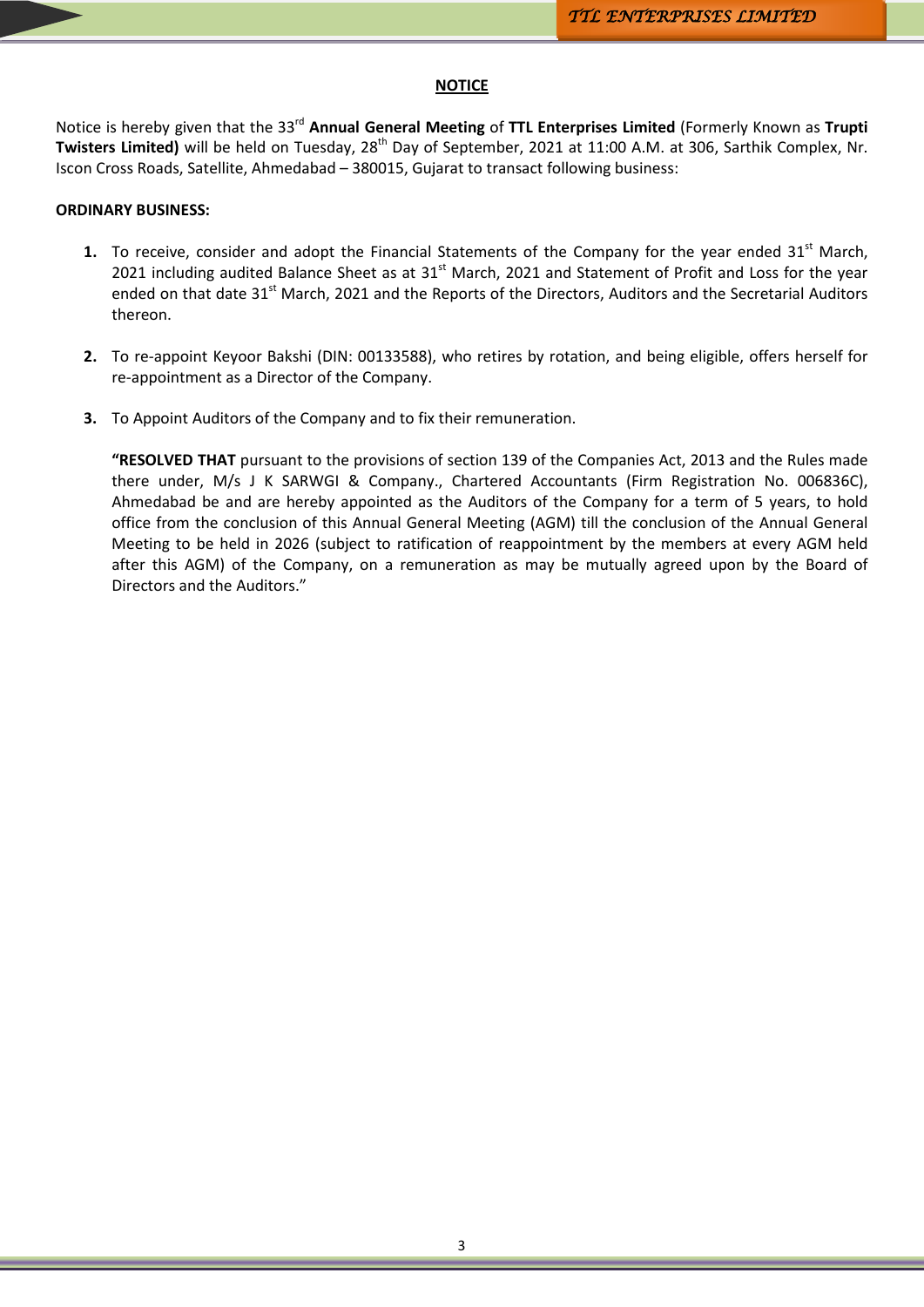# **NOTES:**

- 1. In view of the outbreak of the COVID- 19 pandemic, Ministry of Home Affairs has from time to time through various circulars and guidelines has clearly indicated the precautions to be taken if there is a social gathering to stop the spread of novel corona virus. We assure that we have proper arrangements and precautions being taken at the venue of AGM. There is sufficient space so that social distancing of shareholders attending the meeting can be maintained. Further precaution will be taken that none of the attendees will be allowed to the venue without the use of masks and hand sanitizers. In addition to that health checkups will be done of the attendees so as to protect the spread of any kind of disease.
- 2. A member entitled to attend and vote at the meeting is entitled to appoint a proxy to attend and vote instead of him/her self and the proxy need not be the member of the company. A person can act as proxy on behalf members not exceeding 50 (fifty) and holding in aggregate not more than 10% (ten per cent) of share capital of the Company. However a member holding more than 10% (ten per cent) of share capital in company may appoint a single person as proxy and in such case proxy shall not act as proxy for any other member.
- 3. A form of proxy is herewith attached. The proxies in order to be effective must be submitted at the registered office of the company not less than 48 hours before the commencement of the meeting duly signed by the member. Proxies submitted on behalf of the Companies, Societies etc. must be supported by an appropriate resolution/ authority, as applicable. Members/ proxies/ authorized representative are requested to bring the attendance slip sent herewith, duly filled in for attending the meeting.
- 4. In case of joint holders, only a 1st Joint holder will be permitted to vote.
- 5. The Statement pursuant to section 102 of Companies act 2013 and /or Regulation 36(3) of SEBI (Listing Obligation and Disclosure Requirements) Regulation 2016 with regard to Explanatory Statement is herewith annexed to this notice
- 6. In terms of section 124 of the Act, the amount of dividend not encashed or claimed within 7 years from the date of its transfer to the unpaid dividend account, will be transferred to the Investor Education and Protection Fund (IEPF) established by the Government. Members who have not encashed their dividend warrants are requested to approach the Company for payment. Further, pursuant to the provisions of section 124 of the Act and Investor Education and Protection Fund Authority (Accounting, Audit, Transfer and Refund) Rules, 2016 ("IEPF Rules"), all shares on which dividend has not been paid or claimed for seven consecutive years or more are required to be transferred to the Demat Account of the IEPF Authority. Hence Members are requested to claim their Unclaimed Dividend expeditiously failing which their shares shall be transferred to the Demat Account of IEPF Authority and no claim shall lay against the Company. The Members thereafter need to claim their shares from IEPF Authority by filing IEPF Form-5 and by following such procedures as prescribed therein.
- 7. Nomination facility is available for the Members as per section 72 of the Act. As a Member of the Company, you have an option to nominate any person as your nominee to whom your shares shall vest in the unfortunate event of your death. It is advisable to avail this facility especially by the Members who currently hold shares in their single name. Nomination can avoid the process of acquiring any right in shares through transmission by law. In case of nomination for the shares held by the joint holders, such nomination will be effective only on death of all the holders. In case the shares are held in dematerialised form, the nomination form needs to be forwarded to your Depository Participant (DP)
- 8. Trading in equity shares of the Company is compulsorily in dematerialised mode by all the Members. Also, as per provisions of Listing Regulations, transfer of listed securities shall not be processed unless the securities are in dematerialized form. This measure is aimed at curbing fraud and manipulation risk in physical transfer of securities by unscrupulous entities. Members holding shares in physical form are requested to convert their holding(s) to dematerialized form to eliminate all risks associated with physical shares.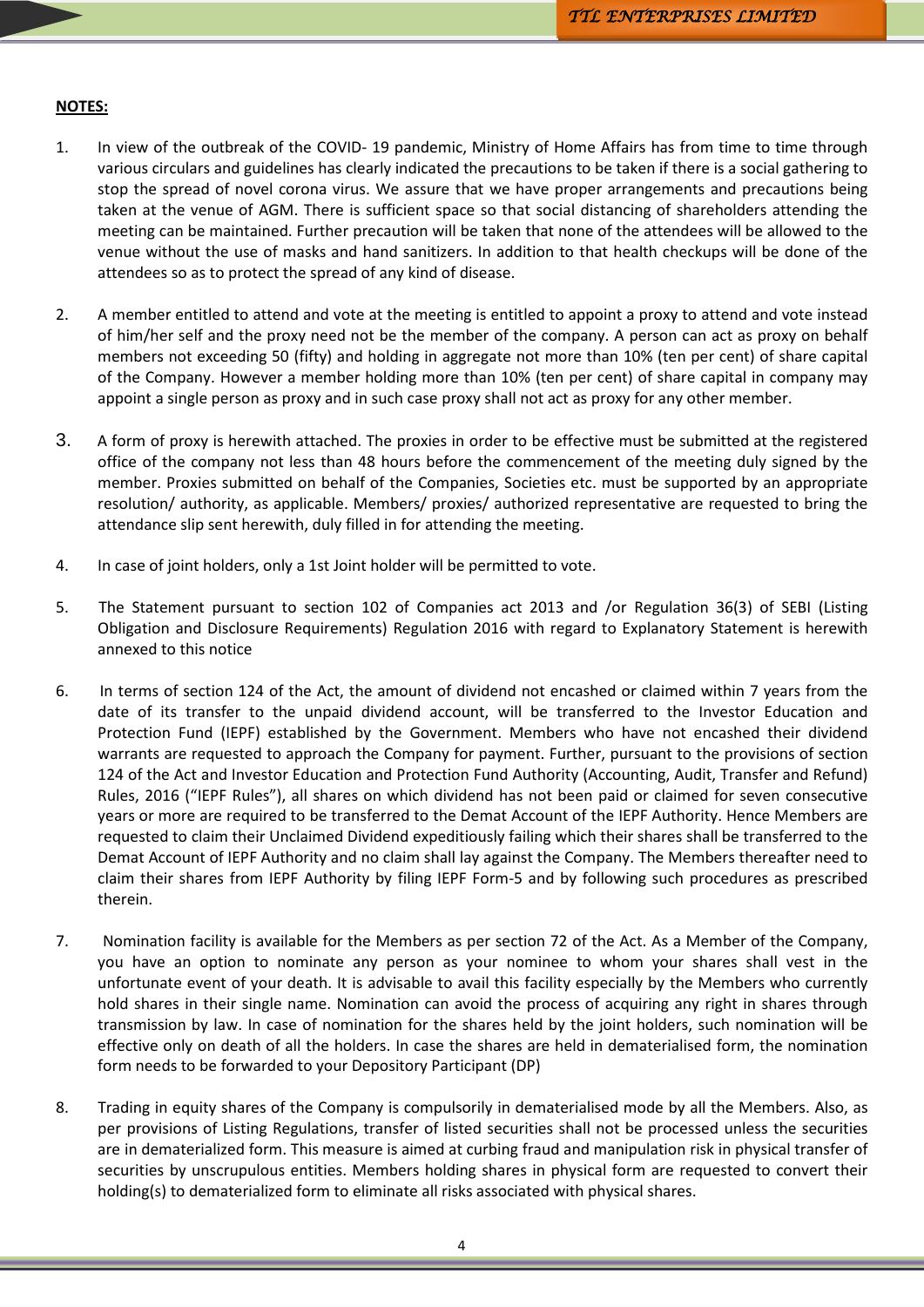- 9. With a view to conserve natural resources, we request Members to update and register their email addresses with their DPs or RTA, as the case may be, to enable the Company to send communications including Annual Report, Notices, Circulars, etc. electronically. Members may register their email addresses by writing to the Registrar and Share Transfer agent of the Company, M/s Accurate Securities and Registry Private Limited.
- 10. Members who hold shares in physical form in multiple folios, in identical names or joint holding in the same order of names, are requested to send the share certificates to the RTA, for consolidation of such multiple folios into a single folio.
- 11. The SEBI has mandated the submission of PAN by every participant in the securities market. Members holding shares in electronic form are, therefore, requested to submit their PAN to their DPs in case the shares are held by them in electronic form and to RTA in case the shares are held by them in physical form
- 12. Members are requested to intimate changes, if any, pertaining to their name, postal address, email address, telephone / mobile numbers, PAN, mandates, nominations, power of attorney, bank details such as, name of the bank and branch details, bank account number, MICR code, IFSC code, etc., to their DPs in case the shares are held by them in electronic form and to RTA in case the shares are held by them in physical form.
- 13. All documents referred to in the Notice along with the Statutory Registers maintained by the Company as per the Act will be available for inspection in electronic mode up to the date of the AGM of the Company. Members seeking to inspect such documents can send an email t[o truptitwister@gmail.com](mailto:truptitwister@gmail.com)
- 14. Members may note that the Notice and Annual Report will also be available on the Company's website i.e. [www.ttlent.com](http://www.ttlent.com/) , websites of the Stock Exchanges i.e. BSE Limited at www.bseindia.com and on the website of National Securities Depository Limited (NSDL).
- 15. In terms of section 108 of the Act read with the Companies (Management and Administration) Rules, 2014, Regulation 44 of Listing Regulations and MCA Circulars, the Company has provided the e-voting facility through NSDL. This facility is being provided to Members holding shares in physical or dematerialized form, as on the cut-off date to exercise their right to vote by electronic means on any or all of the business specified in the accompanying Notice. The information and other instructions regarding remote e-voting and e-voting at AGM are detailed in Note No. 21 and 22 respectively
- 16. Himanshu S K Gupta & Associates., Company Secretary has been appointed as the Scrutinizer to scrutinize the voting during the AGM and remote e-voting process in a fair and transparent manner
- 17. The results shall be declared by the Chairperson or a person so authorised by him in writing on receipt of consolidated report from Scrutinizer. The results declared along with Scrutinizer's Report shall be placed on the Company's website i.e. [www.ttlent.com](http://www.ttlent.com/) and shall also be communicated to the stock exchanges where the shares of the Company are listed
- 18. The resolutions shall be deemed to have been passed on the date of the AGM, subject to the same being passed with requisite majority
- 19. The Register of Members of the company will remain closed from September 23, 2021 to September 28, 2021 (both days inclusive) in connection with ensuing Annual General Meeting for Financial Year 2020-21.
- 20. Voting rights shall be reckoned on the paid up value of shares registered in the name of the Member / beneficial owner as on the cutoff date i. e. Friday, 17th September 2021.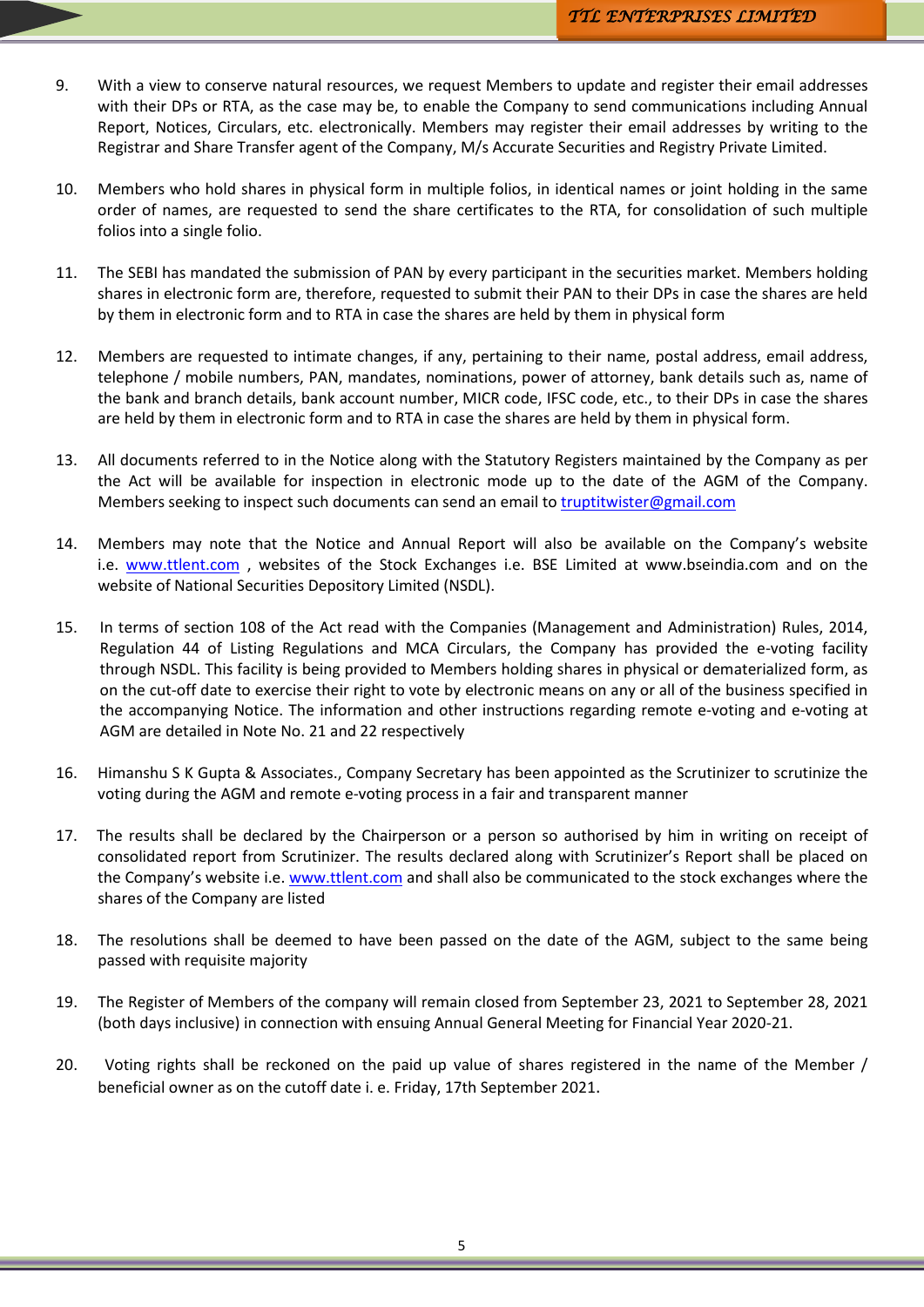# 21 **Voting process and other instructions regarding Remote E Voting**

**The voting period commences on Friday, 24th September 2021 at 09.00 am and shall end on Monday 27th September 2021 at 05.00 pm. During this period shareholders of the Company, holding shares either in physical form or in dematerialized form, as on the cut-off date (record date) of 17th September 2021 may cast their vote electronically. The e-voting module shall be disabled by NSDL for voting thereafter**.

# 21. **The EVEN of TTL Enterprises Limited is 117680**

# **How do I vote electronically using NSDL e-Voting system?**

The way to vote electronically on NSDL e-Voting system consists of "Two Steps" which are mentioned below:

# **Step 1: Log-in to NSDL e-Voting system at <https://www.evoting.nsdl.com/>**

 **Step 2: Cast your vote electronically on NSDL e-Voting system.**

# **Details on Step 1 is mentioned below:**

# **How to Log-in to NSDL e-Voting website?**

- 1. Visit the e-Voting website of NSDL. Open web browser by typing the following URL:<https://www.evoting.nsdl.com/> either on a Personal Computer or on a mobile.
- 2. Once the home page of e-Voting system is launched, click on the icon "Login" which is available under 'Shareholders' section.
- 3. A new screen will open. You will have to enter your User ID, your Password and a Verification Code as shown on the screen.

*Alternatively, if you are registered for NSDL eservices i.e. IDEAS, you can log-in at<https://eservices.nsdl.com/> with your existing IDEAS login. Once you log-in to NSDL eservices after using your log-in credentials, click on e-Voting and you can proceed to Step 2 i.e. Cast your vote electronically.*

4. **Your User ID details are given below** :

| Manner of holding shares i.e. Demat (NSDL or Your User ID is:<br><b>CDSL) or Physical</b> |                                                          |  |  |
|-------------------------------------------------------------------------------------------|----------------------------------------------------------|--|--|
|                                                                                           |                                                          |  |  |
| a) For Members who hold shares in demat account                                           | 8 Character DP ID followed by 8 Digit Client ID          |  |  |
| with NSDL.                                                                                | For example if your DP ID is IN300*** and Client ID      |  |  |
|                                                                                           | 12****** then<br>is<br>vour user<br>ID<br><b>is</b>      |  |  |
|                                                                                           | IN300***12*******.                                       |  |  |
| b) For Members who hold shares in demat account                                           | 16 Digit Beneficiary ID                                  |  |  |
| with CDSL.                                                                                | example if your<br>Beneficiary<br>ID<br>For<br>is.       |  |  |
|                                                                                           | 12***************<br>then<br>ID<br>is is<br>your<br>user |  |  |
|                                                                                           | 17**************                                         |  |  |
|                                                                                           |                                                          |  |  |
| c) For Members holding shares in Physical Form.                                           | EVEN Number followed by Folio Number registered          |  |  |
|                                                                                           | with the company                                         |  |  |
|                                                                                           | For example if folio number is 001*** and EVEN is        |  |  |
|                                                                                           | 117680 then user ID is 101456001 ***                     |  |  |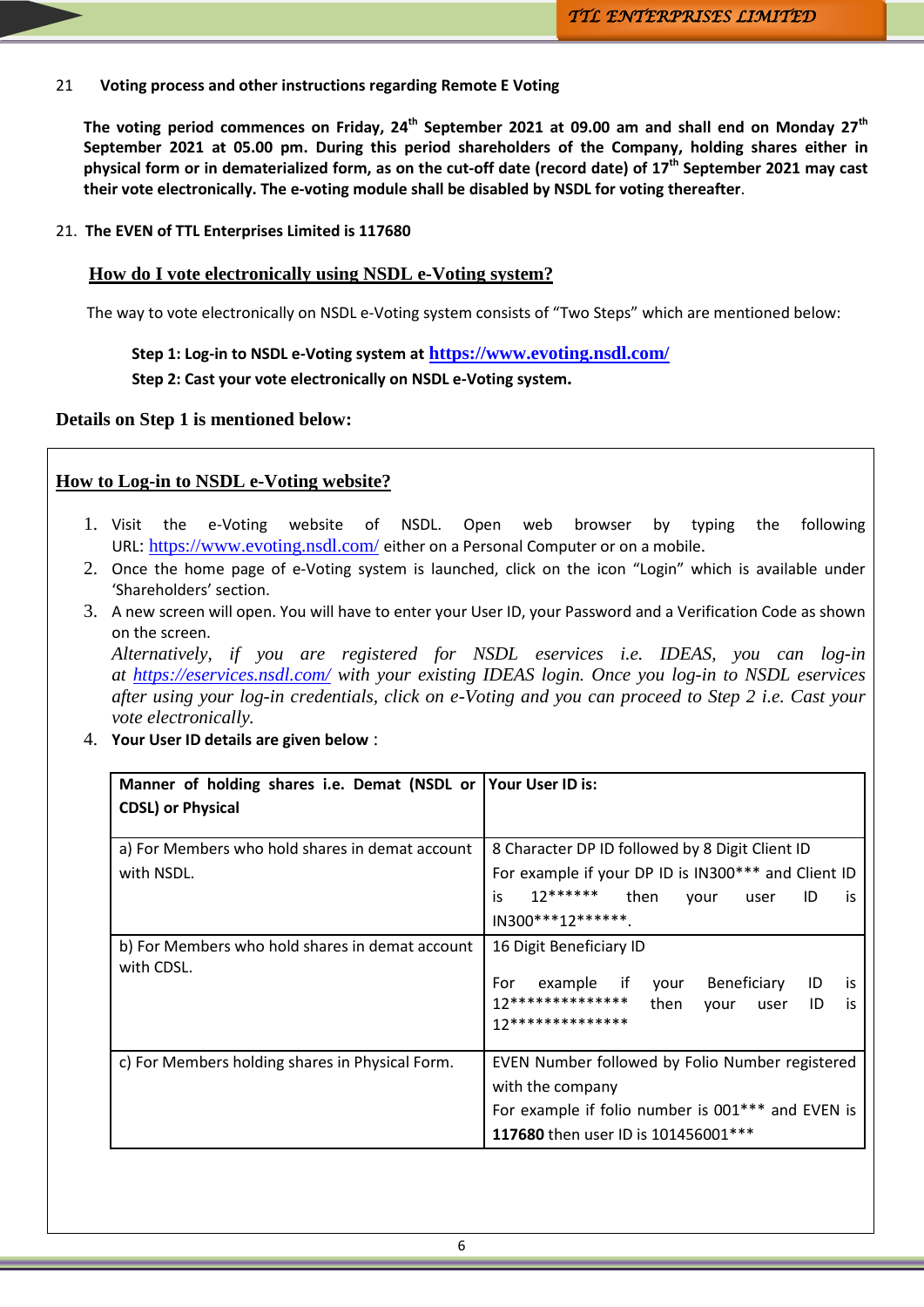# 5. **Your password details are given below**:

- a) If you are already registered for e-Voting, then you can user your existing password to login and cast your vote.
- b) If you are using NSDL e-Voting system for the first time, you will need to retrieve the 'initial password' which was communicated to you. Once you retrieve your 'initial password', you need to enter the 'initial password' and the system will force you to change your password.
- c) How to retrieve your 'initial password'?
	- (i) If your email ID is registered in your demat account or with the company, your 'initial password' is communicated to you on your email ID. Trace the email sent to you from NSDL from your mailbox. Open the email and open the attachment i.e. a .pdf file. Open the .pdf file. The password to open the .pdf file is your 8 digit client ID for NSDL account, last 8 digits of client ID for CDSL account or folio number for shares held in physical form. The .pdf file contains your 'User ID' and your 'initial password'.
	- (ii) If your email ID is not registered, please follow steps mentioned below in process for those shareholders whose email ids are not registered
- 6. If you are unable to retrieve or have not received the " Initial password" or have forgotten your password:
	- a) Click on ["Forgot User Details/Password?"](https://www.evoting.nsdl.com/eVotingWeb/commonhtmls/NewUser.jsp)(If you are holding shares in your demat account with NSDL or CDSL) option available on www.evoting.nsdl.com.
	- b) [Physical User Reset Password?"](https://www.evoting.nsdl.com/eVotingWeb/commonhtmls/PhysicalUser.jsp) (If you are holding shares in physical mode) option available on [www.evoting.nsdl.com.](http://www.evoting.nsdl.com/)
	- c) If you are still unable to get the password by aforesaid two options, you can send a request at [evoting@nsdl.co.in](mailto:evoting@nsdl.co.in) mentioning your demat account number/folio number, your PAN, your name and your registered address.
	- d) Members can also use the OTP (One Time Password) based login for casting the votes on the e-Voting system of NSDL.
- 7. After entering your password, tick on Agree to "Terms and Conditions" by selecting on the check box.
- 8. Now, you will have to click on "Login" button.
- 9. After you click on the "Login" button, Home page of e-Voting will open.

# **Details on Step 2 is given below:**

# **How to cast your vote electronically on NSDL e-Voting system?**

- 1. After successful login at Step 1, you will be able to see the Home page of e-Voting. Click on e-Voting. Then, click on Active Voting Cycles.
- 2. After click on Active Voting Cycles, you will be able to see all the companies "EVEN" in which you are holding shares and whose voting cycle is in active status.
- 3. Select "EVEN" of company for which you wish to cast your vote.
- 4. Now you are ready for e-Voting as the Voting page opens.
- 5. Cast your vote by selecting appropriate options i.e. assent or dissent, verify/modify the number of shares for which you wish to cast your vote and click on "Submit" and also "Confirm" when prompted.
- 6. Upon confirmation, the message "Vote cast successfully" will be displayed.
- 7. You can also take the printout of the votes cast by you by clicking on the print option on the confirmation page.
- 8. Once you confirm your vote on the resolution, you will not be allowed to modify your vote.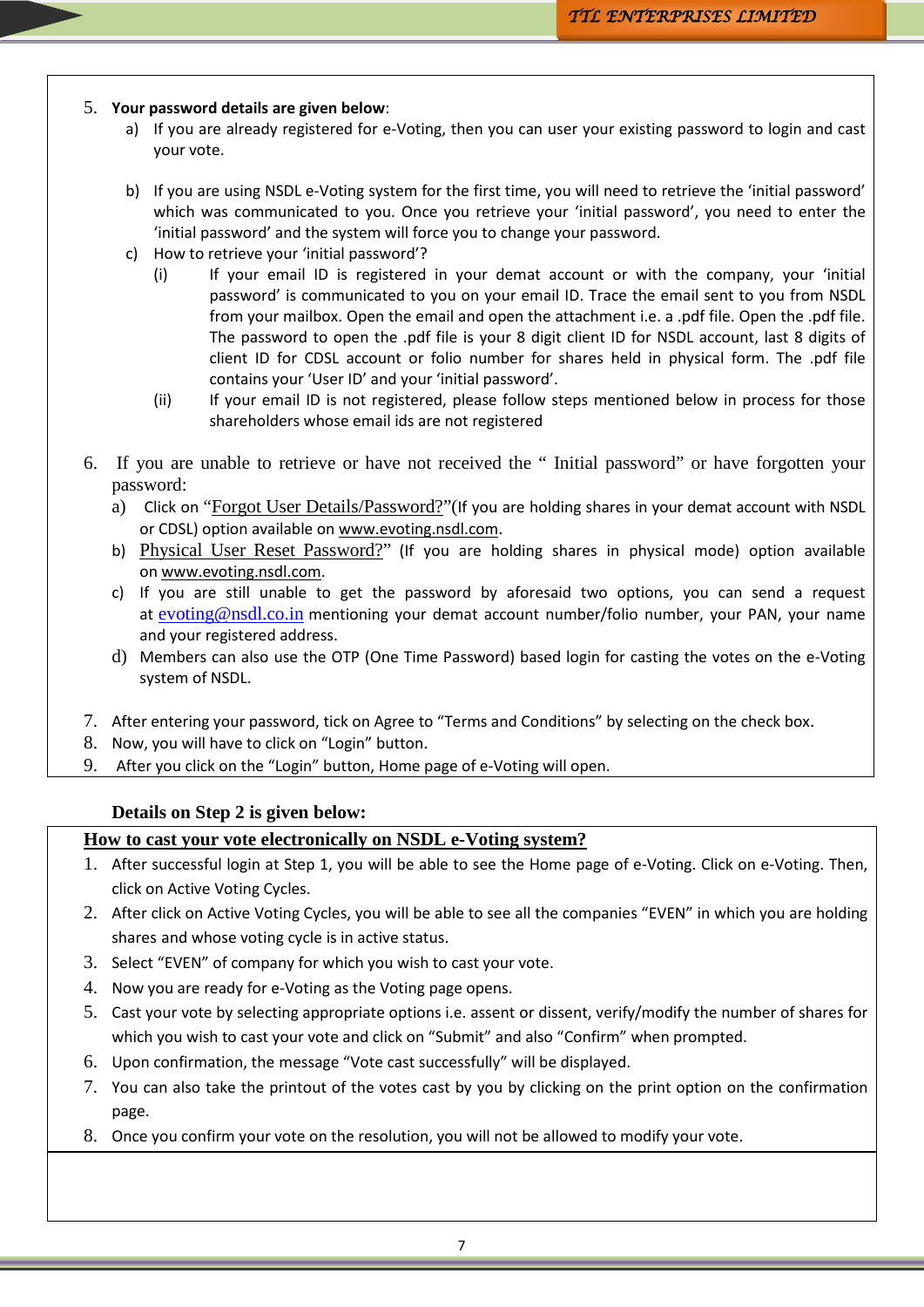# **General Guidelines for shareholders**

- 1 Institutional shareholders (i.e. other than individuals, HUF, NRI etc.) are required to send scanned copy (PDF/JPG Format) of the relevant Board Resolution/ Authority letter etc. with attested specimen signature of the duly authorized signatory(ies) who are authorized to vote, to the Scrutinizer by e-mail to [csviralranpura@gmail.com](mailto:csviralranpura@gmail.com) with a copy marked to **evoting@nsdl.co.in**.
- 2. It is strongly recommended not to share your password with any other person and take utmost care to keep your password confidential. Login to the e-voting website will be disabled upon five unsuccessful attempts to key in the correct password. In such an event, you will need to go through the ["Forgot User](https://www.evoting.nsdl.com/eVotingWeb/commonhtmls/NewUser.jsp)  [Details/Password?"](https://www.evoting.nsdl.com/eVotingWeb/commonhtmls/NewUser.jsp) or ["Physical User Reset Password?"](https://www.evoting.nsdl.com/eVotingWeb/commonhtmls/PhysicalUser.jsp) option available on www.evoting.nsdl.com to reset the password.
- 3. In case of any queries, you may refer the Frequently Asked Questions (FAQs) for Shareholders and e-voting user manual for Shareholders available at the download section of [www.evoting.nsdl.com](http://www.evoting.nsdl.com/) or call on toll free no.: 1800-222-990 or send a request to (Name of NSDL Official) at [evoting@nsdl.co.in](mailto:evoting@nsdl.co.in)

 Process for those shareholders whose email ids are not registered with the depositories for procuring user id and password and registration of e mail ids for e-voting for the resolutions set out in this notice:

1. In case shares are held in physical mode please provide Folio No., Name of shareholder, scanned copy of the share certificate (front and back), PAN (self attested scanned copy of PAN card), AADHAR (self attested scanned copy of Aadhar Card) by email to [truptitwister@gmail.com](mailto:truptitwister@gmail.com) In case shares are held in demat mode, please provide DPID-CLID (16 digit DPID + CLID or 16 digit beneficiary ID), Name, client master or copy of Consolidated Account statement, PAN (self attested scanned copy of PAN card), AADHAR (self attested scanned copy of Aadhar Card) t[o truptitwister@gmail.com](mailto:truptitwister@gmail.com)

# **THE INSTRUCTIONS FOR MEMBERS FOR e-VOTING ON THE DAY OF THE EGM/AGM ARE AS UNDER:-**

- 1. The procedure for e-Voting on the day of the AGM is same as the instructions mentioned above for remote e-voting.
- 2. Only those Members/ shareholders, who will be present in the AGM through VC/OAVM facility and have not casted their vote on the Resolutions through remote e-Voting and are otherwise not barred from doing so, shall be eligible to vote through e-Voting system in the AGM.
- 3. Members who have voted through Remote e-Voting will be eligible to attend the EGM/AGM. However, they will not be eligible to vote at the AGM.
- 4. The details of the person who may be contacted for any grievances connected with the facility for e-Voting on the day of the AGM shall be the same person mentioned for Remote e-voting.

**Place: Ahmedabad Date: 02.09.2021**

**For and on behalf of the Board Sd/- Malay Desai Company Secretary**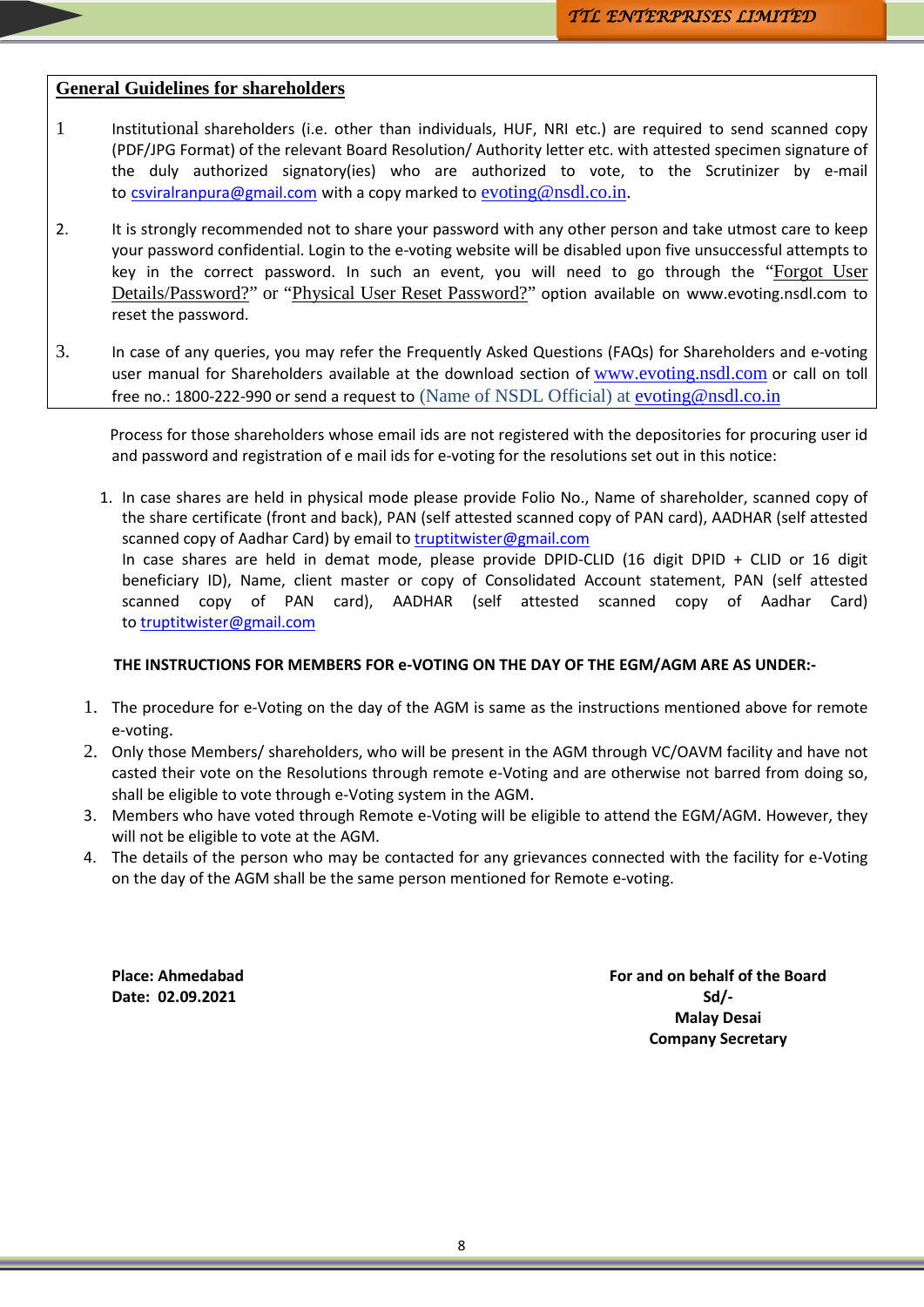# **Directors' Report**

To,

The Members,

Your Directors have pleasure in presenting their **Annual Report** on the business and operations of the Company and the Audited Accounts for the Financial Year ended  $31<sup>st</sup>$  March, 2021.

# **1. FINANCIAL SUMMARY/HIGHLIGHTS OF PERFORMANCE OF THE COMPANY:**

| <b>Financial Results</b>       |                          |            |  |
|--------------------------------|--------------------------|------------|--|
| <b>Particulars</b>             | Year ended<br>31/03/2021 |            |  |
|                                |                          | 31/03/2020 |  |
| <b>Total Revenue</b>           | 00                       | 00         |  |
| Expenditure                    | 7,27,354                 | 7,93,634   |  |
| Profit before Depreciation     | 00                       | 00         |  |
| Depreciation                   | 00                       | 00         |  |
| Profit/(Loss) before Tax       | (7, 27, 354)             | (7,93,634) |  |
| <b>Provision for Taxation</b>  | 00                       | 00         |  |
| Income Tax                     | 00                       | 00         |  |
| Deferred Tax                   | 00                       | 00         |  |
| <b>Profit/(Loss) after Tax</b> | (7,27,354)               | (7,93,634) |  |

# **2. PERFORMANCE:**

Due to recession and acute competition in the Industry, Performance of your Company for the year under review was affected. The Board of Directors of the Company is continuously making efforts for the growth of the Company.

# **3. DIVIDEND:**

Due to loss during the year, the Company is not able to declare Dividend

# **4. SHARE CAPITAL:**

At present, the Company has only one class of shares – equity shares with face value of `10/- each. The authorized share capital of the company is ` 35,000,000/- divided into 35,00,000 equity shares of `10/- each. The paid up share capital of the company is` 6,96,000/- divided into 69,600 equity shares of `10/- each.

# **5. DEPOSITS:**

Your Company has not accepted any deposits within the meaning of Section 73 of the Companies Act, 2013 and the Companies (Acceptance of Deposits) Rules, 2014.

# **6. ENERGY, TECHNOLOGY AND FOREIGN EXCHANGE:**

During the period under review, several energy conservation initiatives were adopted and were taken by the Company and its subsidiaries. There are no plans to import any kind of technology for the project and hence information regarding its absorption is not applicable. There was no research activities carried out during the year as well as no foreign exchange income or outgo during the year.

# **7. MATERIAL CHANGES AND COMMITMENTS AFFECTING THE FINANCIAL POSITION OF THE COMPANY:**

There were no material changes occurred subsequent to the close of the financial year of the Company to which the balance sheet relates and the date of the report which can affect the financial position of the Company.

# **8. DETAILS OF SIGNIFICANT AND MATERIAL ORDERS:**

No such Orders have been passed by the Regulators/Court or Tribunals which can impact the going concern status and Company's operation in future.

# **9. DETAILS OF SUBSIDIARY/JOINT VENTURES/ASSOCIATE COMPANIES:**

The Company has no Subsidiary/Associate Company. Hence, details relating to Subsidiary/Associate Company are not provided for.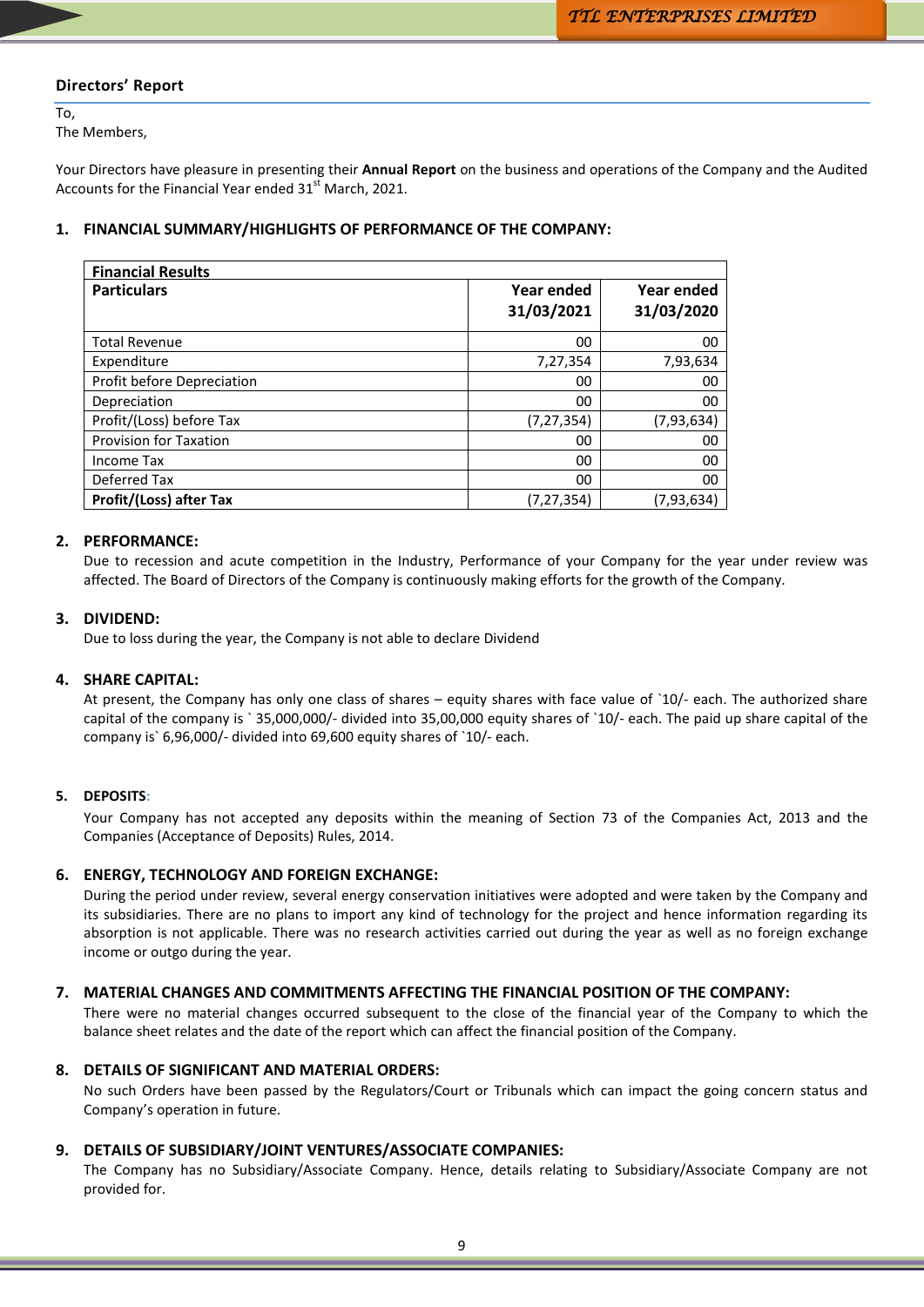# **10. PARTICULARS OF LOANS, GUARANTEES OR INVESTMENT BY THE COMPANY:**

Details of Loans, Guarantees and Investments, if any covered under the provisions of Section 186 of the Act are given in the notes to the Financial Statements.

# **11. MEETING OF BOARD OF DIRECTORS:**

During the year under the review, 4 (Four) Board meetings were held, with gap between Meetings not exceeding the period prescribed under the Companies Act, 2013 and Rules made there under. Details of Board and Board committee meetings held during the year are given as under:

Board meeting dates are finalized in consultation with all directors and agenda papers backed up by comprehensive notes and detailed background information are circulated well in advance before the date of the meeting thereby enabling the Board to take informed decisions.

The intervening gap between the Board Meetings was within the period prescribed under the Companies Act, 2013.

# **Composition of the Board of Directors**

The Company's policy is to maintain optimum combination of Executive and Non-Executive Directors Pursuant Regulation 17 of SEBI (LODR) Regulations, 2015. The composition of the Board and category of Directors are as follows:

| Promoter( Non Executive) Directors    | Mr. Keyoor Bakshi |
|---------------------------------------|-------------------|
|                                       | Ms. Kamini Bakshi |
| Independent (Non-Executive) Directors | Mr. Pradip Vyas   |
|                                       | Mr. Bhavin Mehta  |

# **Number of Board Meetings and Attendance of Directors:**

During the financial year 2020-2021, 4 (Four) Board Meetings were held on 15/06/2020, 02/09/2020, 10/11/2020, 01/02/2021.

Board meeting dates are finalized in consultation with all the directors and agenda papers with detailed notes and other background information, which are essential for the Board to effectively and reasonably perform their duties and functions, are circulated well in advance before the meeting thereby enabling the Board to take informed decisions.

The composition of Directors and the attendance at the Board Meeting during the year 2020-2021 and last Annual General Meeting are as under:

| <b>Name of Director</b> | Category | No. of other<br><b>Directorships</b> | <b>Membership of Board</b><br><b>Committees</b> |                | No. of<br><b>Board</b> | <b>Attendance</b><br>at last AGM |
|-------------------------|----------|--------------------------------------|-------------------------------------------------|----------------|------------------------|----------------------------------|
|                         |          |                                      | Chairman                                        | <b>Member</b>  | <b>Meetings</b>        |                                  |
| Keyoor Bakshi           | D        | 10                                   |                                                 |                | 4                      | <b>Yes</b>                       |
| Kamini Bakshi           | A.D      | ำ                                    | Nil                                             |                | 4                      | <b>Yes</b>                       |
| Pradip Vyas             | I.D      | C                                    |                                                 | $\mathfrak{p}$ | 4                      | <b>Yes</b>                       |
| <b>Bhavin Mehta</b>     | I.D      | 2                                    |                                                 | $\mathfrak{p}$ | 4                      | <b>Yes</b>                       |

\*D= Director, I.D= Independent Director, A.D = Additional Director

# **12. EXTRACTS OF ANNUAL RETURN:**

An extract of Annual Return in Form MGT-9 is attached herewith as ANNEXURE-II. Available on www.ttlent.com

# **13. INSURANCE:**

The Company does not have any properties to be insured.

# **14. RELATED PARTY TRANSACTIONS:**

There are no materially significant related party transactions made by the Company which may have a potential conflict with the interest of the Company at large and thus disclosure in Form AOC-2 is not required. The Board has formulated Policy on Related Party Transactions. Related Party Transaction Policy available on www.ttlent.com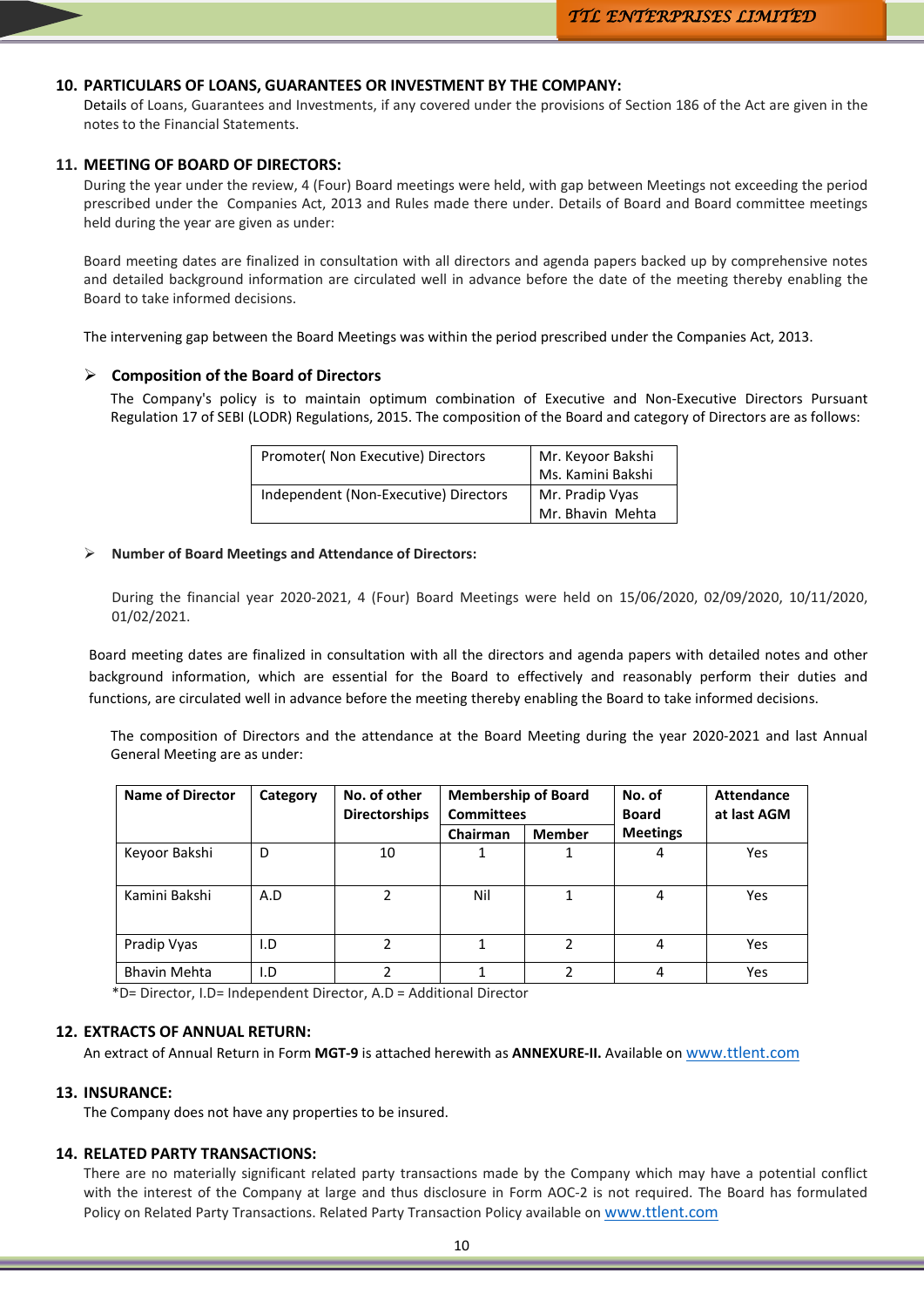### **15. DIRECTORATE AND KEY MANAGERIAL PERSONNEL:**

The Board of Directors of your company has proper mix of the Non-executive Directors and Independent Directors who have adequate experience in different disciplines of corporate functioning.

In accordance with the provisions of Section 152 of the Companies Act, 2013 and Articles of Association of the Company, Mr. Keyoor Bakshi (DIN: 00133588) retires by rotation at the ensuing Annual General Meeting and being eligible in terms of Section 164 of the Act offers herself for re-appointment.

As per section 149(4) of the Companies Act, 2013 (Act), which came into effect from  $1^{st}$  April, 2014, every listed public company is required to have at least one-third of the total number of directors as Independent Director. In accordance with the provisions of section 149 of the Act, these Directors are being appointed as Independent Directors to hold office as per their tenure of appointment mentioned in the Notice of the forthcoming Annual General Meeting (AGM) of the Company.

Both Independent Directors have given declarations that they meet the criteria of independence as laid down under Section 149(6) of the Companies Act, 2013 and Regulation 25 of SEBI (Listing Obligations and Disclosures Requirements) Regulations, 2015.

#### **16. EVALUATION OF BOARD, COMMITTEES AND DIRECTORS:**

Pursuant to the provisions of the Act and Regulation 17(10) of SEBI (Listing Obligations and Disclosures Requirements) Regulations, 2015 and Companies Act, 2013, the Board had carried out performance evaluation of its own, the Board Committees and of the Independent directors. Independent Directors at a separate meeting evaluated performance of the Non-Independent Directors, Board as a whole and of the Chairman of the Board.

The following were the Evaluation Criteria:

- (a) For Independent Directors:
	- Knowledge and Skills
	- Professional conduct
	- Duties, Role and functions

(b) For Executive Directors:

- Performance as Team Leader/Member.
- Evaluating Business Opportunity and analysis of Risk Reward Scenarios
- Key set Goals and achievements
- Professional Conduct, Integrity
- Sharing of Information with the Board

The Directors expressed their satisfaction with the evaluation process.

#### **17. POLICY ON APPOINTMENT AND REMUNERATION OF DIRECTORS:**

The Board has on the recommendation of the Nomination & Remuneration Committee, formulated criteria for determining Qualifications, Positive Attributes and Independence of a Director and also a Policy for remuneration of Directors, Key managerial Personnel and senior management.

#### **18. MANAGERIAL REMUNERATION**

The Company had not paid any remuneration to Executive Directors or any sitting fees to Non-Executives Directors for attending any meetings during the financial year ended  $31<sup>st</sup>$  March, 2021.

#### **19. INDEPENDENT DIRECTORS' MEETING:**

Independent Directors of the Company had met during the year under the review on 17/03/2021.

#### **20. COMMITTEES OF THE BOARD:**

During the year, in accordance with the Companies Act, 2013, the Board re-constituted some of its Committees and also formed a Nomination and Remuneration Committee.

There are currently **Three Committees** of the Board, as follows:

- Audit Committee
- Nomination and Remuneration Committee
- Stakeholders' Relationship Committee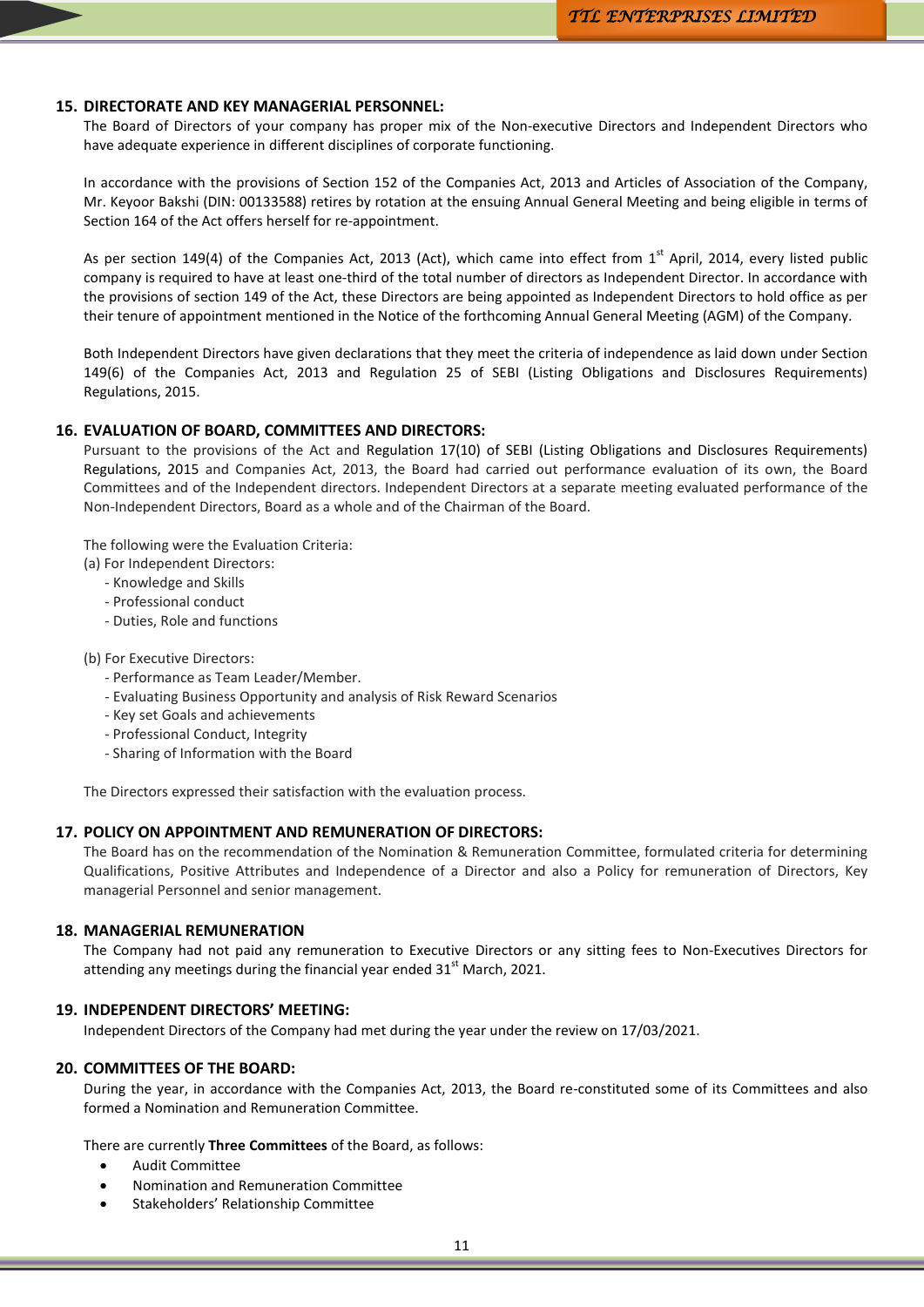As per the requirement of the Companies Act, 2013 read with Rules and Regulations of SEBI (LODR) Regulations, 2015, various Board committees have been formed for better governance and accountability viz. Audit Committee, Nomination and Remuneration Committee, Stakeholders' Relationship Committee.

The terms of reference of each committee are determined by the Board as per the requirement of law and their relevance is reviewed from time to time.

# **A. AUDIT COMMITTEE:**

As a measure of good Corporate Governance and to provide assistance to the Board of Directors in fulfilling the Board's responsibilities, an Audit Committee had been constituted by the Board. The terms of reference of this committee covers matters specified under Regulation read with Regulation 18 of SEBI (LODR) Regulations, 2015 and Section 177 of the Companies Act, 2013 and other matters referred by the Board from time to time. Committee lays emphasis on adequate disclosures and compliance with all relevant statues.

Main areas are deliberated as under.

- a. To provide an open avenue of communication between the independent auditors, internal auditors and the Board of Directors (BOD).
- b. To oversee the work of the independent auditors for the purpose of preparing or issuing an audit report or related work.
- c. Relying on the review and discussions with the management and the independent auditor, the Audit Committee believes that the Company's financial statements are fairly presented in conformity with Generally Accepted Accounting Principles in all material aspects.
- d. To consider and review the adequacy of internal control including computerized information system controls an periodically to the Board of Directors on significant activities.

The Constitution of the committee and the attendance of each member of the committee is given below:

The Committee comprises of Three Directors. All members of the Audit Committee are financially literate. In the financial year 2020-2021, four meetings were held on 15/06/2020, 02/09/2020, 10/11/2020 and 01/02/2021 Composition of committee as on 31 $^{\text{st}}$  March, 2021 and member's attendance at the meetings during the year are as under:

| <b>Name</b>       | <b>Designation</b> | Category               |
|-------------------|--------------------|------------------------|
| Mr. Keyoor Bakshi | Chairman           | Non Executive Director |
| Mr. Prdip Vyas    | Member             | Independent Director   |
| Mr. Bhavin Mehta  | Member             | Independent Director   |

# **Attendance of each member of the committee:**

| <b>Committee Members</b> | <b>Meetings held</b> | <b>Meetings attended</b> |
|--------------------------|----------------------|--------------------------|
| Mr. Keyoor Bakshi        |                      |                          |
| Mr. Prdip Vyas           |                      |                          |
| Mr.Bhavin Mehta          |                      |                          |

# **B. NOMINATION AND REMUNERATION COMMITTEE:**

Terms of reference of the committee comprise various matters provided under Regulation 19 of the Securities and Exchange Board of India (Listing Obligations and Disclosure Requirement) Regulations, 2015 and section 178 of the Companies Act, 2013, and other matters referred by the Board from time to time. The Committee comprises of Three **Directors** 

The Constitution of the committee and the attendance of each member of the committee is given below:

| <b>Name</b>       | <b>Designation</b> | Category               |
|-------------------|--------------------|------------------------|
| Mr. Prdip Vyas    | Chairman           | Independent Director   |
| Mr. Bhavin Mehta  | Member             | Independent Director   |
| Mr. Keyoor Bakshi | Member             | Non Executive Director |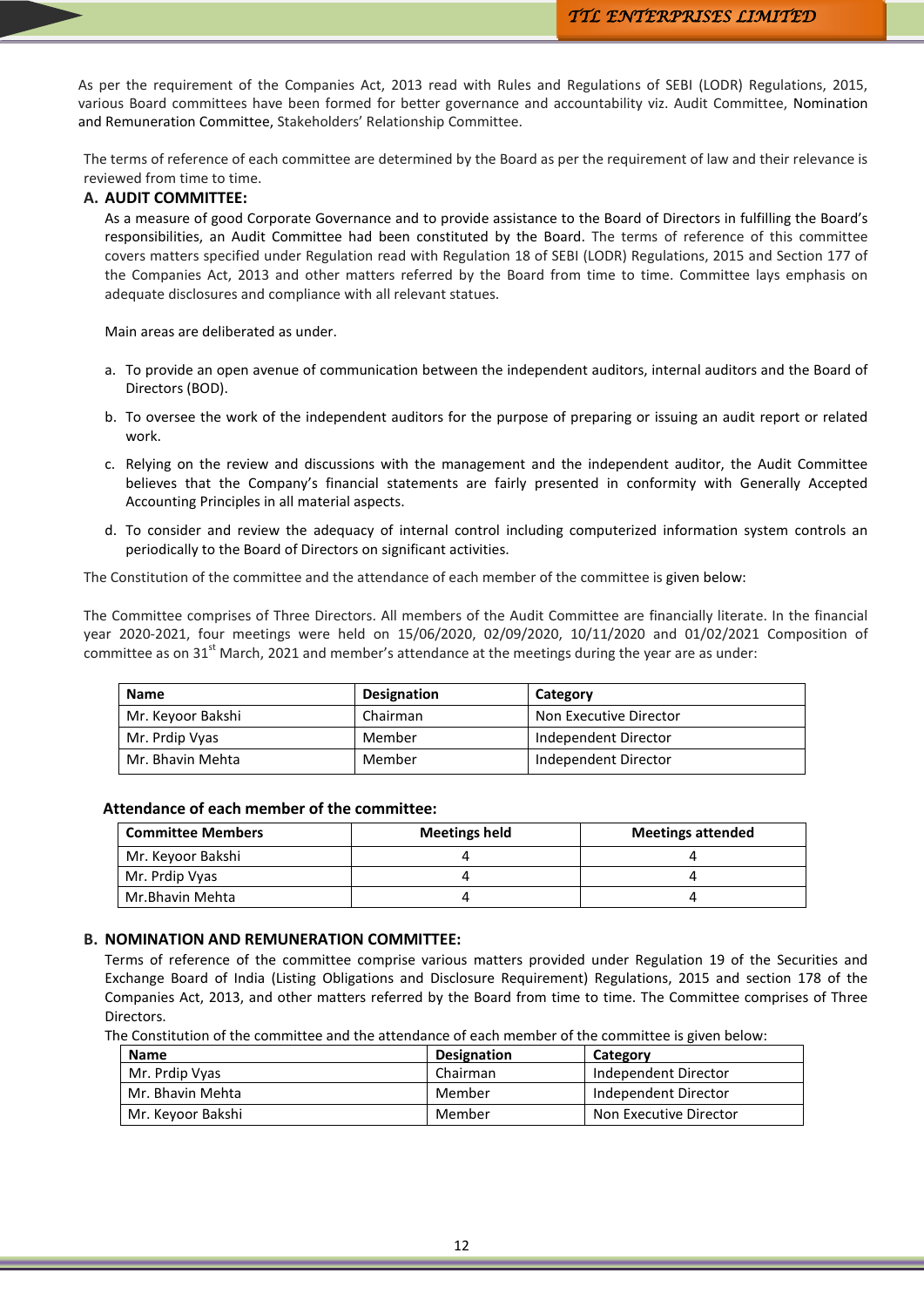# **C. STAKEHOLDERS' RELATIONSHIP COMMITTEE:**

Stakeholders' Relationship Committee performs various functions provided under Regulation 20 of the Securities and Exchange Board of India (Listing Obligations and Disclosure Requirement) Regulations, 2015 and section 178 of the Companies Act, 2013. The Committee comprises of Three Directors out of which Two is independent. It is headed by Mr.Bhavin Mehta, a Director.

| <b>Name</b>        | <b>Designation</b> | Category               |
|--------------------|--------------------|------------------------|
| Mr. Bhavin Mehta   | Chairman           | Independent Director   |
| Mr. Pradip Vyas    | Member             | Independent Director   |
| Mrs. Kamini Bakshi | Member             | Non Executive Director |

The Stakeholders' Relationship Committee has been constituted to administer the following activities:

- a. Transfer of shares
- b.Transmission of shares
- c. Issue of Duplicate Share Certificates
- d.Change of Status
- e. Change of Name
- f. Transposition of Shares
- g. Sub-Division of Share Certificates
- h.Consolidation of folios
- i. Shareholders' requests for Dematerialization of shares
- j. Shareholders' requests for Rematerialization of shares

The Committee meets from time to time and approves the transfer and transmission of shares, deletion of names, issue of duplicate share certificates etc. The Committee facilitates prompt and effective redressal of investors' complaints and the reporting of the same to the Board of Directors.

- $\checkmark$  No. of shareholders' complaints received  $-01$ .
- No. of complaints not solved to the satisfaction of shareholders -- **NIL**.
- No. of pending share transfers -- **NIL**.
- $\checkmark$  As at 31<sup>st</sup> March, 2021 no equity Shares were pending for transfer.

# **21. AUDITORS:**

#### **A. Statutory Auditors**

M/s. V . D Shukla & Co., Chartered Accountants (Firm Registration No.110240W) Ahmedabad were appointed as Statutory Auditors of the Company as per the terms of Five years. Now, Your Directors recommend to appoint M/s. J K SARWGI & Company., Chartered Accountants (Firm Registration No. 006836C), Ahmedabad In place of M/s. V . D Shukla & Co., Chartered Accountants in terms of Five Years.

The Report given by the Auditors on the financial statements of the Company is part of the Annual Report. The notes to the accounts referred to in the Auditors' Report are self-explanatory and therefore do not call for any further comments.

# **There has been no qualification, reservation, adverse remark or disclaimer given by the Auditors in their Report.**

#### **B. Secretarial Auditors**

Pursuant to the provisions of Section 204 of the Act and the Companies (Appointment and Remuneration of Managerial Personnel) Rules, 2014, the Company has appointed K V Shukla & Co, Practicing Company Secretaries, Ahmedabad to undertake the Secretarial Audit of the Company. The Secretarial Audit Report is annexed herewith as **Annexure IV**

#### **There is no qualification, reservation or adverse remark in the report.**

# **C. Internal Auditors**

As per Section 138 of the Company Act, 2013 read with rules made there under, the Company has appointed an Internal Auditor who reports to the Audit Committee. Internal Auditor submits their report to the Audit Committee on quarterly basis for their reviews and suggestion for necessary action.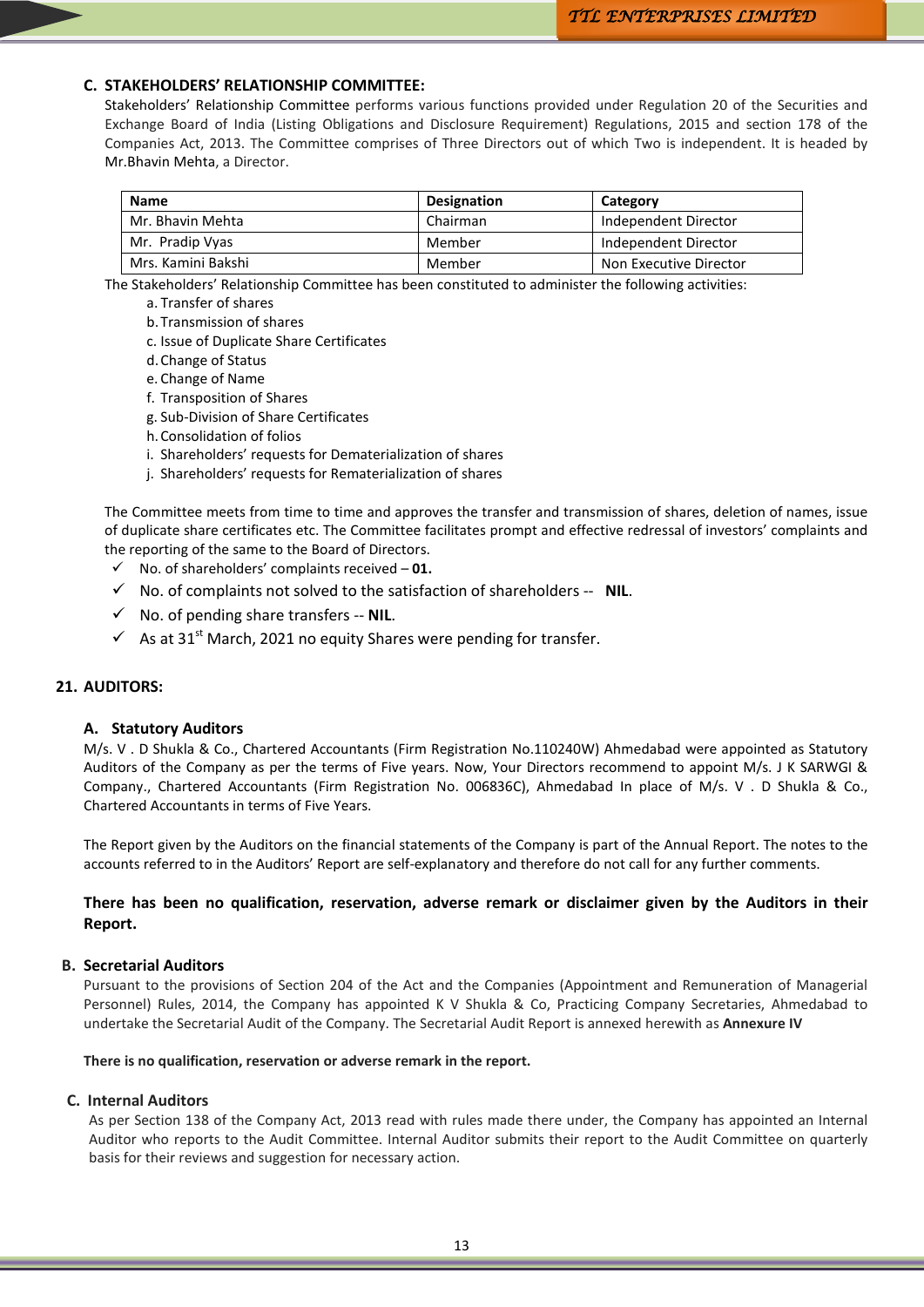#### **22. INTERNAL CONTROL SYSTEM AND COMPLIANCE FRAMEWORK:**

The Company has an Internal Control System, commensurate with size, scale and complexity of its operations. The internal financial controls are adequate and are operating effectively so as to ensure orderly and efficient conduct of business operations. The Audit Committee in consultation with the internal auditors formulates the scope, functioning, periodicity and methodology for conducting the internal audit. The internal auditors carry out audit, covering inter alia, monitoring and evaluating the efficiency & adequacy of internal control systems in the Company, its compliance with operating systems, accounting procedures and policies at all locations and submit their periodical internal audit reports to the Audit Committee. Based on the internal audit report and review by the Audit committee, process owners undertake necessary actions in their respective areas. The internal auditors have expressed that the internal control system in the Company is robust and effective. The Board has also put in place requisite legal compliance framework to ensure compliance of all the applicable laws and that such systems are adequate and operating effectively.

### **23. RISK MANAGEMENT:**

Company has implemented an integrated risk management approach through which it reviews and assesses significant risks on a regular basis to help ensure that there is a robust system of risk controls and mitigation in place. Senior management periodically reviews this risk management framework to keep updated and address emerging challenges. Major risks identified for the Company by the management are Currency fluctuation, Compliances of various applicable Laws, Regulatory changes, Manufacturing & Supply, Litigation, Technological Changes and new capital investments return. The management is however, of the view that none of the above risks may threaten the existence of the Company as robust Risk mitigation mechanism is put in place to ensure that there is nil or minimum impact on the Company in case any of these risks materialize.

# **24. VIGIL MECHANISM AND WHISTLE BLOWER POLICY:**

In accordance with Section 177 of the Companies Act, 2013 and Regulation 22 of SEBI (Listing Obligations and Disclosures Requirements) Regulations, 2015, the Company has constituted a Whistle Blower Policy/ Vigil Mechanism to establish a vigil mechanism for the directors and employees to report genuine concerns in such manner as may be prescribed and to report to the management instances of unethical behaviour, actual or suspected fraud or violation of the Company's code of conduct.

#### **25. PREVENTION OF INSIDER TRADING:**

The Company has adopted a Code of Conduct for Prevention of Insider Trading with a view to regulate trading in securities by the Directors and designated employees of the Company. The Code requires pre-clearance for dealing in the Company's shares and prohibits the purchase or sale of Company shares by the Directors and the designated employees while in possession of unpublished price sensitive information in relation to the Company and during the period when the Trading Window is closed. The Board is responsible for implementation of the Code. All Board Directors and the designated employees have confirmed compliance with the Code.

# **26. DIRECTORS' RESPONSIBILITY STATEMENT:**

In accordance with the provisions of clause (*c*) of sub-section (*3*) of Section 134 of the Companies Act, 2013 and to the best of their knowledge and belief and according to the information and explanations obtained by them, your Directors state that-

- i. In the preparation of the annual accounts, the applicable accounting standards had been followed along with proper explanation relating to material departures;
- ii. The directors had selected such accounting policies and applied them consistently and made judgments and estimates that are reasonable and prudent so as to give a true and fair view of the state of affairs of the company at the end of the financial year 31 $^{\rm st}$  March, 2021 and of the profit and loss of the company for that period;
- iii. The directors had taken proper and sufficient care for the maintenance of adequate accounting records in accordance with the provisions of Companies Act, 2013 and Rules made there under for safeguarding the assets of the company and for preventing and detecting fraud and other irregularities;
- iv. The directors had prepared the annual accounts on a going concern basis; and
- v. The directors had laid down internal financial controls to be followed by the company and that such internal financial controls are adequate and were operating effectively.
- vi. The directors had devised proper systems to ensure compliance with the provisions of all applicable laws and that such systems were adequate and operating effectively.

# **27. CORPORATE GOVERNANCE:**

The compliance with the corporate governance provisions as specified in regulations 17, 18, 19, 20, 21,22, 23, 24, 25, 26, 27 and clauses (b) to (i) of sub-regulation (2) of regulation 46 and Para C , D and E of Schedule V shall not apply, in respect of the listed entity having paid up equity share capital not exceeding rupees ten corer and net worth not exceeding rupees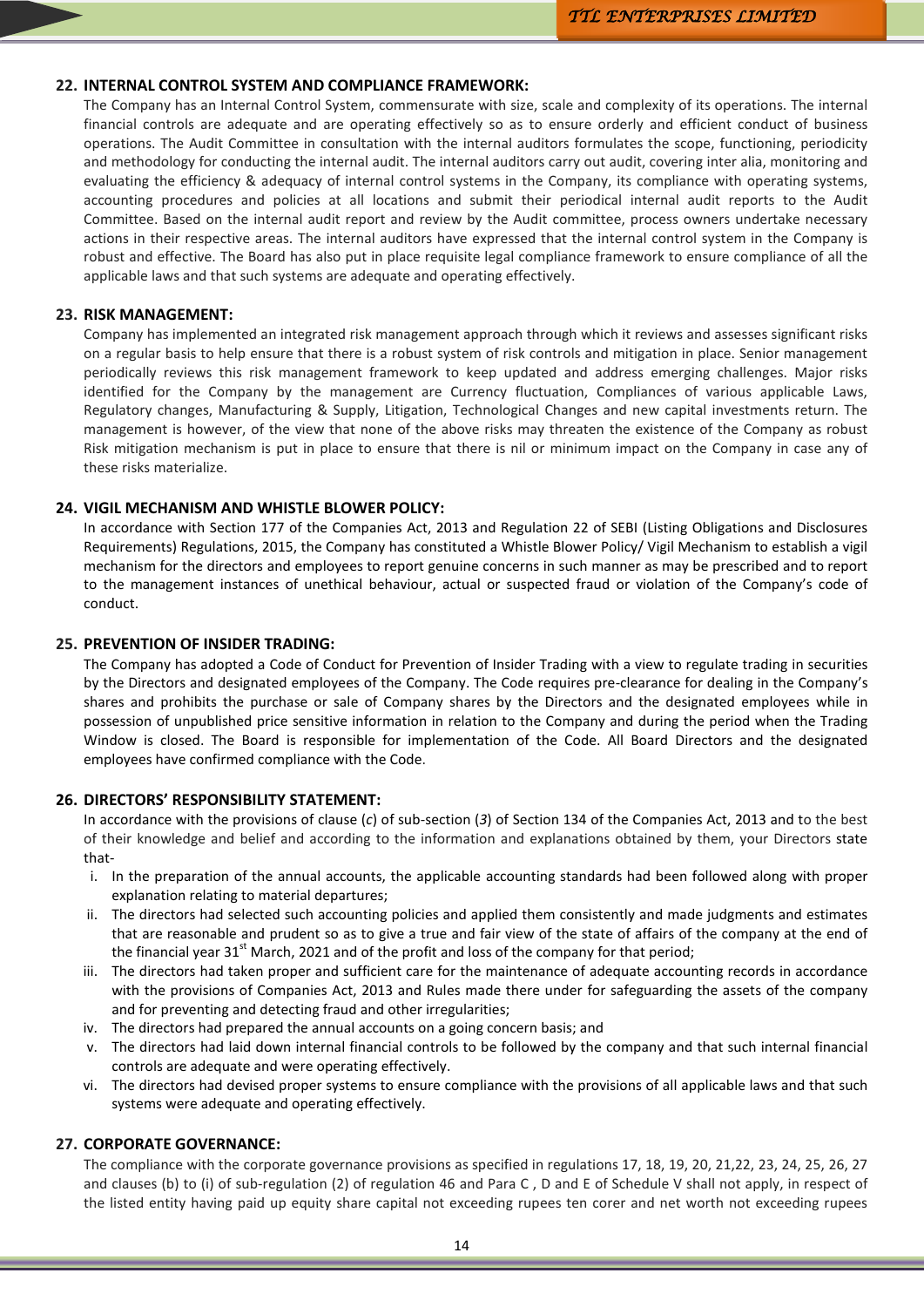twenty five corer, as on the last day of the previous financial year. At present, the Company is not required to comply with Corporate Governance regulations as none of the above referred limits have been triggered.

# **28. CORPORATE GOVERNANCE CERTIFICATE:**

The Non-Applicability of Corporate Governance Certificate from the Director as stipulated in SEBI (Listing Obligations and Disclosure Requirements) Regulations, 2015 is herewith attached in **Annexure-V**.

# **29. VOLUNTARY DELISTING UNDER AHMEDABAD STOCK EXCHANGE:**

Company was Voluntary Delisted under Ahmedabad Stock Exchange (ASE) w.e.f 30<sup>th</sup> June, 2016.

# **30. GENERAL SHAREHOLDER INFORMATION:**

General Shareholder Information to the Shareholder:

# **I. ADDITIONAL INFORMATION TO SHAREHOLDERS**

**A. Annual General Meeting: Date:**28th September, 2021 **Time**:11:00 A.M.

# **B. Calendar of Financial Year ended 31st March, 2021**

The meetings of Board of Directors for approval of quarterly financial results during the Financial Year ended  $31<sup>st</sup>$ March, 2021 were held on the following dates: **First Quarter Results: 02<sup>nd</sup> June, 2020 Second Quarter and Half yearly Results**: 10<sup>th</sup> November, 2020 Third Quarter Results: 02<sup>nd</sup> February, 2021 **Fourth Quarter and Annual Results: 25<sup>th</sup> May, 2021** 

# **C. Tentative Calendar for financial year ending 31st March, 2021**

| Unaudited Results for the quarter ended 30/06/2020                      | Second Week of August, 2020    |
|-------------------------------------------------------------------------|--------------------------------|
| Unaudited Results for the quarter ended 30/09/2020                      | Second Week of November, 2020, |
| Unaudited Results for the last quarter ended 31/12/2020                 | Second Week of February 2021   |
| Audited Results for the quarter ended 31/03/2021                        | Fourth Week of May 2021        |
| Annual General Meeting for the year ending 31 <sup>st</sup> March, 2021 | September 28, 2021             |

# **D. Date of Book Closure**

23<sup>th</sup> September, 2021 to 28<sup>th</sup> September, 2021 (both days inclusive) for Annual General Meeting.

# **E. Regd. Office**

304,/3<sup>rd</sup> Floor, Shoppers Plaza -5, Opp. Municipal Market, C.G. Road, Navrangpura, Ahmedabad – 380009

**F.** Equity shares of the Company are listed on BSE Limited Stock Exchange. Scrip Code:-**514236** (BSE), Scrip ID: **TTLEL,** ISIN : **INE664X01025**

# **G. Stock Market Data (in ` / Per Share)**

| <b>Month</b>    | The Bombay Stock Exchange Ltd. |                    |
|-----------------|--------------------------------|--------------------|
|                 | Month's High                   | <b>Month's Low</b> |
| April, 2020     | 0.00                           | 0.00               |
| May, 2020       | 0.00                           | 0.00               |
| June, 2020      | 0.00                           | 0.00               |
| July, 2020      | 0.00                           | 0.00               |
| August, 2020    | 0.00                           | 0.00               |
| September, 2020 | 0.00                           | 0.00               |
| October, 2020   | 0.00                           | 0.00               |
| November, 2020  | 0.00                           | 0.00               |
| December, 2020  | 0.00                           | 0.00               |
| January, 2021   | 0.00                           | 0.00               |
| February, 2021  | 0.00                           | 0.00               |
| March, 2021     | 0.00                           | 0.00               |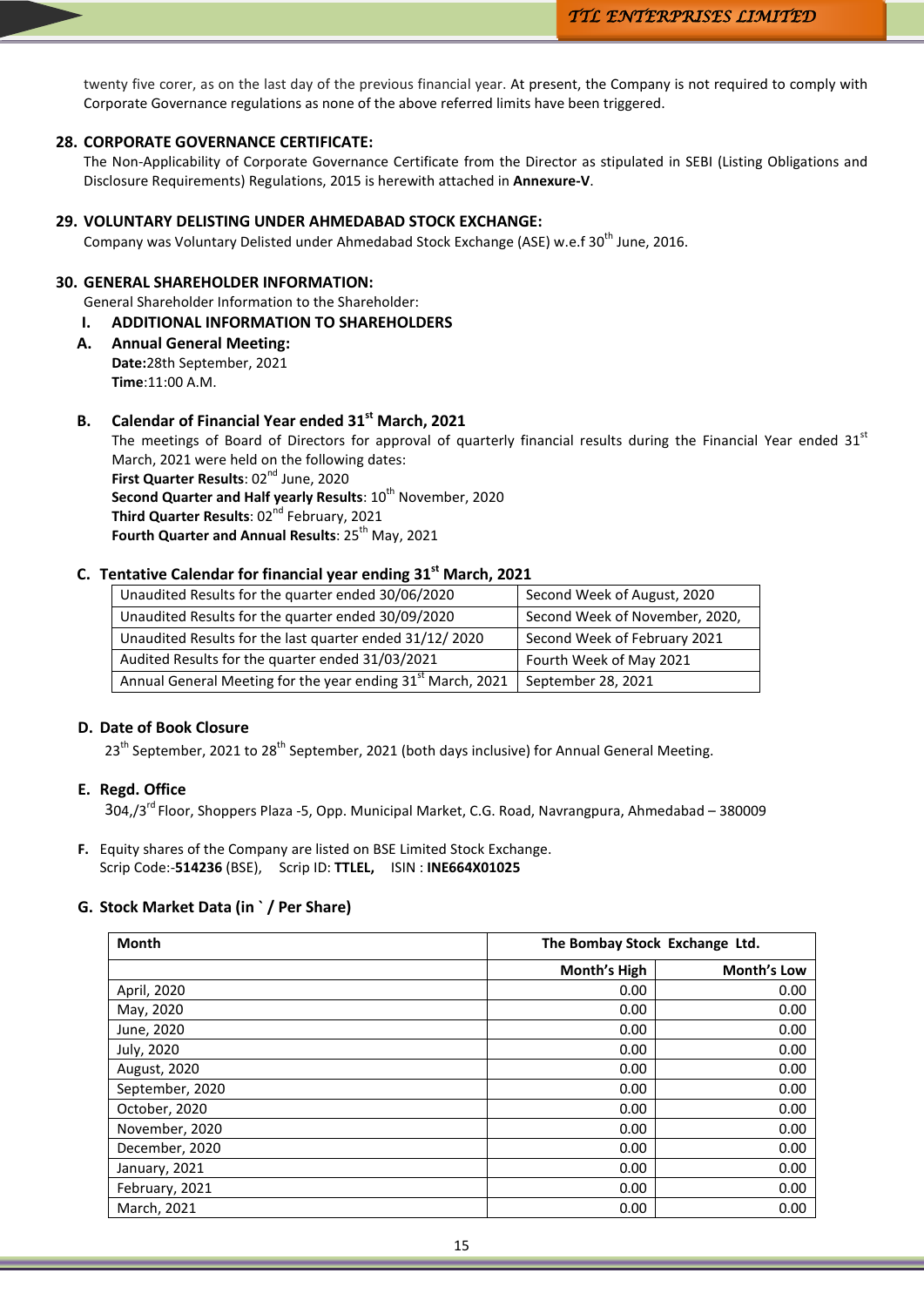## **H. Share Transfer System**

Applications for transfer of shares held in physical form are received at the registered office of the Company. All valid transfers are processed within 15 days from the date of receipt.

### **I.** Shareholding pattern as on 31-03-2021 is as given below :

| Sr. | Category                                                                                                                         | No. of        | % of holding |
|-----|----------------------------------------------------------------------------------------------------------------------------------|---------------|--------------|
| No. |                                                                                                                                  | <b>Shares</b> |              |
| 1   | Promoters                                                                                                                        | 19,600        | 28.16        |
| 2   | Persons acting in Concert                                                                                                        | $-$           | --           |
| 3   | Funds, UTI, Banks, Financial<br>Institutions,<br>Mutual<br>Insurance<br>Companies Central / State Govt., Government institutions | --            | --           |
| 4   | <b>FIIs</b>                                                                                                                      | --            | --           |
| 5   | <b>NRIS</b>                                                                                                                      | 4,441         | 6.38         |
| 6   | <b>Bodies Corporate</b>                                                                                                          | 61            | 0.09         |
|     | <b>HUF</b>                                                                                                                       | 607           | 0.87         |
| 8   | Others                                                                                                                           | 44,891        | 64.50        |
|     | <b>Grand Total</b>                                                                                                               | 69,600        | 100.00       |

# **J. Distribution of Shareholding as on 31st March, 2021 is as under:**

| <b>Slab of Share</b><br><b>Holdings</b> | <b>No. of Shareholders</b>   | % of Shareholders        | Amount<br>(in Rs.)           | % of Capital |
|-----------------------------------------|------------------------------|--------------------------|------------------------------|--------------|
| 1-500                                   | 13,883                       | 99.97                    | 4,20,000                     | 60.34        |
| 501-1000                                | 2                            | 0.01                     | 16,000                       | 2.30         |
| 1001-2000                               | -                            | $\overline{\phantom{a}}$ | $\qquad \qquad \blacksquare$ |              |
| 2001-3000                               | 1                            | 0.01                     | 30,000                       | 4.31         |
| 3001-4000                               |                              | 0.01                     | 34,000                       | 4.89         |
| 4001-5000                               |                              | ٠                        | $\qquad \qquad \blacksquare$ |              |
| 5001-10000                              | $\qquad \qquad \blacksquare$ | ٠                        | $\qquad \qquad \blacksquare$ |              |
| 10001 and above                         | 1                            | 0.0                      | 1,96,000                     | 28.16        |
| <b>TOTAL</b>                            | 13,887                       | 100.00                   | 6,96,000                     | 100.00       |

#### **K. Dematerialization of Shares and liquidity**

The shares of the company are permitted for demat on NSDL and CDSL

| Issued, Subscribed and Paid up Capital as on March 31, 2020: 69,600 |   |        |
|---------------------------------------------------------------------|---|--------|
| A. Electronic Holding in NSDL                                       |   | 19.730 |
| B. Electronic Holding in CDSL                                       | ٠ | 42.    |
| C. Physical Holding                                                 |   | 49.828 |

**L. Outstanding GDRs / ADRs / Warrants or Conversion instruments, Conversion date and like impact on equity**- Not applicable

# **M.Investors' correspondence:**

For transfer / dematerialization of shares, Change of Address, Change in Status of investors, payment of dividend on shares and other query relating to the shares of the Company:

Accurate Securities & Registry Pvt Ltd, 203, Shangrila Complex, above Samsung Showrrom, Shyamal Cross Roads, Satellite, Ahmedabad – 380015

# **N. Share Transfer System**

Shares in physical form sent for registering transfer or Transmission, to the Company, are registered and returned within a period of 15 days from the date of receipt, if the documents are in order in all respects. The Share Transfer Committee of the Company meets as often as required.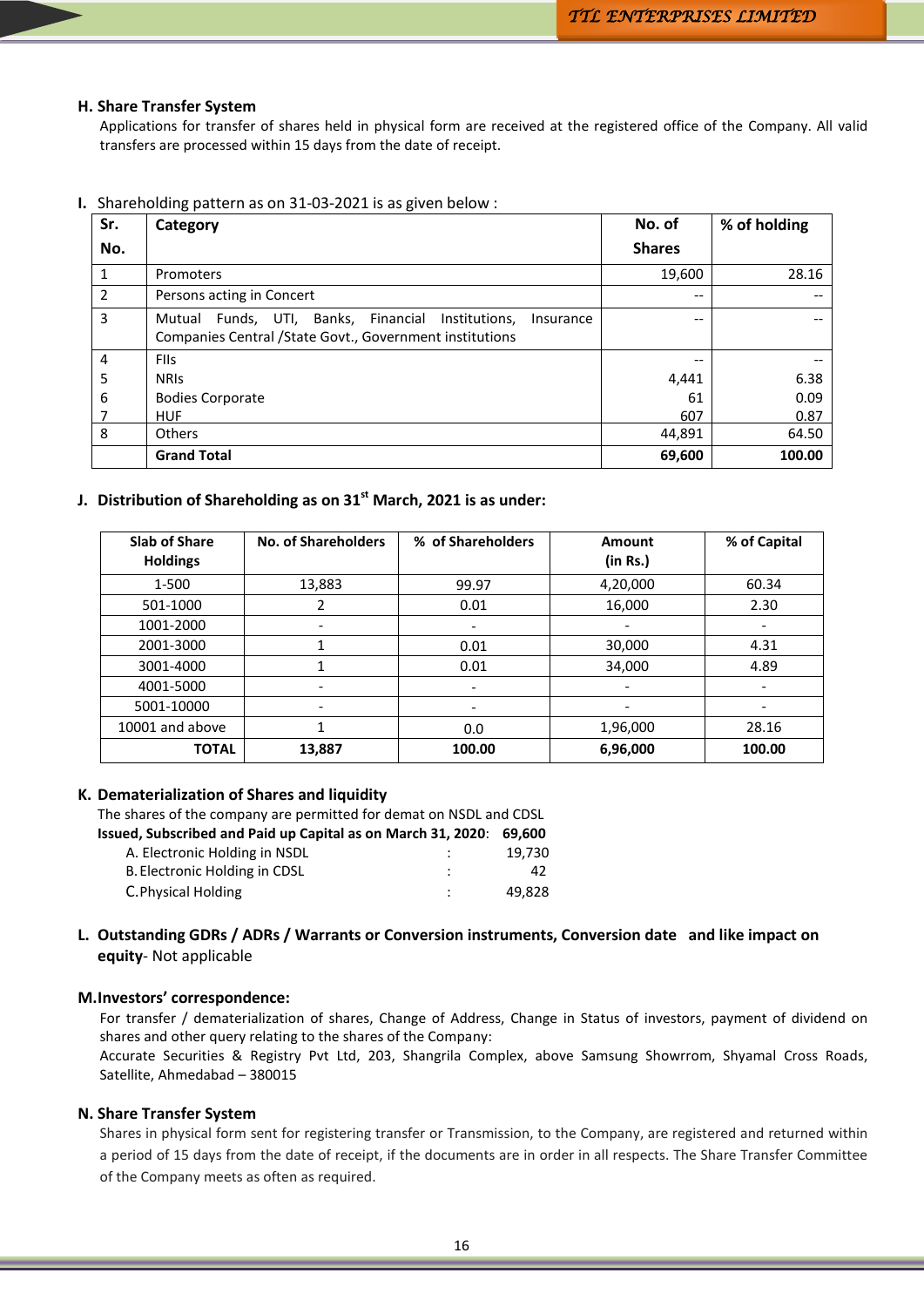# **O. Company Secretary & Compliance Officer of the Company**:

Mr. Malay Desai Address: 304, 3rd Floor Shoppers Plaza-5, Opp. Municipal Market, C.G.Road, Navrangpura, Ahmedabad -380009 (E)malaydesai21@yahoo.in (O)+91 9408271797

# **31. ACKNOWLEDGEMENT:**

Your Directors take this opportunity to express their gratitude for the unstinted commitment, dedication, hard work and significant contribution made by employees at all levels in ensuring sustained growth of the Company. Your Directors also sincerely thank to all the stakeholders, customers, vendors, bankers, business associates, government, other statutory bodies and look forward to their continued assistance, co-operation and support.

**Place: Ahmedabad Date: 02nd September, 2021** **For and on behalf of the Board**

**Keyoor Bakshi Director DIN:00133588**

**Kamini Bakshi Director DIN:01852243**

# **MANAGEMENT DISCUSSION AND ANALYSIS REPORT**

# **INDUSTRIAL STRUCTURE AND DEVELOPMENT:**

The Company operates within a solitary business segment i.e since Company did not carry any business during the Financial Year, segment or product wise report is not applicable.

# **OVERVIEW:**

The financial statements have been prepared in compliance with the requirement of the Companies Act, 2013 and Generally Accepted Accounting Principles (GAAP) in the India. The management of the company accepts responsibility for the integrity and objectivity of these financial statements, as well as for various estimates and judgments used therein. The estimates and judgments relating to the financial statements have been made on a prudent and reasonable basis, in order that the financial statements reflect in a true and fair manner the form and substance of transactions, and reasonably present the company's state of affairs and profit for the year.

# **THREATS:**

# **COMPETITION:**

Competition in the domestic as well as international market has intensified and forced the players to adopt aggressive marketing strategy and promotional campaigns to capture and protect their market shares, The Company has the plans to penetrate better in to world market, especially through the customer retention and business development in the regions which have not been tapped.

Sharp fluctuations in value of the Indian Rupee and the rising inventory prices have put pressure on the profitability of the Company.

# **SEGMENT WISE AND PRODUCT WISE PERFORMANCE:**

The Company operates within a solitary business segment i.e. since Company did not carry any business during the Financial Year, segment or product wise report is not applicable.

# **RISK AND CONCERN**:

The risk management function is integral to the company and its objectives includes ensuring that critical risk are identified continuously, monitored and managed effectively in order to protect the company's business.

However, the changes in the tax laws, Government policies and regulatory requirement might affect the company's business. Uncontrolled variation in price of input materials could impact the company's profitability to the extent that the same are not absorbed by the market through price increase and / or could have a negative impact on the demand in the market.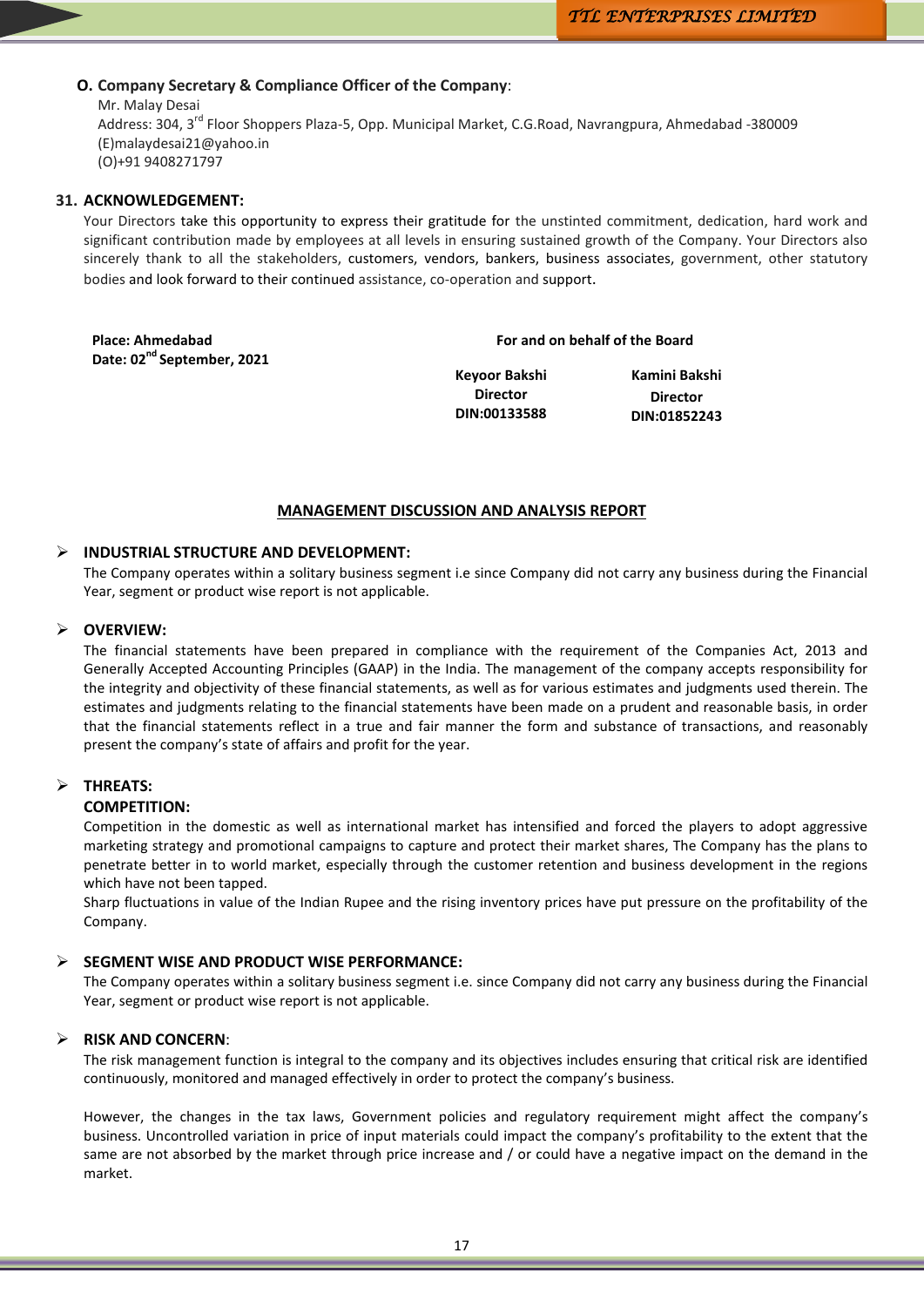The management has already taken initiatives in advance for mitigating the above mentioned risk and concerns/challenges. The company has taken major initiatives like strong marketing efforts, focus on cost reduction through inventory management techniques, introduction of new products and manufacturing process without compromising quality of products and retain talented employees etc.

# **INITIATIVES BY THE COMPANY:**

The Company has taken the following initiatives:

- Concentration on reduction of costs by undertaking specific exercise in different fields.
- Concentration in Increase of Shareholders Wealth and Profit of the Company.

-The Company is quite confident that the overall productivity, profitability would improve in a sustainable manner, as a result of this strategy.

# **OUTLOOK:**

The profit margins in the industry are under pressure. However, the Company has taken remedial measures. The Company is confident to meet the challenges with its strength in marketing network, its strategic planning, Research & Development productivity improvement and cost reduction exercise.

### **INTERNAL CONTROL SYSTEMS AND THEIR ADEQUACY:**

Your Company places significant emphasis and efforts on the internal control systems. The Company has appointed and independent firm of Chartered Accountant for the same with such powers and responsibilities that are required to ensure the adequacy of the internal Control System.

#### **HUMAN RESOURCE:**

Your Company firmly believes that employees are the most valuable assets and key players of business success and sustained growth. Various employee benefits, recreational and team building efforts are made to enhance employee skills, motivation as also to foster team spirit. Industrial relations were cordial throughout the year.

#### **HEALTH, SAFETY AND ENVIRONMENTAL PROTECTION:**

Your Company has complied with all the applicable environmental laws and labour laws. The Company has been complying with the relevant laws and has taking all necessary measures to protect the environment.

# **CAUTIONARY STATEMENT**

The statements in the "Management Discussion and Analysis Report" section describes the Company's objectives, projections, estimates, expectations and predictions, which may be "forward looking statements" within the meaning of the applicable laws and regulations. The annual results can differ materially from those expressed or implied, depending upon the economic and climatic conditions, Government policies and other incidental factors.

| Place: Ahmedabad                       | For and on behalf of the Board |               |  |  |
|----------------------------------------|--------------------------------|---------------|--|--|
| Date: 02 <sup>nd</sup> September, 2021 | Keyoor Bakshi                  | Kamini Bakshi |  |  |
|                                        | <b>Director</b>                | Director      |  |  |

**ANNEXURE – I TO THE DIRECTORS REPORT**

**DIN:00133588**

#### **FOREIGN EXCHANGE EARNINGS AND OUTGO:**

|                          | 2020-2021 | 2019-2020  |
|--------------------------|-----------|------------|
| Foreign Exchange Earning | Nil       | Nil        |
| Foreign Exchange out go  | Nil       | <b>Nil</b> |

**Place: Ahmedabad Date: 02nd September, 2021** **For and on behalf of the Board For and on behalf of the Board**

**Keyoor Bakshi Director DIN:00133588**

**Kamini Bakshi Director DIN:01852243**

**DIN:01852243**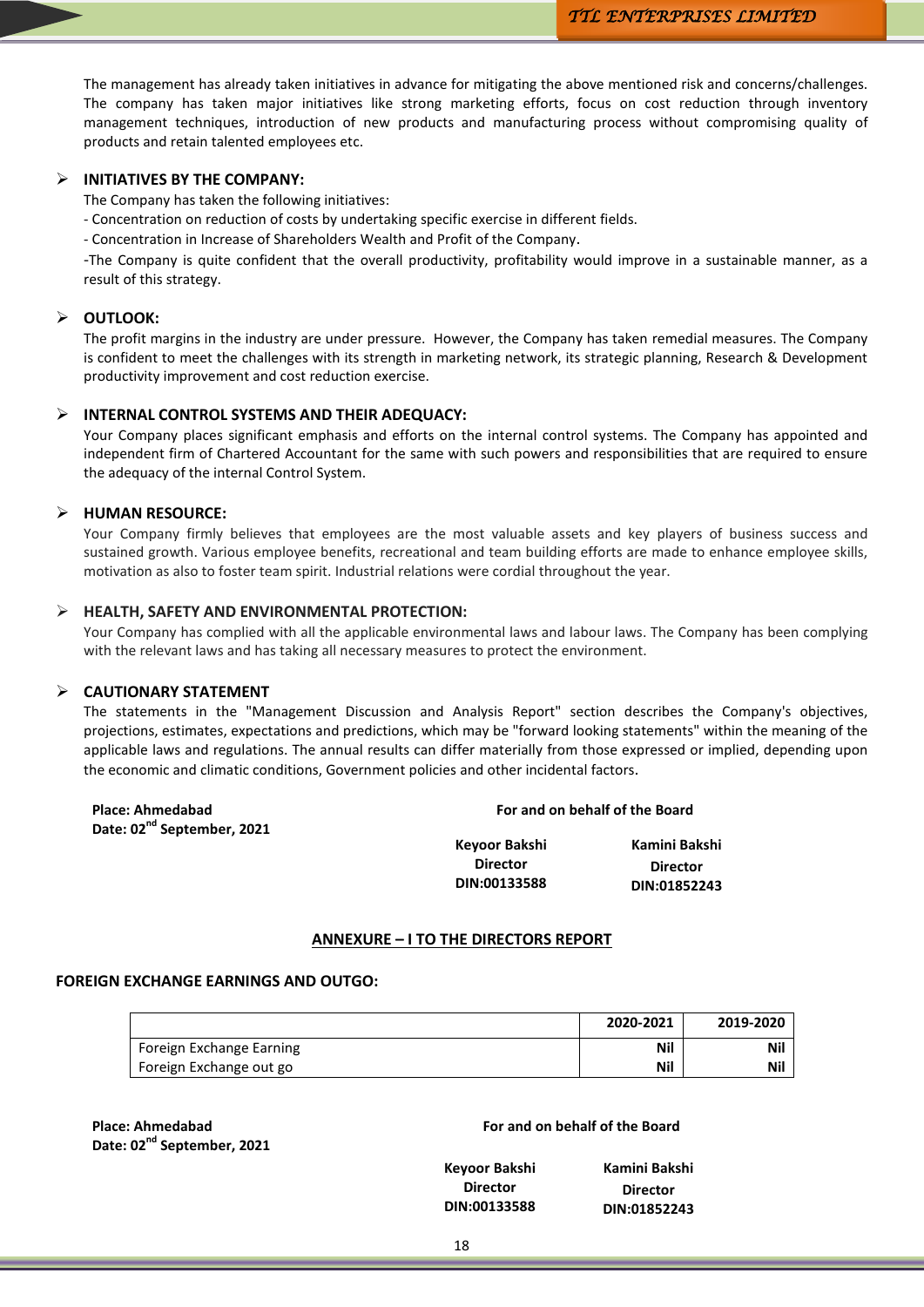# **ANNEXURE – II TO THE DIRECTORS REPORT**

# **FORM NO. MGT 9 EXTRACT OF ANNUAL RETURN As on financial year ended on 31.03.2021**

# **Pursuant to Section 92 (3) of the Companies Act, 2013 and rule 12(1) of the Company (Management & Administration) Rules, 2014**

# **II. REGISTRATION & OTHER DETAILS:**

| 1. | <b>CIN</b>                                                                    | L17119GJ1988PLC096379                                                                                                                                       |
|----|-------------------------------------------------------------------------------|-------------------------------------------------------------------------------------------------------------------------------------------------------------|
| 2. | <b>Registration Date</b>                                                      | 2 <sup>nd</sup> November, 1988                                                                                                                              |
| 3. | Name of the Company                                                           | TTL Enterprises Limited (Formerly Known as Trupti Twisters<br>Limited)                                                                                      |
| 4. | Category/Sub-category of the Company                                          | Company limited by shares and Indian Non-Government<br>Company                                                                                              |
| 5. | Address of the Registered office<br>& contact<br>details                      | 304, $3^{rd}$ Floor, Shoppers Plaza - 5, Opp. Municipal Market,<br>C.G. Road, Navrangpura, Ahmedabad - 380009                                               |
| 6. | Whether listed company                                                        | Yes.                                                                                                                                                        |
| 7. | Name, Address & contact details of the<br>Registrar & Transfer Agent, if any. | <b>Accurate Securities &amp; Registry Pvt. Ltd.</b><br>203 Shangrila Arcade, Above Samsung Showroom, Shyamal<br>Cross Roads, Satellite, Ahmedabad - 380015. |

# **III. PRINCIPAL BUSINESS ACTIVITIES OF THE COMPANY :**

All the business activities contributing 10 % or more of the total turnover of the company hall be stated)

| Sr. | Name and Description of main | NIC Code of the        | % to total turnover of the company |
|-----|------------------------------|------------------------|------------------------------------|
| No. | products / services          | <b>Product/service</b> |                                    |
|     | Nil                          | Nil                    | Nil                                |

# **IV. PARTICULARS OF HOLDING, SUBSIDIARY AND ASSOCIATE COMPANIES** -

All the business activities contributing 10% or more of the total turnover of the company shall be stated:-

| Sr.<br>No. | Name and address of the<br>Company | CIN/GLN | Holding /<br><b>Subsidiary / Associate</b> | % of shares<br>held | Applicable<br>section |
|------------|------------------------------------|---------|--------------------------------------------|---------------------|-----------------------|
| <b>NA</b>  | <b>NA</b>                          | ΝA      | ΝA                                         | NA                  | <b>NA</b>             |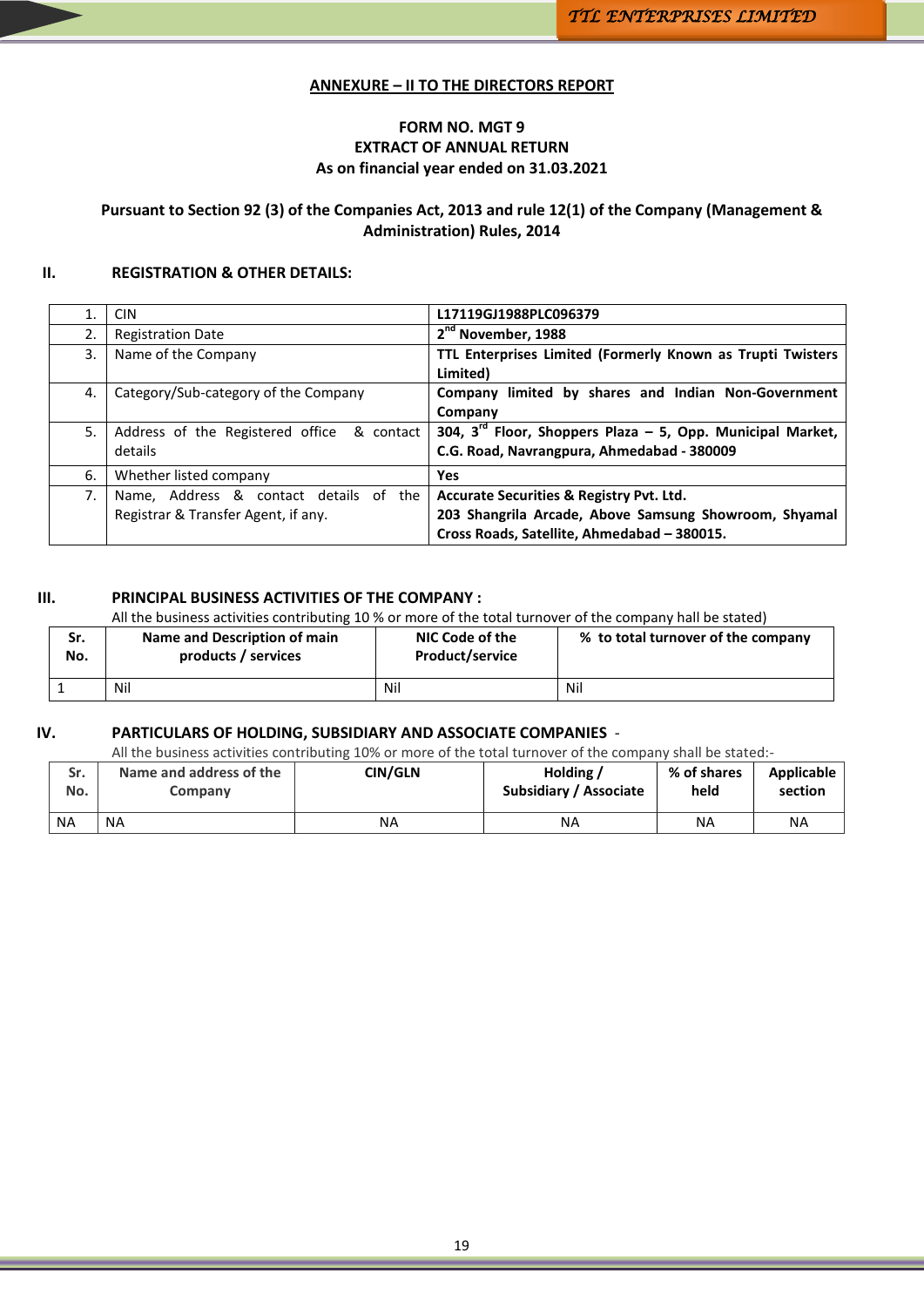# **V. SHARE HOLDING PATTERN (EQUITY SHARE CAPITAL BREAKUP AS PERCENTAGE OF TOTAL EQUITY):**

# **A) CATEGORY-WISE SHARE HOLDING**

| <b>Category of Shareholders</b>                | No. of Shares held at the beginning of the year |                                   |       | No. of Shares held at the end of the     |              |                             |              | % Change<br>during                 |          |
|------------------------------------------------|-------------------------------------------------|-----------------------------------|-------|------------------------------------------|--------------|-----------------------------|--------------|------------------------------------|----------|
|                                                |                                                 | as on 1 <sup>st</sup> April, 2020 |       |                                          |              | year as on 31st March, 2021 |              |                                    |          |
|                                                | <b>Demat</b>                                    | <b>Physical</b>                   | Total | of<br>%<br><b>Total</b><br><b>Shares</b> | <b>Demat</b> | <b>Physical</b>             | <b>Total</b> | % of<br>Total<br><b>Shar</b><br>es | the year |
| A. Promoters                                   |                                                 |                                   |       |                                          |              |                             |              |                                    |          |
| $(1)$ Indian                                   |                                                 |                                   |       |                                          |              |                             |              |                                    |          |
| a) Individual/HUF **                           | Nil                                             | Nil                               | Nil   | Nil                                      | Nil          | Nil                         | Nil          | Nil                                | Nil      |
| b) Central Govt                                | Nil                                             | Nil                               | Nil   | Nil                                      | Nil          | Nil                         | Nil          | Nil                                | Nil      |
| c) State Govt(s)                               | Nil                                             | Nil                               | Nil   | Nil                                      | Nil          | Nil                         | Nil          | Nil                                | Nil      |
| d) Bodies Corp.                                | 19600                                           | Nil                               | 19600 | 28.16                                    | 19600        | Nil                         | 19600        | 28.16                              | Nil      |
| e) Banks / FI                                  | Nil                                             | Nil                               | Nil   | Nil                                      | Nil          | Nil                         | Nil          | Nil                                | Nil      |
| f) Any other Foreign Individual                | Nil                                             | Nil                               | Nil   | Nil                                      | Nil          | Nil                         | Nil          | Nil                                | Nil      |
| <b>Total shareholding of Promoter</b>          |                                                 |                                   |       |                                          |              |                             |              |                                    |          |
| (A)                                            | 19600                                           | Nil                               | 19600 | 28.16                                    | 19600        | Nil                         | 19600        | 28.16                              | Nil      |
| <b>B. Public Shareholding</b>                  |                                                 |                                   |       |                                          |              |                             |              |                                    |          |
| 1. Institutions                                |                                                 |                                   |       |                                          |              |                             |              |                                    |          |
| a) Mutual Funds                                | Nil                                             | Nil                               | Nil   | Nil                                      | Nil          | Nil                         | Nil          | Nil                                | Nil      |
| b) Banks / FI                                  | Nil                                             | Nil                               | Nil   | Nil                                      | Nil          | Nil                         | Nil          | Nil                                | Nil      |
| c) Central Govt                                | Nil                                             | Nil                               | Nil   | Nil                                      | Nil          | Nil                         | Nil          | Nil                                | Nil      |
| d) State Govt(s)                               | Nil                                             | Nil                               | Nil   | Nil                                      | Nil          | Nil                         | Nil          | Nil                                | Nil      |
| e) Venture Capital Funds                       | Nil                                             | Nil                               | Nil   | Nil                                      | Nil          | Nil                         | Nil          | Nil                                | Nil      |
| f) Insurance Companies                         | Nil                                             | Nil                               | Nil   | Nil                                      | Nil          | Nil                         | Nil          | Nil                                | Nil      |
| g) FIIs                                        | Nil                                             | Nil                               | Nil   | Nil                                      | Nil          | Nil                         | Nil          | Nil                                | Nil      |
| h) Foreign Venture Capital Funds               | Nil                                             | Nil                               | Nil   | Nil                                      | Nil          | Nil                         | Nil          | Nil                                | Nil      |
| i) Others (specify)                            | Nil                                             | Nil                               | Nil   | Nil                                      | Nil          | Nil                         | Nil          | Nil                                | Nil      |
| Sub-total $(B)(1)$ :-                          | Nil                                             | Nil                               | Nil   | Nil                                      | Nil          | Nil                         | Nil          | Nil                                | Nil      |
| 2. Non-Institutions                            |                                                 |                                   |       |                                          |              |                             |              |                                    |          |
| a) Bodies Corp.                                |                                                 |                                   |       |                                          |              |                             |              |                                    |          |
| i) Indian                                      | Nil                                             | 61                                | 61    | 0.09                                     | Nil          | 61                          | 61           | 0.09                               | Nil      |
| ii) Overseas                                   | Nil                                             | Nil                               | Nil   | Nil                                      | Nil          | Nil                         | Nil          | Nil                                | Nil      |
| b) Individuals                                 |                                                 |                                   |       |                                          |              |                             |              |                                    |          |
| i) Individual shareholders holding             |                                                 |                                   |       |                                          |              |                             |              |                                    |          |
| nominal share capital upto Rs.2                |                                                 |                                   |       |                                          |              |                             |              |                                    |          |
| lakh                                           | 160                                             | 44731                             | 44891 | 64.50                                    | 160          | 44731                       | 44891        | 64.50                              | Nil      |
| ii) Individual shareholders holding            |                                                 |                                   |       |                                          |              |                             |              |                                    |          |
| nominal share capital in excess of<br>Rs 2lakh | Nil                                             | Nil                               | Nil   | Nil                                      | Nil          | Nil                         | Nil          | Nil                                | Nil      |
| c) Others (specify)                            |                                                 |                                   |       |                                          |              |                             |              |                                    |          |
| NRI/OCB                                        | Nil                                             | Nil                               | Nil   | Nil                                      | Nil          | Nil                         | Nil          | Nil                                | Nil      |
| <b>OTHERS</b>                                  | Nil                                             | Nil                               | Nil   | Nil                                      | Nil          | Nil                         | Nil          | Nil                                | Nil      |
| Non Resident Indians                           | 12                                              | 4429                              | 4441  | 6.38                                     | 12           | 4429                        | 4441         | 6.38                               | Nil      |
| <b>Overseas Corporate Bodies</b>               | Nil                                             | Nil                               | Nil   | Nil                                      | Nil          | Nil                         | Nil          | Nil                                | Nil      |
| <b>Foreign Nationals</b>                       | Nil                                             | Nil                               | Nil   | Nil                                      | Nil          | Nil                         | Nil          | Nil                                | Nil      |
| <b>Clearing Members</b>                        | Nil                                             | Nil                               | Nil   | Nil                                      | Nil          | Nil                         | Nil          | Nil                                | Nil      |
| Hindu Undivided Family                         | Nil                                             | 607                               | 607   | 0.87                                     | Nil          | 607                         | 607          | 0.87                               | Nil      |
| Foreign Bodies - D R                           | Nil                                             | Nil                               | Nil   | Nil                                      | Nil          | Nil                         | Nil          | Nil                                | Nil      |
| Sub-total $(B)(2)$ :-                          | 172                                             | 49828                             | 50000 | 71.84                                    | 172          | 49828                       | 50000        | 71.84                              | Nil      |
| <b>Public</b><br>Total<br>Shareholding         |                                                 |                                   |       |                                          |              |                             |              |                                    |          |
| $(B)=(B)(1)+(B)(2)$                            | 172                                             | 49828                             | 50000 | 71.84                                    | 172          | 49828                       | 50000        | 71.84                              | Nil      |
| C. Shares held by Custodian for                |                                                 |                                   |       |                                          |              |                             |              |                                    |          |
| <b>GDRs &amp; ADRs</b>                         | Nil                                             | Nil                               | Nil   | Nil                                      | Nil          | Nil                         | Nil          | Nil                                | Nil      |
| Grand Total (A+B+C)                            | 19772                                           | 69600                             | 69600 | 100                                      | 19772        | 69600                       | 69600        | 100                                | Nil      |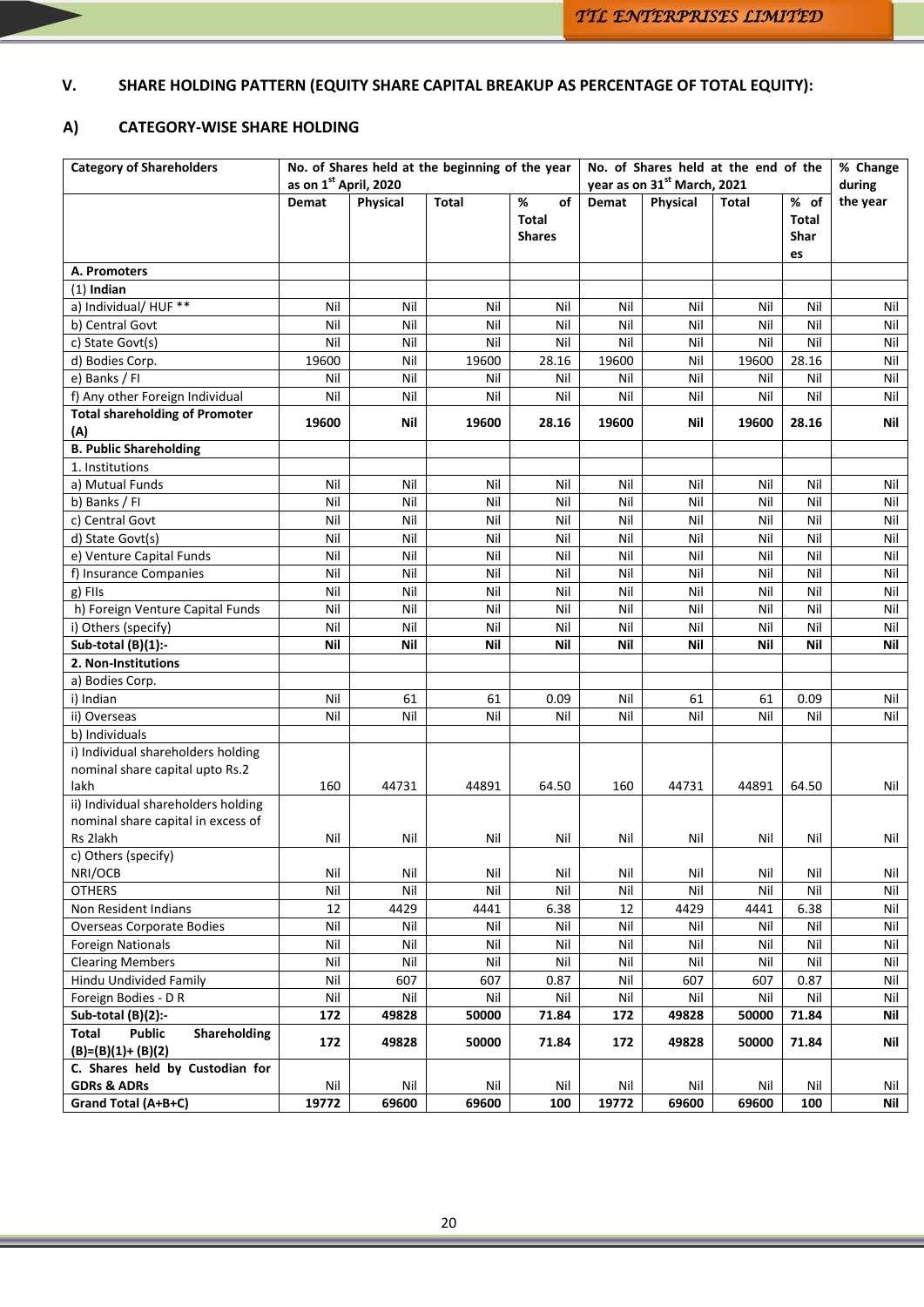# **B) SHAREHOLDING OF PROMOTER-**

| Sr.<br>No. | <b>Shareholder's Name</b>  | No. of Shares held at the<br>beginning of the year as<br>on 1st April, 2020 |                                              | <b>Shareholder's Name</b>                                                          | No. of Shares held at the end of<br>the year as on 31 <sup>st</sup> March, 2021 |                                 |                                                 | % change in<br>shareholding<br>during the<br>year                         |     |
|------------|----------------------------|-----------------------------------------------------------------------------|----------------------------------------------|------------------------------------------------------------------------------------|---------------------------------------------------------------------------------|---------------------------------|-------------------------------------------------|---------------------------------------------------------------------------|-----|
|            |                            | No. of<br><b>Shares</b>                                                     | % of<br>total<br>Share<br>s of<br>the<br>co. | %of<br>Share<br>s<br>Pledg<br>ed /<br>encu<br>mber<br>ed to<br>total<br>share<br>s |                                                                                 | No. of<br><b>Share</b><br>$s^*$ | % of<br>total<br><b>Shares</b><br>of the<br>CO. | %of<br><b>Shares</b><br>Pledged /<br>encumbe<br>red to<br>total<br>shares |     |
| 1          | <b>Ardent Ventures LLP</b> | 19,600                                                                      | 28.16                                        | Nil                                                                                | Ardent Ventures LLP   19,600                                                    |                                 | 28.16                                           | Nil                                                                       | Nil |

# **C) CHANGE IN PROMOTERS' SHAREHOLDING (PLEASE SPECIFY, IF THERE IS NO CHANGE)**

| Sr.<br>No.   | <b>Particulars</b>                                                                                                                                                                     | Shareholding at the<br>beginning of the year |                                        | <b>Cumulative Shareholding</b><br>During the year |                                        |
|--------------|----------------------------------------------------------------------------------------------------------------------------------------------------------------------------------------|----------------------------------------------|----------------------------------------|---------------------------------------------------|----------------------------------------|
|              |                                                                                                                                                                                        | No. of<br>shares                             | % of total<br>shares of the<br>company | No. of<br>shares                                  | % of total<br>shares of the<br>company |
| 1            | <b>ARDENT VENTURES LLP</b>                                                                                                                                                             |                                              |                                        |                                                   |                                        |
| $\mathbf{2}$ | At the beginning of the year                                                                                                                                                           | 19,600                                       | 28.16                                  | 0                                                 | 0.0                                    |
| 3            | Date wise Increase / Decrease in Promoters<br>Shareholding during the year specifying the reasons<br>for increase / decrease (e.g. allotment /transfer /<br>bonus/ sweat equity etc.): | NA                                           |                                        |                                                   |                                        |
| 4            | At the end of the year                                                                                                                                                                 | 19,600                                       | 28.16                                  | 0                                                 | 0.0                                    |

# **D) SHAREHOLDING PATTERN OF TOP TEN SHAREHOLDERS AS ON 31ST MARCH, 2021: (OTHER THAN DIRECTORS, PROMOTERS AND HOLDERS OF GDRS AND DRS):**

| Sr.<br>No.     | For Each of the Top 10<br><b>Shareholders</b> | Shareholding at the beginning<br>of the year |                                        | Increase<br><b>Decrease</b> | Reason* | <b>Cumulative Shareholding</b><br>during the year |                                        |
|----------------|-----------------------------------------------|----------------------------------------------|----------------------------------------|-----------------------------|---------|---------------------------------------------------|----------------------------------------|
|                |                                               | No. of<br>shares                             | % of total<br>shares of the<br>company |                             |         | No. of shares                                     | % of total<br>shares of the<br>company |
| $\mathbf{1}$   | <b>MANUBHAI JIYANI</b>                        | 3,400                                        | 4.88                                   | $\overline{\phantom{a}}$    | $- -$   | 3,400                                             | 4.88                                   |
| $\overline{2}$ | SANDEEP MAHADIK                               | 3,000                                        | 4.31                                   | $\overline{\phantom{a}}$    | $- -$   | 3,000                                             | 4.31                                   |
| 3              | <b>VIJAYSINGH PADODE</b>                      | 1,000                                        | 1.43                                   |                             |         | 1,000                                             | 1.43                                   |
| 4              | PRAFUL GANDHI (HUF)                           | 600                                          | 0.86                                   | --                          | $-$     | 600                                               | 0.86                                   |
| 5              | RAJNI KHANEJA                                 | 500                                          | 0.72                                   | $\overline{\phantom{a}}$    | $- -$   | 500                                               | 0.72                                   |
| 6              | <b>KAMLESH J SHROFF</b>                       | 300                                          | 0.43                                   | --                          | $-$     | 300                                               | 0.43                                   |
| $\overline{ }$ | <b>NARAYAN VSWANI</b>                         | 200                                          | 0.30                                   | $\overline{\phantom{a}}$    | --      | 200                                               | 0.30                                   |
| 8              | <b>VARSHA R PARIKH</b>                        | 160                                          | 0.23                                   | $- -$                       | --      | 160                                               | 0.23                                   |
| 9              | <b>MUKESH T SHROFF</b>                        | 70                                           | 0.10                                   | $\overline{\phantom{a}}$    | $-$     | 70                                                | 0.10                                   |
| 10             | <b>FELIX PINTO</b>                            | 64                                           | 0.09                                   | $- -$                       | $- -$   | 64                                                | 0.09                                   |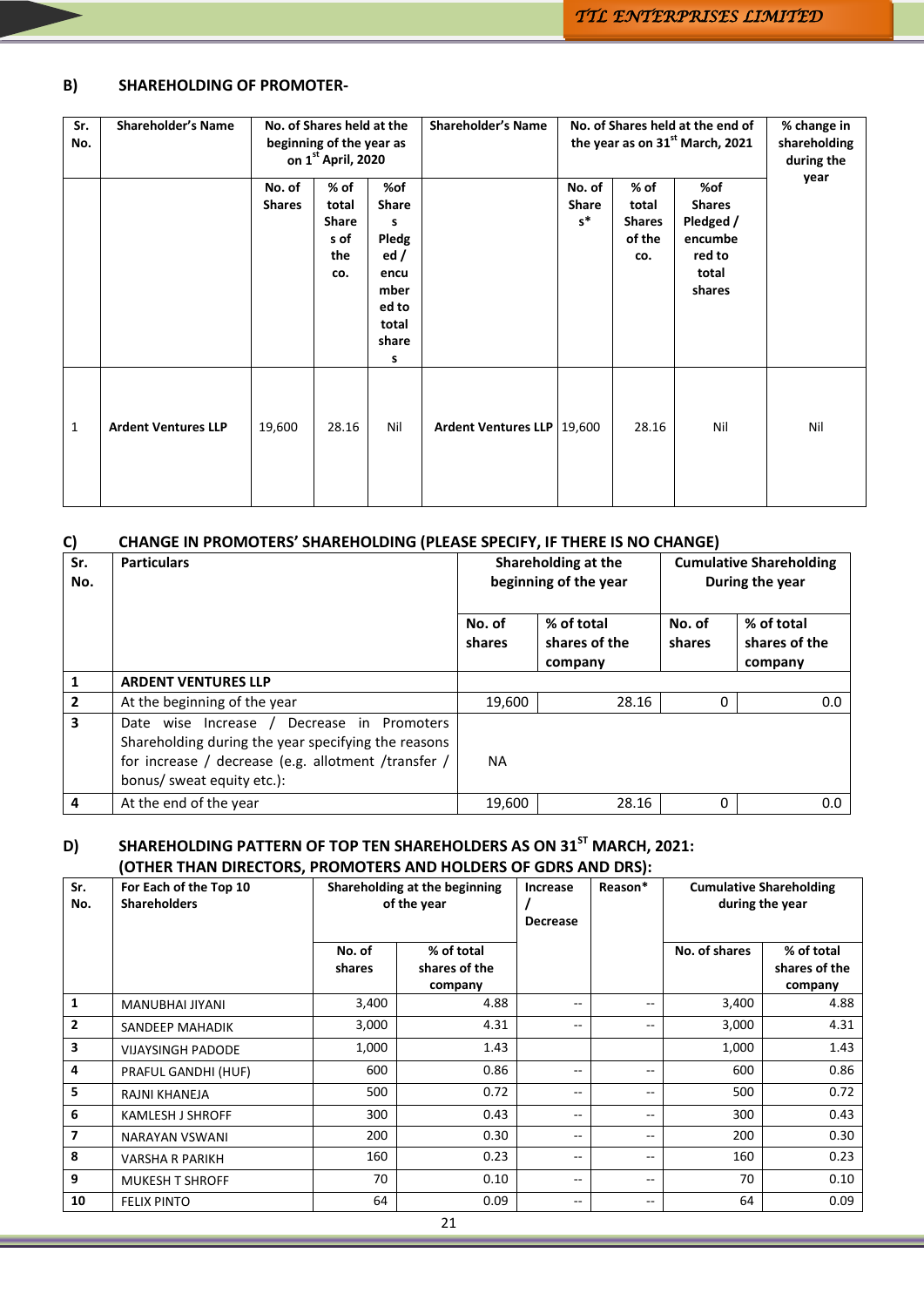#### **E) SHAREHOLDING OF DIRECTORS AND KEY MANAGERIAL PERSONNEL: Sr. No. Shareholding of each Directors and each Key Managerial Personnel Shareholding at the beginning of the year Cumulative Shareholding during the year No. of shares % of total shares of the company No. of shares % of total shares of the company 1 KEYOOR BAKSHI 2** At the beginning of the year 00 00 00 00 **3** Date wise Increase / Decrease in Promoters Shareholding during the year specifying the reasons for increase / decrease (e.g. allotment /transfer / bonus/ sweat equity etc.): NA **4** At the end of the year 00 00 00 00 **5 KAMINI BAKSHI 6** At the beginning of the year 00 00 00 00 **7** Date wise Increase / Decrease in Promoters Shareholding during the year specifying the reasons for increase / decrease (e.g. allotment /transfer / bonus/ sweat equity etc.): NA **8** At the end of the year 00 00 00 00

None of the Directors expect from above hold any shares in the Company.

# **VI. INDEBTEDNESS –**

Indebtedness of the Company including interest outstanding/accrued but not due for payment.

|                                                     |                                           |                    |          | $($ in Lacs)          |
|-----------------------------------------------------|-------------------------------------------|--------------------|----------|-----------------------|
|                                                     | Secured<br>Loans<br>excluding<br>deposits | Unsecured<br>Loans | Deposits | Total<br>Indebtedness |
| Indebtedness at the beginning of the financial year |                                           |                    |          |                       |
| i) Principal Amount                                 | 0.00                                      | 0.00               | 0.00     | 0.00                  |
| ii) Interest due but not paid                       | 0.00                                      | 0.00               | 0.00     | 0.00                  |
| iii) Interest accrued but not due                   | 0.00                                      | 0.00               | 0.00     | 0.00                  |
| Total (i+ii+iii)                                    | 0.00                                      | 0.00               | 0.00     | 0.00                  |
| Change in Indebtedness during the financial year    |                                           |                    |          |                       |
| * Addition                                          | 0.00                                      | 0.00               | 0.00     | 0.00                  |
| * Reduction                                         | 0.00                                      | 0.00               | 0.00     | 0.00                  |
| <b>Net Change</b>                                   | 0.00                                      | 0.00               | 0.00     | 0.00                  |
| Indebtedness at the end of the financial year       |                                           |                    |          |                       |
| i) Principal Amount                                 | 0.00                                      | 0.00               | 0.00     | 0.00                  |
| ii) Interest due but not paid                       | 0.00                                      | 0.00               | 0.00     | 0.00                  |
| iii) Interest accrued but not due                   | 0.00                                      | 0.00               | 0.00     | 0.00                  |
| Total (i+ii+iii)                                    | 0.00                                      | 0.00               | 0.00     | 0.00                  |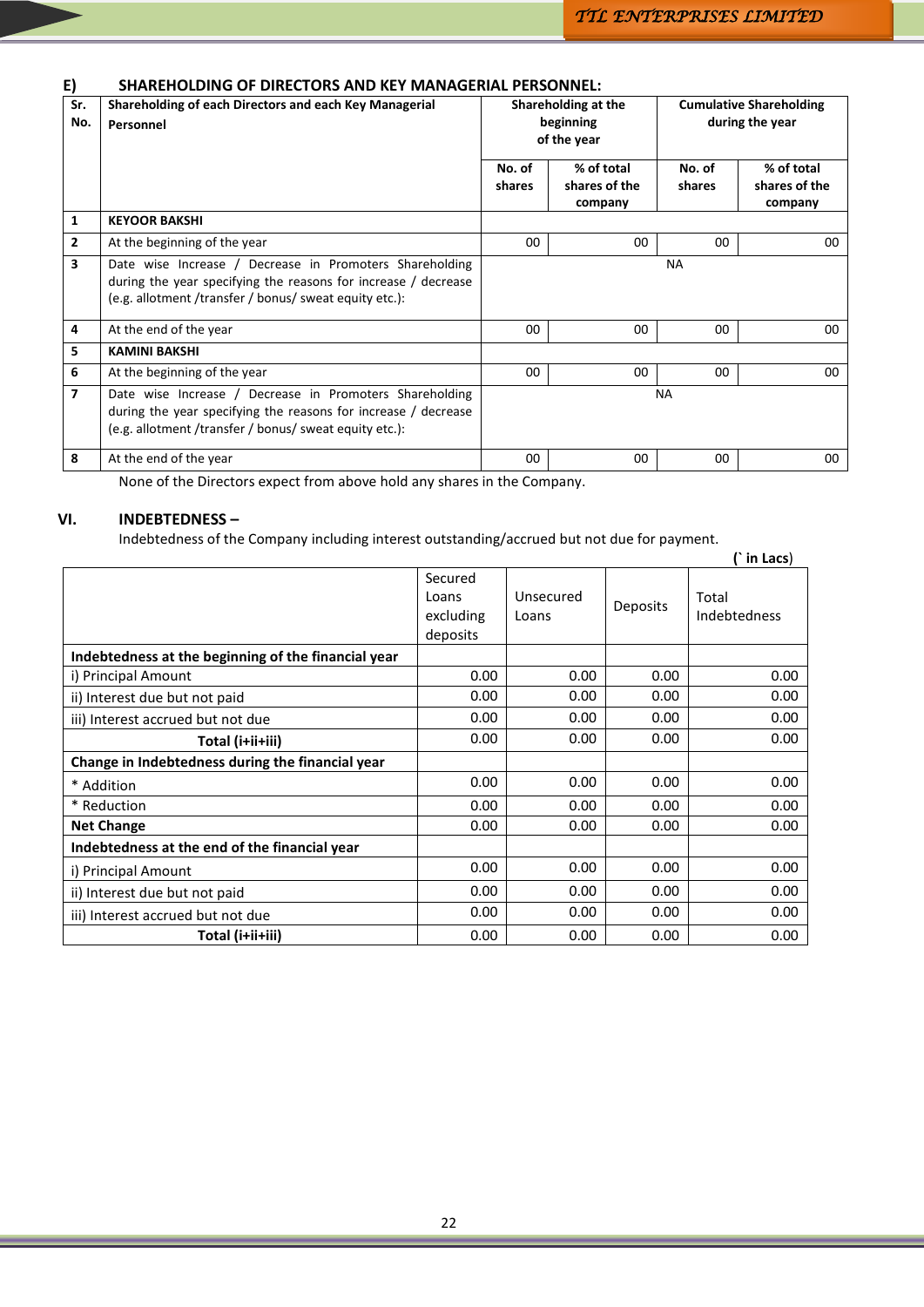# **REMUNERATION OF DIRECTORS AND KEY MANAGERIAL PERSONNEL-**

# **A. REMUNERATION TO MANAGING DIRECTOR, WHOLE-TIME DIRECTORS AND/OR MANAGER:**

|                |                                                                                                                                           |                               | (` in Lacs)         |
|----------------|-------------------------------------------------------------------------------------------------------------------------------------------|-------------------------------|---------------------|
| Sr.<br>No.     | Particulars of Remuneration                                                                                                               | Name of<br>MD/WTD/<br>Manager | <b>Total Amount</b> |
|                | Name of Director                                                                                                                          | <b>NIL</b>                    | <b>NIL</b>          |
| $\mathbf{1}$   | Gross salary                                                                                                                              |                               |                     |
|                | (a) Salary as per provisions contained in section 17(1) of the<br>Income-tax Act, 1961                                                    | <b>NIL</b>                    | <b>NIL</b>          |
|                | (b) Value of perquisites u/s 17(2) Income-tax Act, 1961                                                                                   | <b>NIL</b>                    | <b>NIL</b>          |
|                | (c) Profits in lieu of salary under section 17(3) Income-tax Act,<br>1961                                                                 | <b>NIL</b>                    | <b>NIL</b>          |
| $\overline{2}$ | <b>Stock Option</b>                                                                                                                       | <b>NIL</b>                    | <b>NIL</b>          |
| 3              | Sweat Equity                                                                                                                              | <b>NIL</b>                    | <b>NIL</b>          |
| $\overline{4}$ | Commission<br>- as % of profit<br>- others, specify                                                                                       | <b>NIL</b>                    | <b>NIL</b>          |
| 5              | Others, please specify<br>PF Contribution<br>1 <sup>1</sup><br>Gratuity Accrued for the year (Payable at<br>2.<br>Retirement/resignation) | <b>NIL</b>                    | <b>NIL</b>          |
|                | Total (A)                                                                                                                                 | <b>NIL</b>                    | <b>NIL</b>          |
|                | Ceiling as per the Companies Act 2013                                                                                                     |                               | 5%                  |

# **B. REMUNERATION TO OTHER DIRECTORS**

|                | <b>Particulars of Remuneration</b>            | Amount     | <b>Name of Directors</b> | <b>Total</b> |            |  |
|----------------|-----------------------------------------------|------------|--------------------------|--------------|------------|--|
| 1              | Independent Directors                         |            |                          |              |            |  |
|                | Fee for attending board committee meetings    |            |                          |              |            |  |
|                | Commission                                    |            |                          |              |            |  |
|                | Others, please specify                        |            |                          |              |            |  |
|                | Total (1)                                     | <b>NIL</b> |                          |              |            |  |
| $\overline{2}$ | <b>Other Non-Executive Directors</b>          |            |                          |              |            |  |
|                | Fee for attending board committee meetings    |            |                          |              |            |  |
|                | Commission                                    |            |                          |              |            |  |
|                | Others, please specify                        |            |                          |              |            |  |
|                | Total (2)                                     |            |                          |              |            |  |
|                | Total $(B)=(1+2)$                             | <b>NIL</b> | <b>NIL</b>               | <b>NIL</b>   | <b>NIL</b> |  |
|                | <b>Total Managerial Remuneration</b>          |            |                          |              | <b>NIL</b> |  |
|                | Overall Ceiling as per the Companies Act 2013 |            |                          |              |            |  |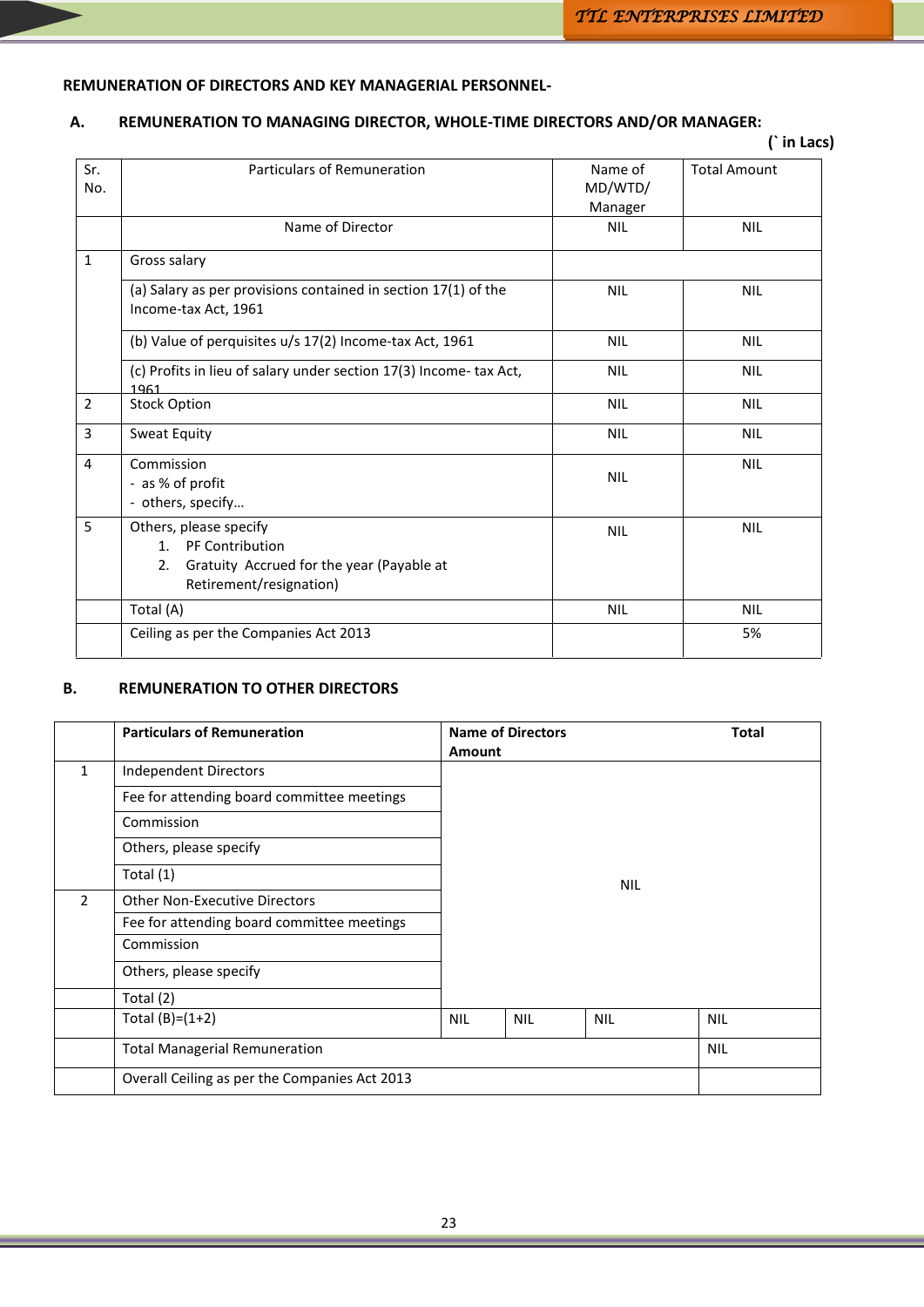# **C. REMUNERATION TO KEY MANAGERIAL PERSONNEL OTHER THAN MD/MANAGER/WTD**

| Sr. No.        | <b>Particulars of Remuneration</b>                                                     |            | Key Managerial Personnel |            |          |
|----------------|----------------------------------------------------------------------------------------|------------|--------------------------|------------|----------|
|                |                                                                                        | <b>CEO</b> | CS.                      | <b>CFO</b> | Total    |
|                |                                                                                        |            | Malay Desai              |            |          |
| $\mathbf{1}$   | Gross salary                                                                           |            | 2,90,000                 |            | 2,90,000 |
|                | (a) Salary as per provisions contained in section 17(1) of the<br>Income-tax Act, 1961 |            | Nil                      |            | Nil      |
|                | (b) Value of perquisites u/s 17(2) Income-tax Act, 1961                                |            | Nil                      |            | Nil      |
|                | (c) Profits in lieu of salary under section 17(3) Income-tax Act,                      |            | Nil                      |            | Nil      |
| $\overline{2}$ | <b>Stock Option</b>                                                                    | Nil        | Nil                      | Nil        | Nil      |
| 3              | Sweat Equity                                                                           |            | Nil                      |            | Nil      |
| 4              | Commission                                                                             |            | Nil                      |            | Nil      |
|                | - as % of profit                                                                       |            | Nil                      |            | Nil      |
|                | others, specify                                                                        |            | Nil                      |            | Nil      |
| 5              | Others, please specify                                                                 |            | Nil                      |            | Nil      |
|                | Total                                                                                  |            | 2,90,000                 |            | 2,90,000 |

# **VII. PENALTIES / PUNISHMENT/ COMPOUNDING OF OFFENCES:**

| <b>Type</b>         | Section of the<br><b>Companies Act</b> | <b>Brief</b><br><b>Description</b> | <b>Details of Penalty</b><br>/ Punishment/<br>Compounding<br>fees imposed | <b>Authority</b><br>[RD / NCLT/<br><b>COURT]</b> | Appeal made,<br>if any (give<br>Details) |
|---------------------|----------------------------------------|------------------------------------|---------------------------------------------------------------------------|--------------------------------------------------|------------------------------------------|
| A. COMPANY          |                                        |                                    |                                                                           |                                                  |                                          |
| Penalty             | <b>NA</b>                              | <b>NA</b>                          | <b>NA</b>                                                                 | <b>NA</b>                                        | <b>NA</b>                                |
| Punishment          | <b>NA</b>                              | <b>NA</b>                          | <b>NA</b>                                                                 | NA.                                              | <b>NA</b>                                |
| Compounding         | <b>NA</b>                              | <b>NA</b>                          | <b>NA</b>                                                                 | <b>NA</b>                                        | <b>NONE</b>                              |
| <b>B. DIRECTORS</b> |                                        |                                    |                                                                           |                                                  |                                          |
| Penalty             |                                        |                                    |                                                                           |                                                  |                                          |
| Punishment          |                                        |                                    | <b>NONE</b>                                                               |                                                  |                                          |
| Compounding         |                                        |                                    |                                                                           |                                                  |                                          |
|                     | <b>C. OTHER OFFICERS IN DEFAULT</b>    |                                    |                                                                           |                                                  |                                          |
| Penalty             |                                        |                                    | <b>NONE</b>                                                               |                                                  |                                          |
| Punishment          |                                        |                                    |                                                                           |                                                  |                                          |
| Compounding         |                                        |                                    |                                                                           |                                                  |                                          |

**Place: Ahmedabad Date: 02nd September, 2021** **For and on behalf of the Board For and on behalf of the Board**

**Keyoor Bakshi Director DIN:00133588**

**Kamini Bakshi Director DIN:01852243**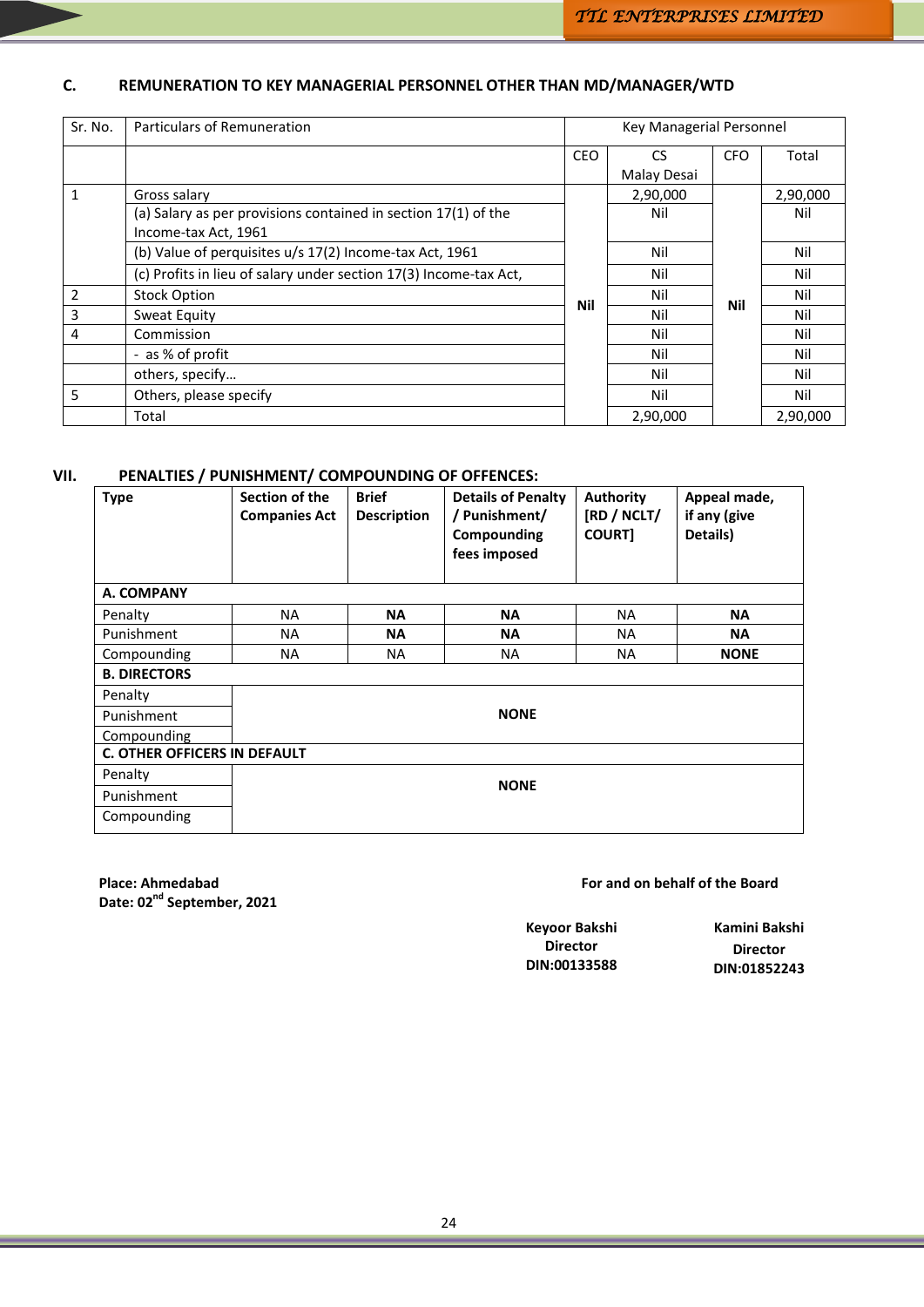# **ANNEXURE-III TO THE DIRECTORS REPORT**

# **1. Details pertaining to remuneration as required under Section 197(12) of the Companies Act, 2013 read with Rule 5(1) of the Companies (Appointment and Remuneration of Managerial Personnel) Rules, 2014:**

- i. The ratio of the remuneration of each Director to the Median Remuneration of the Employees of the Company for the Financial Year 2020-21 and
- ii. The percentage increase in remuneration of each Director, Chief Financial Officer, Chief Executive Officer, Company Secretary or Manager, if any, in the Financial Year

|                |                        |                        |                        | (` In Lacs)         |
|----------------|------------------------|------------------------|------------------------|---------------------|
| Sr.            | Name of Director/KMP   | Remuneration to the    | Percentage increase /  | of<br>Ratio         |
| No.            | and its Designation    | Director/KMP for the   | decrease<br>in         | Remuneration        |
|                |                        | Financial Year 2020-21 | remuneration in the    | of each Director to |
|                |                        |                        | Financial Year 2020-21 | Median<br>the       |
|                |                        |                        |                        | Remuneration<br>οf  |
|                |                        |                        |                        | <b>Employees</b>    |
| $\mathbf{1}$   | Mr. Keyoor Bakshi      | Nil                    | Nil                    | Nil                 |
|                | Director)              |                        |                        |                     |
| 2              | Ms. Kamini Bakshi      | Nil                    | Nil                    | Nil                 |
|                | (Director)             |                        |                        |                     |
| 3              | Mr. Bhavin Mehta       | Nil                    | Nil                    | Nil                 |
|                | (Independent Director) |                        |                        |                     |
| $\overline{4}$ | Mr. Pradip Vyas        | Nil                    | Nil                    | Nil                 |
|                | (Independent Director) |                        |                        |                     |
| 5              | Malay Desai            | 2.90                   | 10%                    | Nil                 |
|                | (Company Secretary &   |                        |                        |                     |
|                | Compliance Officer)    |                        |                        |                     |

**2. There were no employees covered under rule 5(2) of the Companies (Appointment and Remuneration) Rules, 2014**

**Place: Ahmedabad Date: 02nd September, 2021** **For and on behalf of the Board For and on behalf of the Board**

**Keyoor Bakshi Director DIN:00133588**

**Kamini Bakshi Director DIN:01852243**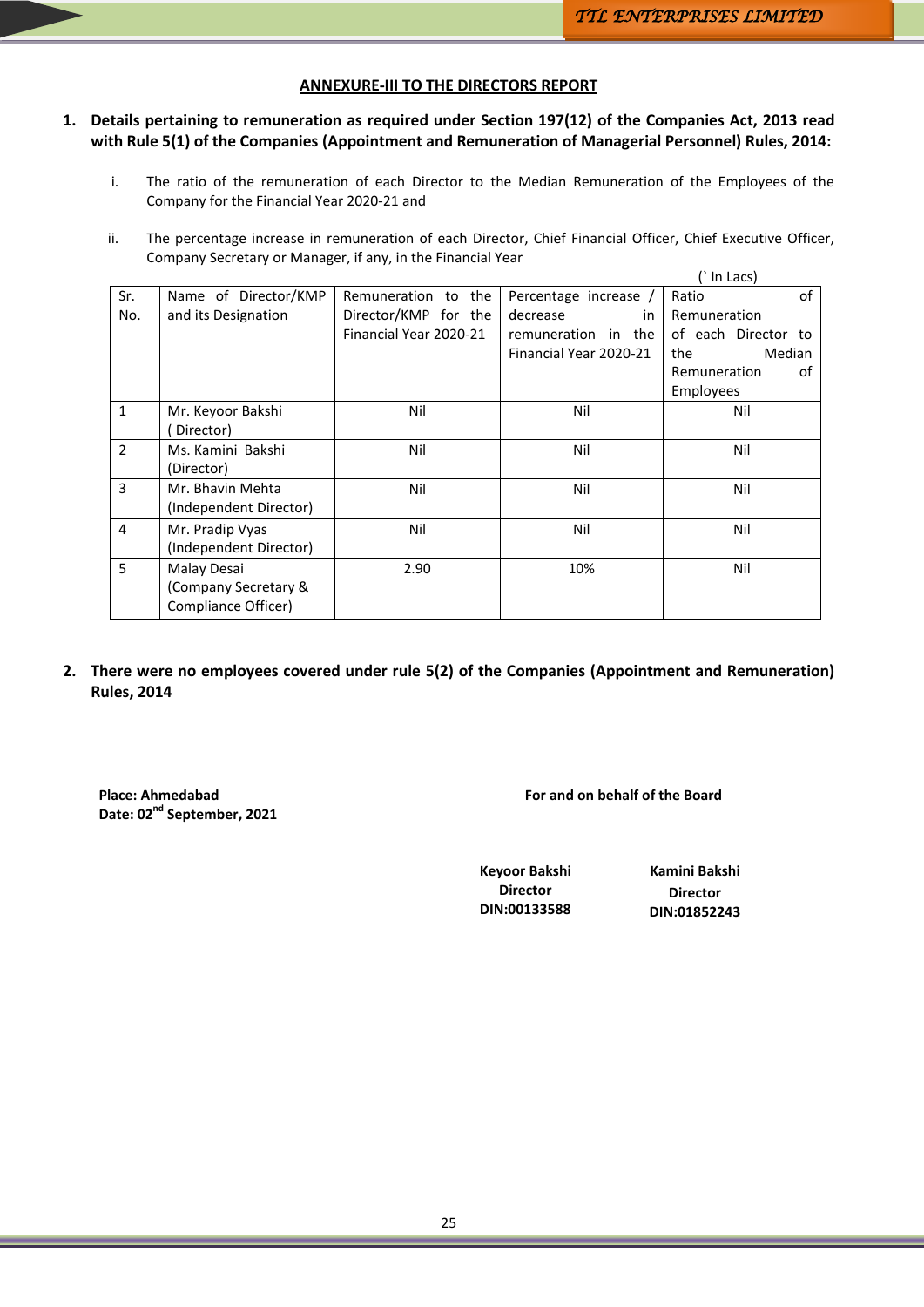# **ANNEXURE – IV TO THE DIRCTORS REPORT**

# **Form No. MR – 3 Secretarial Audit Report**

For the Financial year ended on  $31<sup>st</sup>$  March 2021

[Pursuant to section 204(1) of the Companies Act 2013 and Rule No. 9 of the Companies (Appointment and Remuneration of Managerial Personnel) Rules 2014]

To

The Members of TTL Enterprises Limited (Formerly known as Trupti Twisters Limited) 304, 3rd Floor, Shoppers Plaza -5, Opp. Municipal Market, C G Road, Navrangpura, Ahmedabad 380009.

We have conducted the Secretarial Audit of the compliance of applicable statutory provisions and the adherence to good corporate practices by TTL Enterprises Limited (hereinafter called the Company). Secretarial Audit was conducted in a manner that provided us a reasonable basis for evaluating the corporate conducts / statutory compliances and expressing our opinion thereon.

Based on our verification of TTL Enterprises Limited's books, papers, minute books, forms and returns filed and other records maintained by the Company and also the information provided by the Company, its officers, agents and authorized representatives during the conduct of secretarial audit. We hereby report that in our opinion, the Company has, during the audit period covering the financial year ended on  $31<sup>st</sup>$  March, 2021 complied with the statutory provisions listed hereunder and also that the Company has proper Board-processes and compliance-mechanism in place to the extent, in the manner and subject to the reporting made hereinafter:

We have examined the books, papers, minute books, forms and returns filed and other records maintained by TTL Enterprises Limited (CIN: L17119GJ1988PLC096379) having its Registered Office at 304, 3<sup>rd</sup> Floor, Shoppers Plaza -5, Opp. Municipal Market, C G Road, Navrangpura, Ahmedabad 380009 for the financial year ended on 31<sup>st</sup> March, 2021 according to the provisions of:

- (i) The Companies Act, 2013 (the Act) and the Rules made there under;
- (ii) The Securities Contracts (Regulation) Act, 1956 ('SCRA') and the Rules made there under;
- (iii) The Depositories Act, 1996 and the Regulations and Bye-laws framed there under;
- (iv) Foreign Exchange Management Act 1999 and the rules and regulations made there under to the extent of Foreign Direct Investment, Overseas Direct Investment and External Commercial Borrowings.
- (v) The following Regulations and Guidelines prescribed under the Securities and Exchange Board of India Act, 1992 ('SEBI Act'):
	- (a) The Securities and Exchange Board of India (Substantial Acquisition of Shares and Takeovers) Regulations, 2011;
	- (b) The Securities and Exchange Board of India (Prohibition of Insider Trading) Regulations, 1992;
	- (c) The Securities and Exchange Board of India (Issue of Capital and Disclosure Requirements) Regulations, 2009; (Not Applicable to the Company during Audit Period.)
	- (d) The Securities and Exchange Board of India (Employee Stock option Scheme and Employee Stock Purchase Scheme) Rules 1999. (Not Applicable to the Company during Audit Period.)
	- (e) The Securities and Exchange Board of India (Issue and Listing of Debt Securities) Regulations, 2008; (Not Applicable to the Company during Audit Period.)
	- (f) The Securities and Exchange Board of India (Registrars to an Issue and Share Transfer Agents) Regulations, 1993 regarding the Companies Act and dealing with client;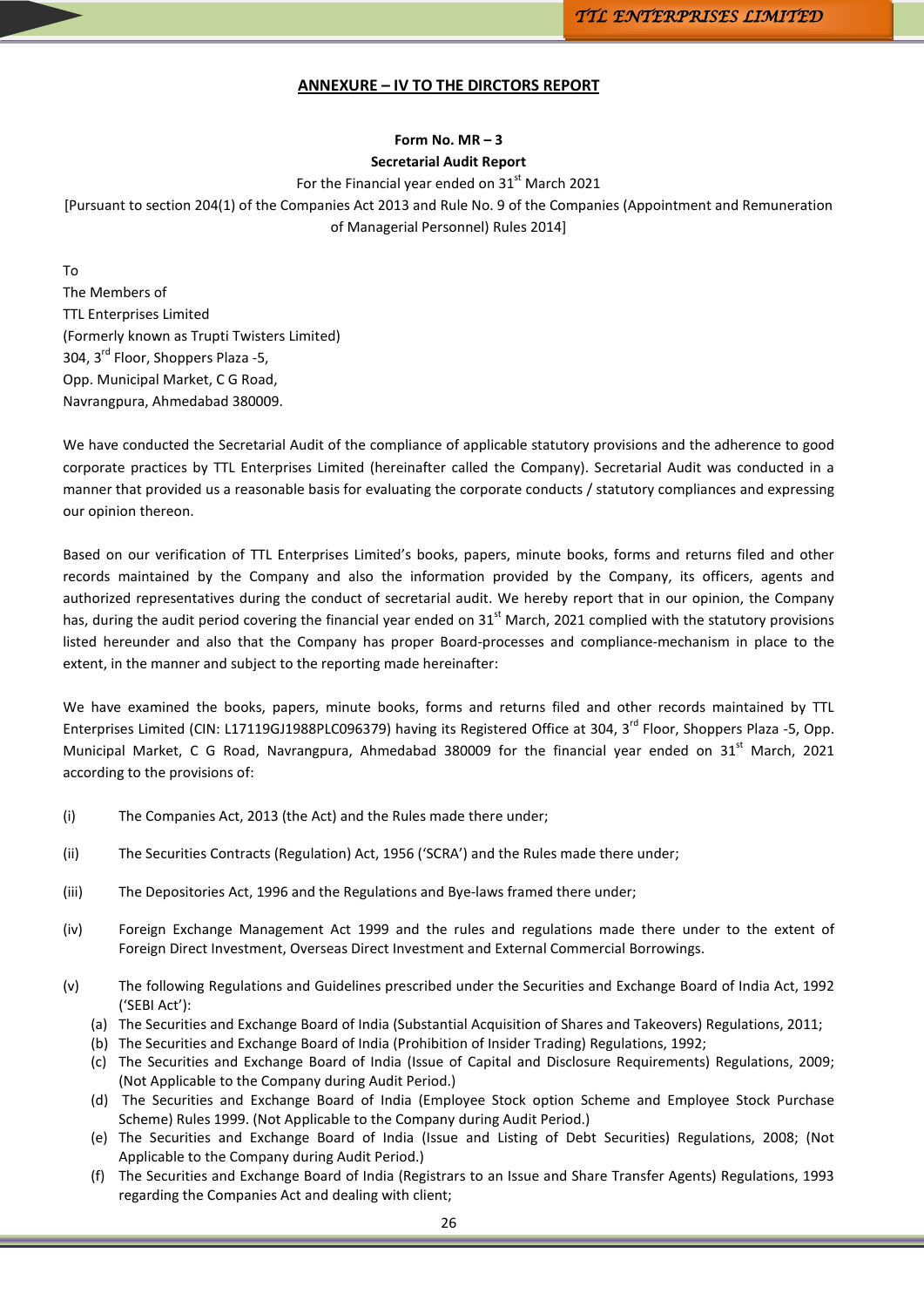- (g) The Securities and Exchange Board of India (Delisting of Equity Shares) Regulations, 2009; and
- (h) The Securities and Exchange Board of India (Buyback of Securities) Regulations, 1998 (Not Applicable to the Company during Audit Period);
- (vi) No specific acts were applicable to the Company.

We have also examined compliance with following applicable clauses:

- i) Secretarial Standard issued by Institute of Company Secretaries of India.
- ii) SEBI (Listing Obligation and Disclosure Requirements) Regulations 2015.

During the period under review, the Company has complied with the provisions of the Act, Rules, Regulations, guidelines, Standards etc. mentioned above.

We further report that:

The Board of Directors of the Company is duly constituted with proper balance of Executive Directors, Non-Executive Directors and Independent Directors. The changes in the composition of the Board of Directors that took place during the period under review were carried out in compliance with the provisions of the Act.

Adequate notice is given to all Directors to schedule the Board Meetings, agenda and detailed notes on agenda were usually sent seven days in advance, and a system exists for seeking and obtaining further information and clarifications on the agenda items before the meeting and for meaningful participation at the meeting.

There were no dissenting views on any matter by the members.

**We further report that** there are adequate systems and processes in the Company commensurate with the size and operations of the Company to monitor and ensure compliance with applicable laws, rules, regulations and guidelines.

**We further report that** during the audit period the Company has no specific events / actions having a major bearing on the Company's affairs in pursuance of the above referred laws, rules, regulations, guidelines, standards, etc.

*Note: This Report is to be read with Our Letter of even date which is annexed as Annexure "A" and forms an integral part of this report.*

**Place: Ahmedabad Date: 31.08.2021 Kavan V. Shukla**

**UDIN: A046997C000852857 Practicing Company Secretary (ACS 46997) (COP 19708)**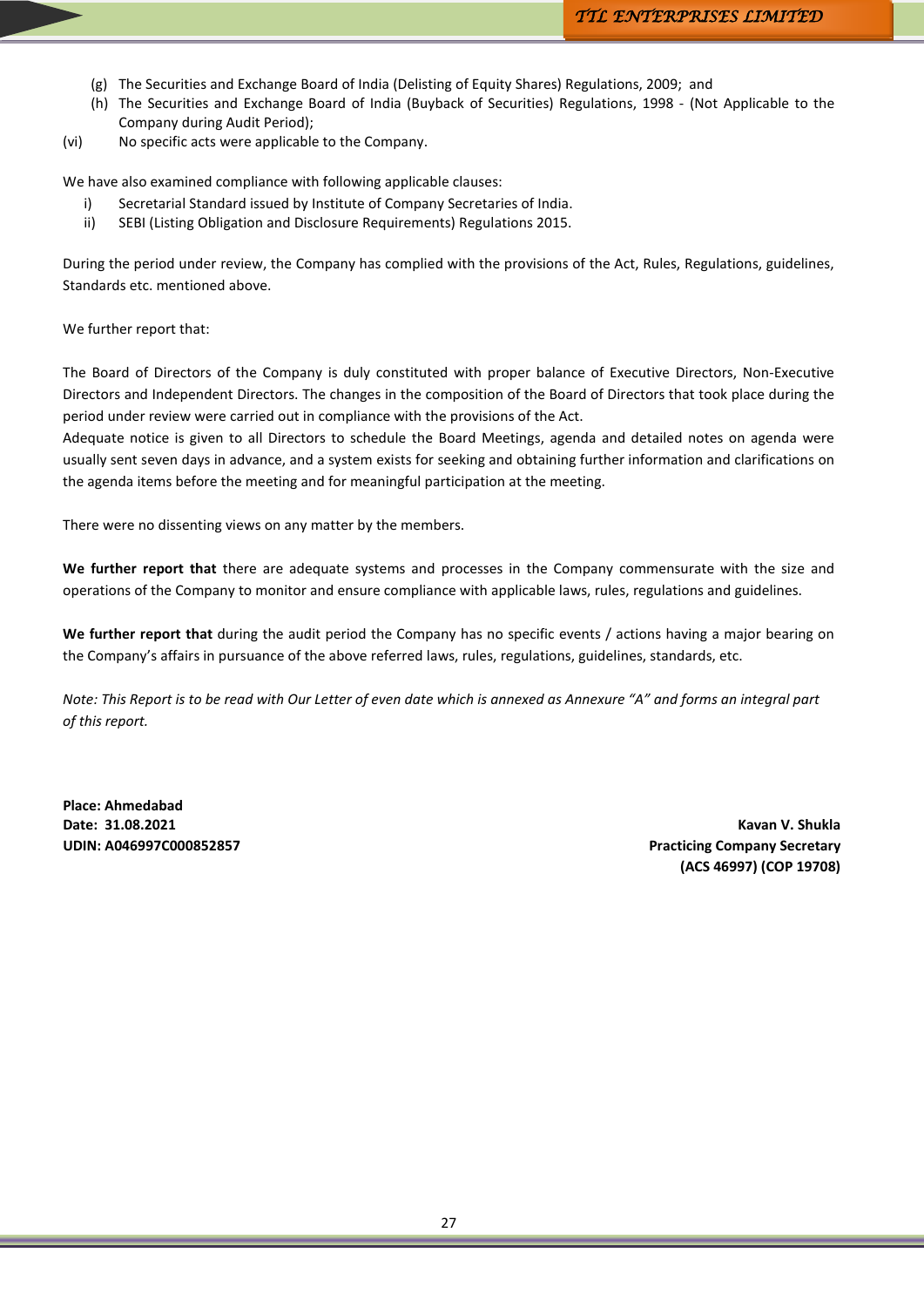#### **Annexure A to Secretarial Audit Report**

To

The Members of TTL Enterprises Limited (Formerly known as Trupti Twisters Limited) 304, 3rd Floor, Shoppers Plaza -5, Opp. Municiple Market, C G Road, Navrangpura, Ahmedabad 380009.

Our Report of even date is to be read along with this Letter;

- 1. Maintenance of Secretarial Record is the responsibility of the management of the company. Our responsibility is to express an opinion on Secretarial Records based on our Audit.
- 2. We have followed the audit practices and processes as were appropriate to obtain reasonable assurance about the correctness of the contents of the Secretarial Records. The verification was done on test basis to ensure that correct facts are reflected in Secretarial records. We believe that the processes and practices, we followed provide a reasonable basis for our opinion.
- 3. We have not verified the correctness and appropriateness of financial records and books of accounts of the company.
- 4. Wherever required, we have obtained the Management Representation about the compliance of laws, rules and regulations and happening of events etc.
- 5. The compliance of the provisions of Corporate and other applicable laws, rules, regulations, standards is the responsibility of the management. Our examination was limited to the verification of the procedures on test basis.
- 6. The Secretarial Audit report is neither an assurance as to the future viability of the company nor the efficacy or effectiveness with which the management has conducted the affairs of the company.

**Place: Ahmedabad Date: 31.08.2021 Kavan V. Shukla**

**UDIN: A046997C000852857 Practicing Company Secretary (ACS 46997) (COP 19708)**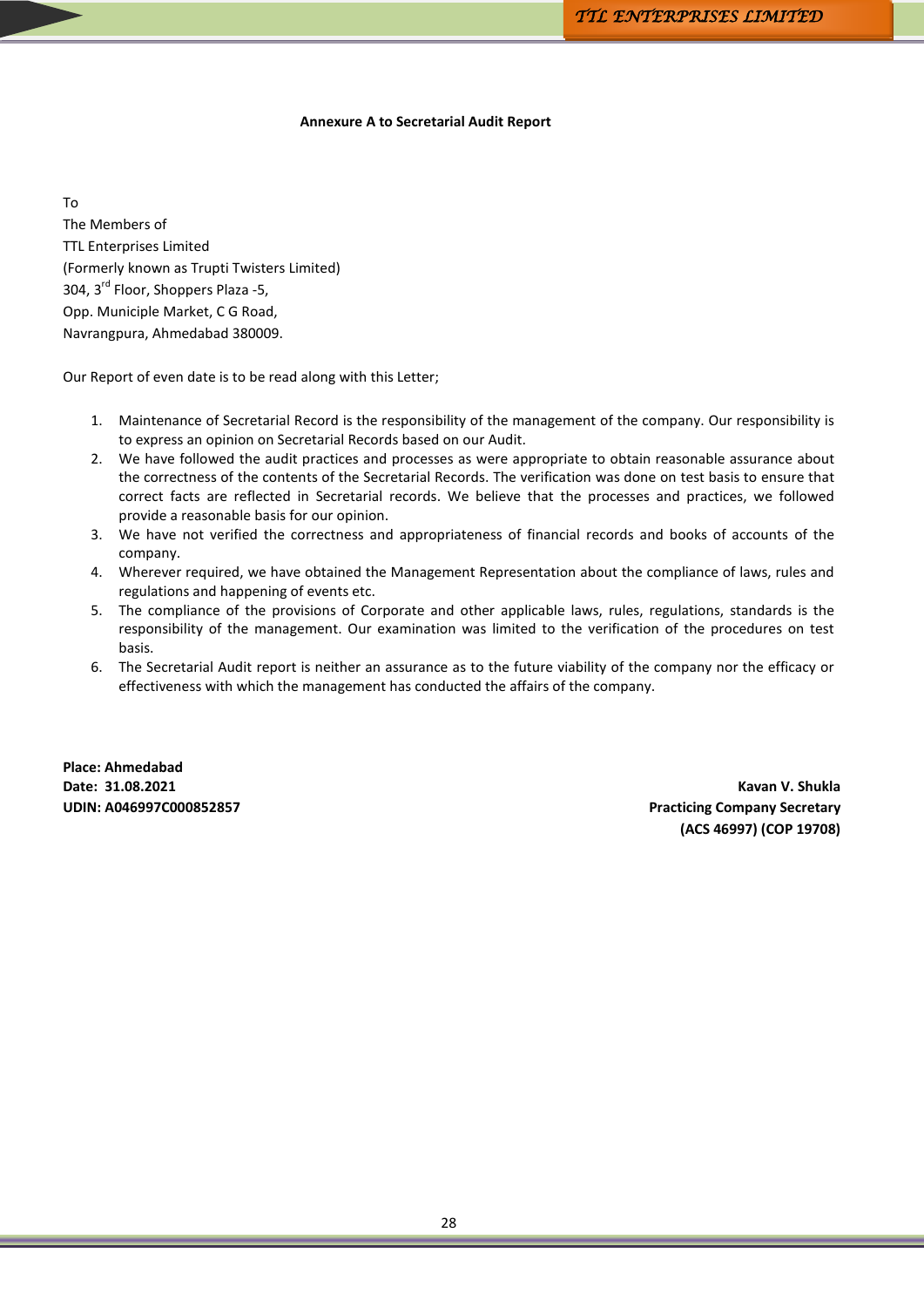# **ANNEXURE V – TO THE DIRECTORS REPORT**

# **NON APPLICABILITY OF SUBMISSION OF REPORT ON CORPORATE GOVERNANCE AS PER EXEMPTION GIVEN IN REGULATION 15 (2) (A) OF CHAPTER IV OF SEBI (LODR) REGULATIONS, 2015**

To The Members of TTL Enterprises Limited (Formerly known as Trupti Twisters Limited) 304, 3rd Floor, Shoppers Plaza -5, Opp. Municiple Market, C G Road, Navrangpura, Ahmedabad 380009.

This is to certify that in order to comply with SEBI (Listing Obligations and Disclosure Requirements) Regulations, 2015, read with, Regulation 15 (2) (a)of Chapter IV of SEBI (Listing Obligations and Disclosure Requirements) Regulations, 2015 the Paid up capital of the Company TTL Enterprises Limited is not exceeding Rs. 10 Crores i.e. Rs.6,96,000/- (Rupees Six Lakh Ninety Six Thousand Only) and the Net worth is less than Rs. 25 Crores i.e. Rs. (82,17,356)/- (Rupees Eighty Two Lakh Seventeen Thousand Three Hundred Fifty Six only) as on the last day of the previous financial year i.e.  $31<sup>st</sup>$  March, 2021. Therefore it is not required to submit Report on Corporate Governance.

**Place: Ahmedabad Date: 02 nd September, 2021** **For and on behalf of the Board**

**Keyoor Bakshi Director DIN:00133588**

**Kamini Bakshi Director DIN:01852243**

# **DECLARATION**

All Board Members and Senior Management personnel have affirmed compliance with the code of conduct of Directors and Senior Management as approved by the Board.

**Place: Ahmedabad Date: 02nd September, 2021** **For and on behalf of the Board**

**Keyoor Bakshi Director DIN:00133588**

**Kamini Bakshi Director DIN:01852243**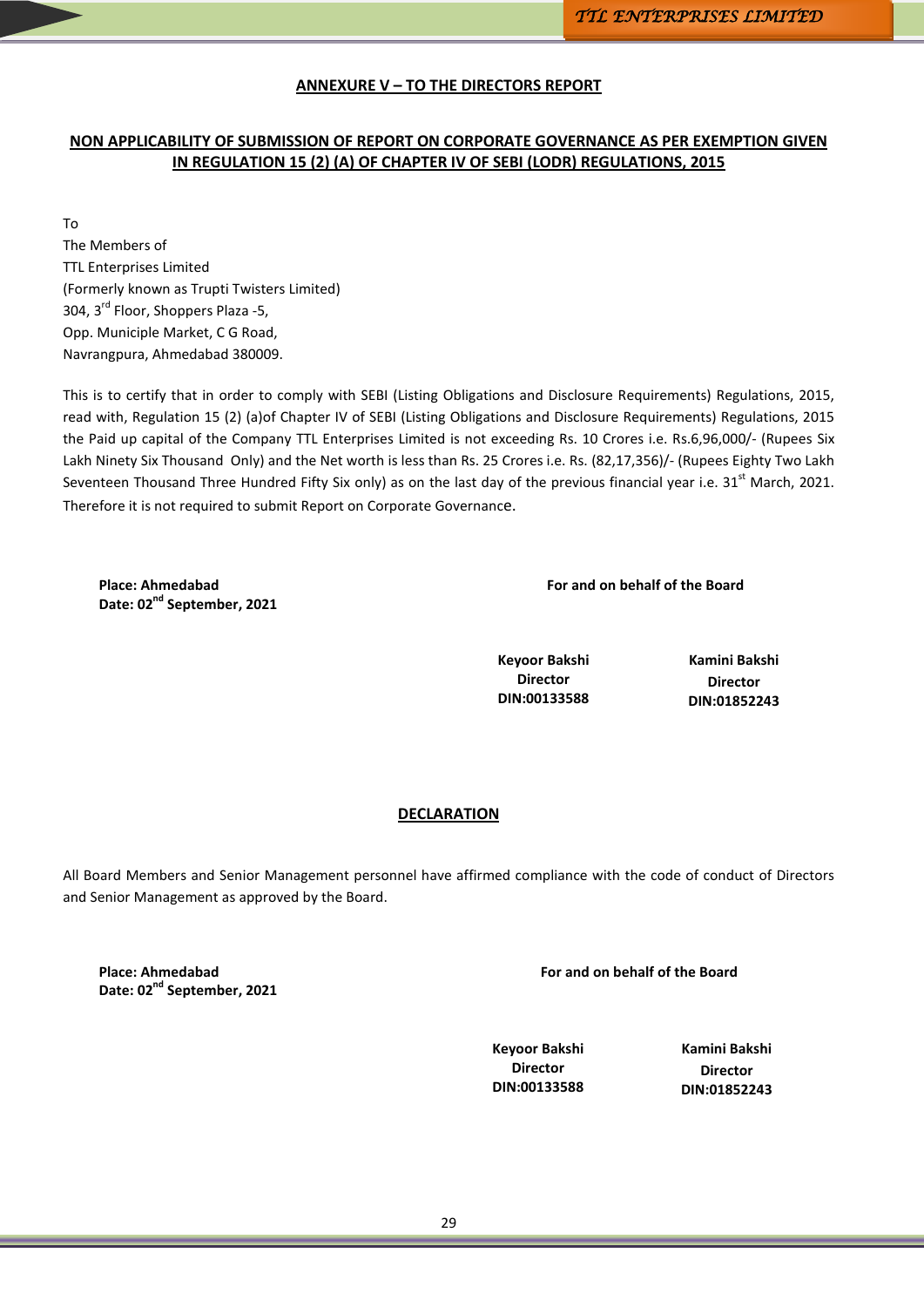# **CEO CERTIFICATION**

# **To, The Board of Directors, TTL Enterprises Limited**

(Formerly known as Trupti Twisters Limited)

### We hereby certify that:

- i. We have reviewed the financial statements and the cash flow statement of the Financial Year 2020-21 and that to the best of our knowledge and belief.
	- **a.** these statements do not contain any materially untrue statement or omit any material fact or contain statements that might be misleading;
	- **b.** these statements together present a true and fair view of the Company's affairs and are in compliance with existing accounting standards, applicable laws and regulations.
- ii. There are, to the best of our knowledge and belief, no transactions entered into by the Company during the year which are fraudulent, illegal or violated of the Company's code of conduct.
- iii. We accept responsibility for establishing and maintaining internal controls and that we have evaluated the effectiveness of the internal control systems of the Company and we hereby disclose to the Auditors and the Audit Committee that there have been no efficiencies in the design or operation of internal controls, prevailing in the company.

# iv. We hereby certify that :

- **a.** There have been no significant changes in internal control during the year.
- **b.** There have been no significant changes in accounting policies during the year and
- **c.** No instances of fraud were observed in the Company by the management or an employee having a significant role in the company's internal control system.

**Place:Ahmedabad Date: 02nd September, 2021**

#### **For and on behalf of the Board**

**Keyoor Bakshi Director DIN:00133588**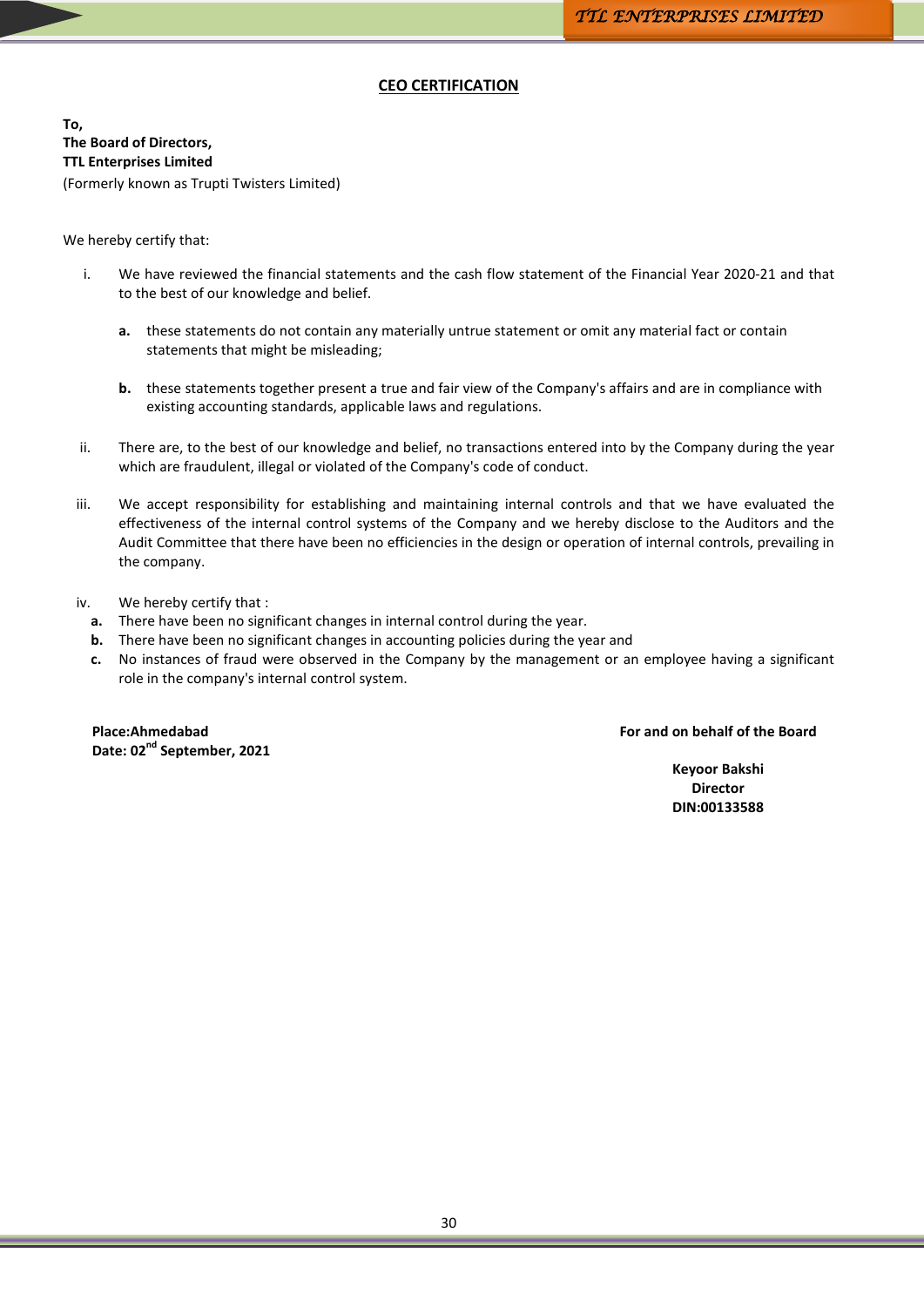#### **INDEPENDENT AUDITOR'S REPORT**

To

The Members of

TTL Enterprises Limited (Formerly Known as Trupti Twister Ltd.)

#### **Report on the Audit of the Financial Statements**

#### **Opinion**

We have audited the accompanying financial statements of TTL Enterprises Limited (Formerly Known as Trupti Twister Ltd.). ("the Company"), which comprise the Balance Sheet as at March 31, 2021, the Statement of Profit and Loss (including Other Comprehensive Income), the Statement of Changes in Equity and the Statement of Cash Flows for the year ended on that date, and a summary of the significant accounting policies and other explanatory information (hereinafter referred to as "the financial statements").

In our opinion and to the best of our information and according to the explanations given to us, the aforesaid financial statements give the information required by the Companies Act, 2013 ("the Act") in the manner so required and give a true and fair view in conformity with the Indian Accounting Standards prescribed under section 133 of the Act read with the Companies (Indian Accounting Standards) Rules, 2015, as amended, ("Ind AS") and other accounting principles generally accepted in India, of the state of affairs of the Company as at March 31, 2021, the loss including total comprehensive income, changes in equity and the cash flows for the year ended on that date.

### **Basis for Opinion**

We conducted our audit of the financial statements in accordance with the Standards on Auditing (SA's) specified under section 143(10) of the Act. Our responsibilities under those Standards are further described in the Auditor's Responsibilities for the Audit of the Financial Statements section of our report. We are independent of the Company in accordance with the Code of Ethics issued by the Institute of Chartered Accountants of India (ICAI) together with the ethical requirements that are relevant to our audit of the financial statements under the provisions of the Act and the Rules made thereunder, and we have fulfilled our other ethical responsibilities in accordance with these requirements and the ICAI's Code of Ethics. We believe that the audit evidence we have obtained is sufficient and appropriate to provide a basis for our audit opinion on the financial statements.

#### **Key Audit Matters**

Key audit matters are those matters that, in our professional judgment, were of most significance in our audit of the financial statements of the current period. The company has complied with the provisions of Section 91 of Companies Act, 2013 and Regulation 42 of SEBI (Listing Obligations and Disclosure Requirements) Regulations, 2015 and circulars issued there under and all the applicable Indian Accounting Standards notified by the Central Government under the Companies Act, 2013.

These matters were addressed in the context of our audit of the financial statements as a whole, and in forming our opinion thereon, and we do not provide a separate opinion on these matters.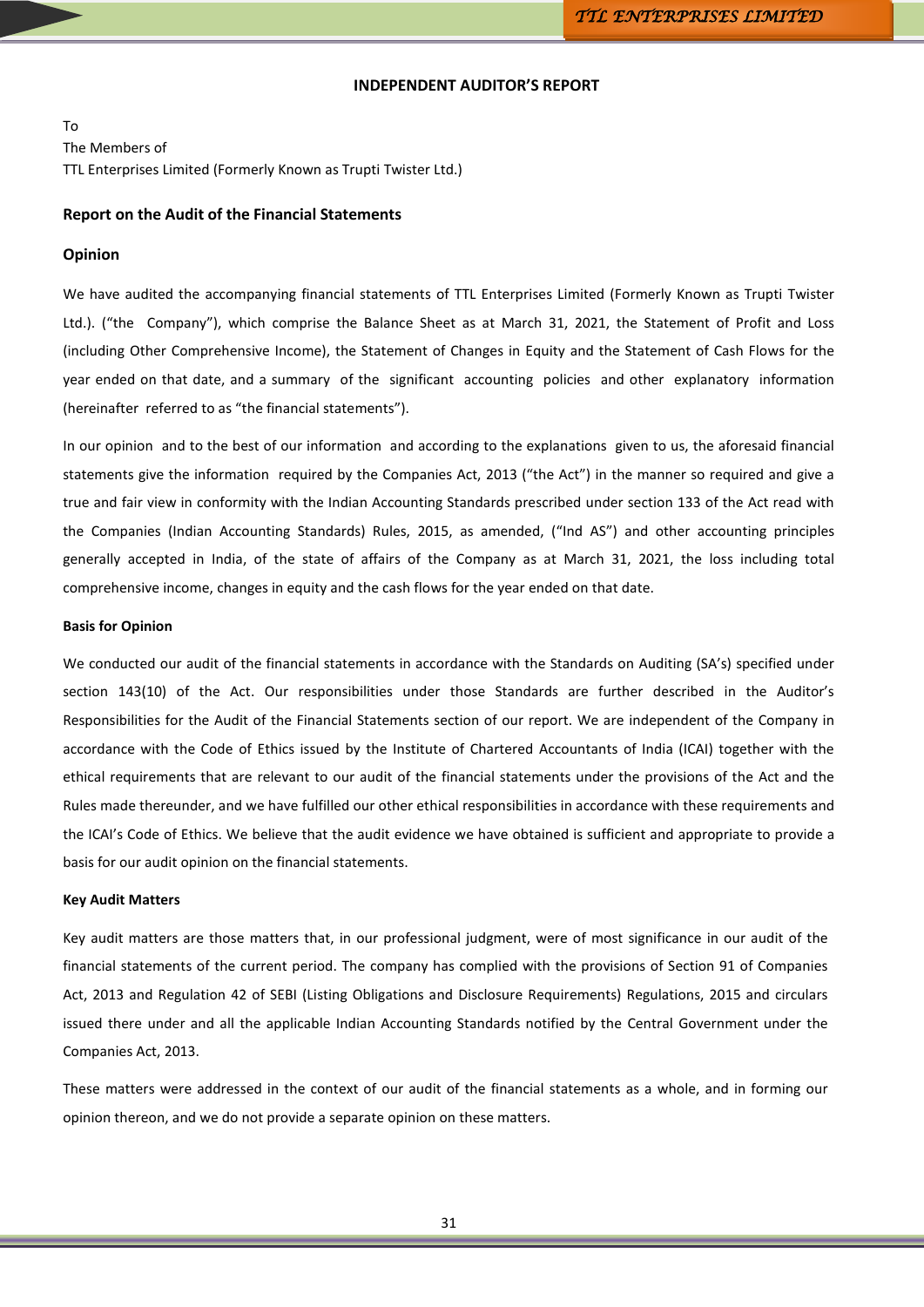#### **Information Other than the Financial Statements and Auditor's Report Thereon**

The Company's Board of Directors is responsible for the preparation of the other information. The other information comprises the information included in the Management Discussion and Analysis, Board's Report including Annexures to Board's Report, Business Responsibility Report, Corporate Governance and Shareholder's Information, but does not include the financial statements and our auditor's report thereon.

Our opinion on the financial statements does not cover the other information and we do not express any form of assurance conclusion thereon.

In connection with our audit of the financial statements, our responsibility is to read the other information and, in doing so, consider whether the other information is materially inconsistent with the financial statements or our knowledge obtained during the course of our audit or otherwise appears to be materially misstated.If, based on the work we have performed, we conclude that there is a material misstatement of this other information we are required to report that fact. We have nothing to report in this regard.

#### **Responsibilities of the management for the Financial Statements**

The Company's Board of Directors is responsible for the matters stated in section 134(5) of the Act with respect to the preparation of these financial statements that give a true and fair view of the financial position, financial performance, total comprehensive income, changes in equity and cash flows of the Company in accordance with the Ind-AS and other accounting principles generally accepted in India.Thisresponsibilityalso includes maintenance of adequate accounting records in accordance with the provisions of the Act for safeguarding the assets of the Company and for preventing and detecting frauds and other irregularities; selection and application of appropriate accounting policies; making judgments and estimates that are reasonable and prudent; and design, implementation and maintenance of adequate internal financial controls, that were operating effectively for ensuring the accuracy and completeness of the accounting records, relevant to the preparation and presentation of the financial statements that give a true and fair view and are free from material misstatement, whether due to fraud or error.

In preparing the financial statements, management is responsible for assessing the Company's ability to continue as a going concern, disclosing, as applicable, matters related to going concern and using the going concern basis of accounting unless management either intends to liquidate the Company or to cease operations, or has no realistic alternative but to do so.

The Board of Directors are responsible for overseeing the Company's financial reporting process.

#### **Auditor's Responsibilities for the Audit of the Financial Statements**

Our objectives are to obtain reasonable assurance about whether the financial statements as a whole are free from material misstatement, whether due to fraud or error, and to issue an auditor's report that includes our opinion. Reasonable assurance is a high level of assurance,but is not a guarantee that an audit conducted in accordance with SAs will always detect a material misstatement when it exists. Misstatements can arise from fraud or error and are considered material if, individually or in the aggregate, they could reasonably be expected to influence the economic decisions of users taken on the basis of these financial statements.

As part of an audit in accordance with Standards on Audit (SAs), we exercise professional judgment and maintain professional skepticism throughout the audit. We also: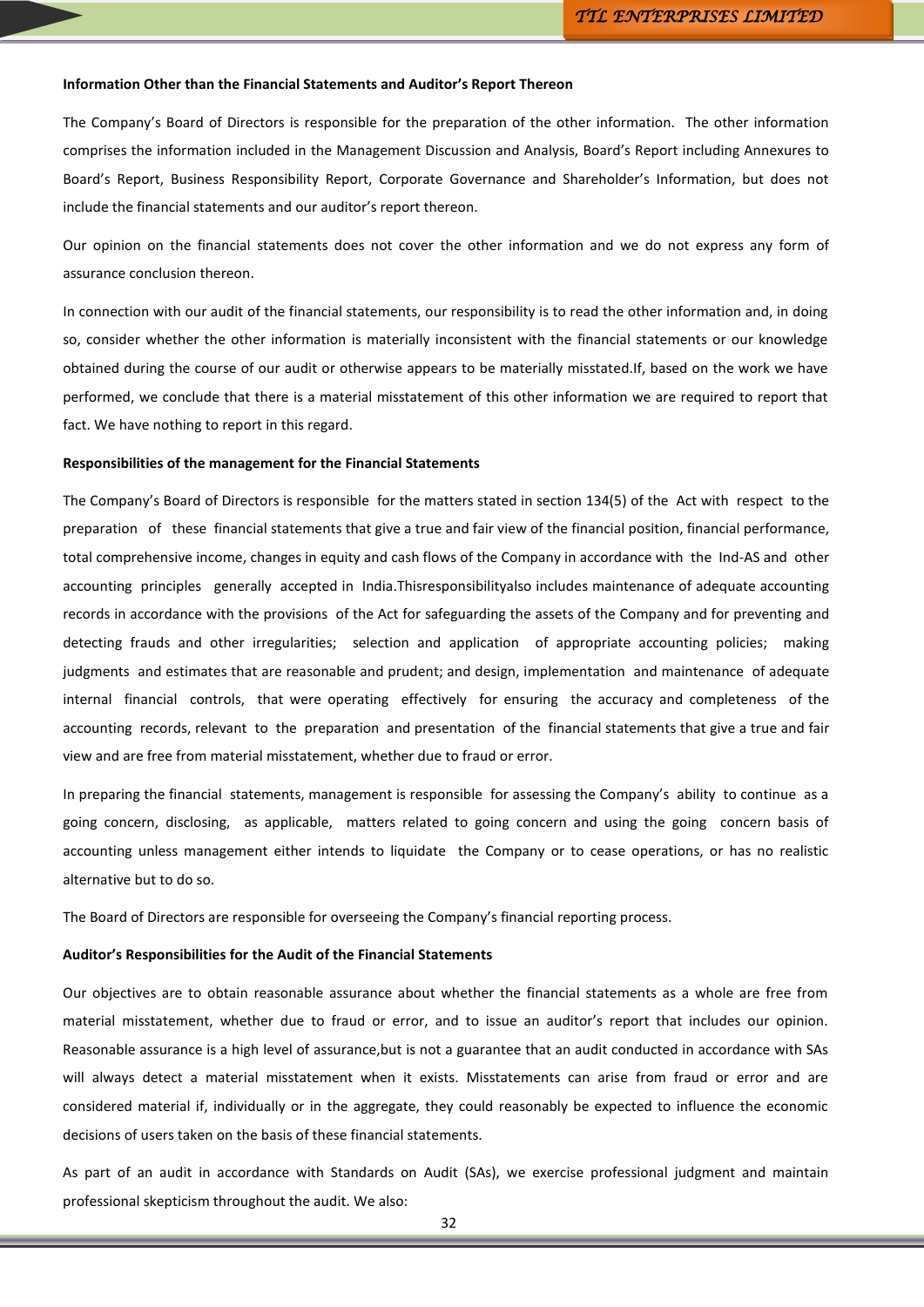- $\triangleright$  Identify and assess the risks of material misstatement of the financial statements, whether due to fraud or error, design and perform audit procedures responsive to those risks, and obtain audit evidence that is sufficientand appropriate to provide a basis for our opinion. The risk of not detecting a material misstatement resulting from fraud is higher than for one resulting from error, as fraud may involve collusion, forgery, intentional omissions, misrepresentations, or the override of internal control.
- $\triangleright$  Obtain an understanding of internal financial controls relevant to the audit in order to design audit procedures that are appropriate in the circumstances. Under section 143(3)(i) of the Act, we are also responsible for expressing our opinion on whether the Company has adequate internal financial controls system in place and the operating effectiveness of such controls.
- $\triangleright$  Evaluate the appropriateness of accounting policies used and the reasonableness of accounting estimates and related disclosures made by management.
- Conclude on the appropriateness of management's use of the going concern basis of accounting and, based on the audit evidence obtained, whether a material uncertainty exists related to events or conditions that may cast significant doubt on the Company's ability to continue as a going concern. If we conclude that a material uncertainty exists, we are required to draw attention in our auditor's report to the related disclosures in the financial statements or, if such disclosures are inadequate, to modify our opinion. Our conclusions are based on the audit evidence obtained up to the date of our auditor's report. However, future events or conditions may cause the Company to cease to continue as a going concern.
- $\triangleright$  Evaluate the overall presentation, structure and content of the financial statements, including the disclosures, and whether the financial statements represent the underlying transactions and events in a manner that achieves fair presentation.

Materiality is the magnitude of misstatements in the financial statements that, individually or in aggregate, makes it probable that the economic decisions of a reasonably knowledgeable user of the financial statements may be influenced. We consider quantitative materiality and qualitative factors in (i) planning the scope of our audit work and in evaluating the results of our work; and (ii) to evaluate the effect of any identified misstatements in the financial statements.

We communicate with those charged with governance regarding, among other matters, the planned scope and timing of the audit and significant audit findings, including any significant deficiencies in internal control that we identify during our audit.

We also provide those charged with governance with a statement that we have complied with relevant ethical requirements regarding independence, and to communicate with them all relationships and other matters that may reasonably be thought to bear on our independence, and where applicable, related safeguards.

From the matters communicated with those charged with governance, we determine those matters that were of most significance in the audit of the financial statements of the current period and are therefore the key audit matters. We describe these matters in our auditor's report unless law or regulation precludes public disclosure about the matter or when, in extremely rare circumstances, we determine that a matter should not be communicated in our report because the adverse consequences of doing so would reasonably be expected to outweigh the public interest benefits of such communication.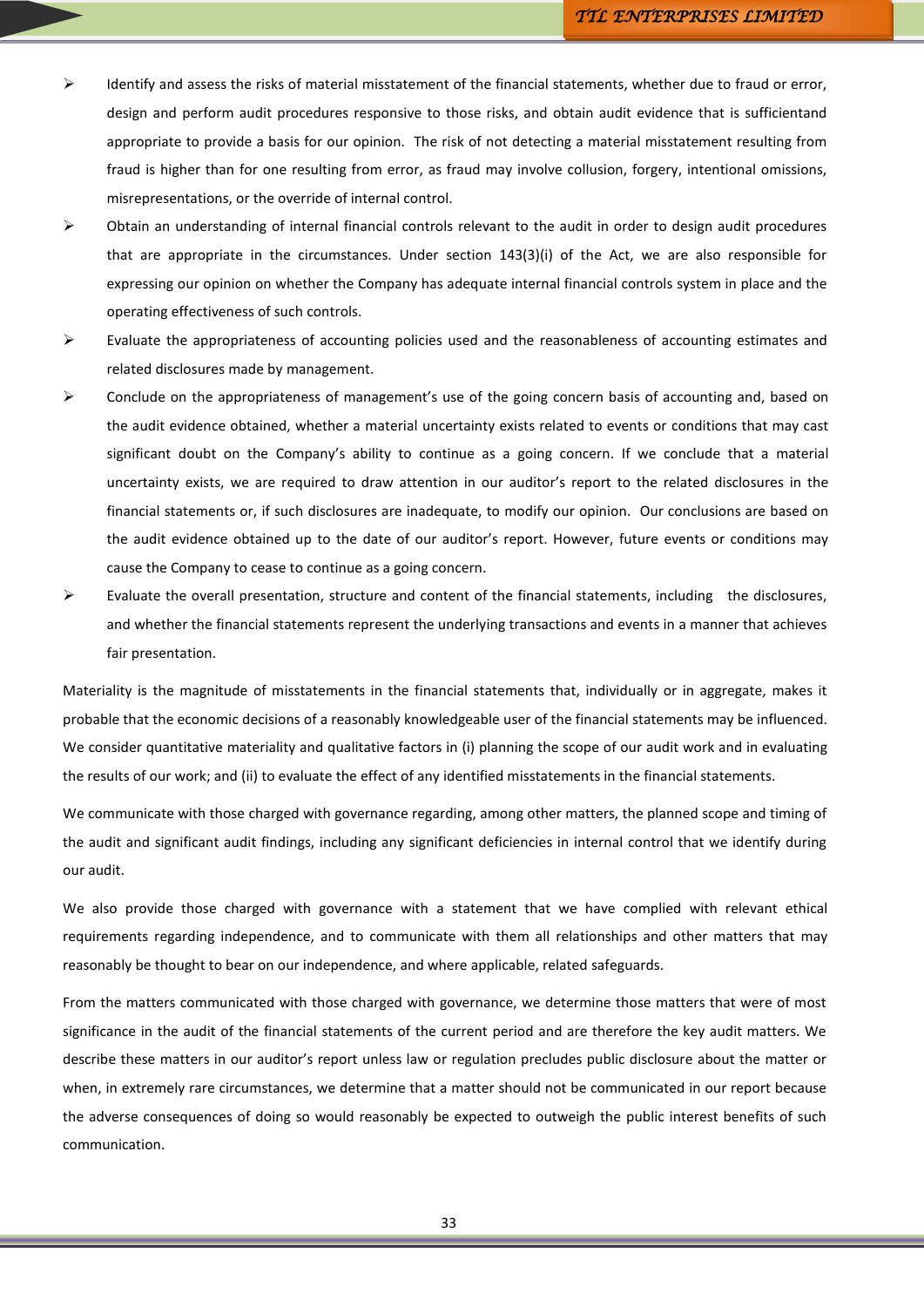#### **Report on Other Legal and Regulatory Requirements**

- 1. As required by the Companies (Auditors' Report) Order, 2016 ("the Order") issued by Central Government of India in terms of sub-Section (11) of section 143 of the Act, we give in "**Annexure-1**", a statement on the matters specified in paragraphs 3 and 4 of the Order, to the extent applicable.
- 2. As required by Section 143(3) of the Act, we report that:
- a. We have sought and obtained all the information and explanations which to the best of our knowledge and belief were necessary for the purpose of our audit;
- b. In our opinion, proper books of account as required by law have been kept by the Company so far as it appears from our examination of those books;
- c. The Balance Sheet, Statement of Profit and Loss including Statement of other comprehensive income, Cash Flow Statement and the Statement of Changes in Equity dealt with by this Report are in agreement with the books of account;
- d. In our opinion, the aforesaid Ind AS financial statement comply with the Indian Accounting Standards specified under section 133 of the Act, read with Companies (Indian Accounting Standards) Rules 2015, as amended;
- e. On the basis of written representations received from the directors as on March 31, 2021, and taken on record by the Board of Directors, none of the directors is disqualified as on March 31, 2021, from being appointed as a director in terms of section 164(2) of the Act.
- f. With respect to the adequacy of the internal financial controls over financial reporting of the Company with reference to these financial statements and the operating effectiveness of such controls, refer to our separate report in "**Annexure-2**" to this report.
- g. In our opinion the Managerial remuneration for the year ended March 31,2021 has been paid/ provided by the company to its directors in accordance with the provisions of Section 197 read with Schedule V to the Act.
- h. With respect to the other matters to be included in the Auditor's Report in accordance with Rule 11 of the Companies (Audit and Auditors) Rules, 2014, as amended, in our opinion and to the best of our information and according to the explanations given to us:
	- i. The Company has disclosed the impact of pending litigations on its financial position in its financial statements.
	- ii. The Company has made provision, as required under the applicable law or accounting standards, for material foreseeable losses on long-term contracts including derivative contracts.
	- iii. There has been no delay in transferring amounts, required to be transferred to the Investors Education and Protection Fund by the company.

**Place: Ahmedabad For V. D. Shukla & Co.**

**Date: 25.05.2021 Chartered Accountants FRN: 110240W Vimal D. Shukla (Proprietor) MRN: 036416 UDIN: 21036416AAAAGA2227**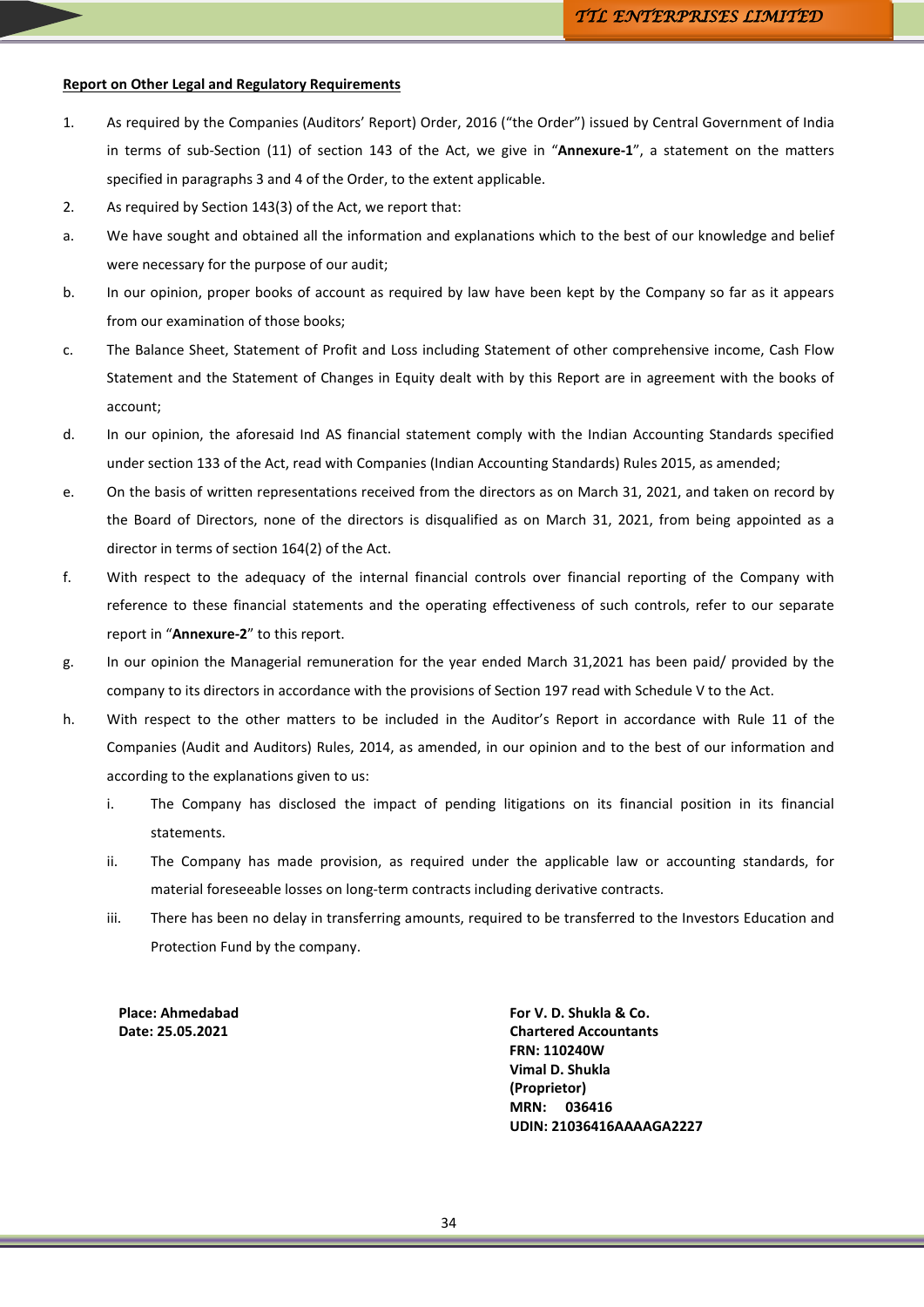#### **Annexure-1 to The Independent Auditors' Report to members of**

#### **TTL Enterprises Limited (Formerly Known as Trupti Twister Ltd.) for the year ended 31st March 2021**

# **(Referred to in Paragraph 1 under "Report on Other Legal and Regulatory Requirements" section of our report of**  even date on the Ind AS financial statements of the company for the year ended 31<sup>st</sup>March, 2021)

On the basis of such checks as we considered appropriate, according to the information and explanation given to us by the management and on the basis of examination of books of accounts during the course of our audit, we report that:

#### **i. In respect of Fixed Assets**

The company does not have any fixed assets so this clause does not apply to the company.

# **ii. In respect of Inventory**

The company does not have any inventory so this clause does not apply to the company.

#### **iii. In respect of Loans to parties covered u/s 189**

According to the information and explanations given to us and on the basis of our examination of the books of account, the Company has not granted any loans, secured or unsecured, to companies, firms or other parties listed in the register maintained under Section 189 of the Companies Act, 2013. Consequently, the provisions of clauses iii (a), iii(b) and iii (c) of the order are not applicable to the Company.

#### **iv. In respect of grant of loans u/s 185 and 186**

In our opinion and according to the information and explanations given to us, the company has complied with the provisions of section 185 and 186 of the Companies Act, 2013 in respect of grant of loans, making investments and providing guarantees and securities, as applicable.

#### **v. In respect of acceptance of deposits**

The company has not accepted any deposits during the concerned financial year under section 73 to 76 or any other relevant provision of the companies act during the concerned financial year.

#### **vi. In respect of Cost Records**

We have been informed that maintenance of cost records under sub-section 1 of section 148 of the Companies Act, 2013 is not mandatory for the company and such records are maintained by the company.

# **vii. In respect of Statutory Dues**

- a. According to the records of the company, undisputed statutory dues including Provident Fund, Investor Education and Protection Fund, Employees' State Insurance, Income-tax, Sales-tax, Wealth Tax, Service Tax, Custom Duty, Excise Duty, cess to the extent applicable and any other statutory dues have generally been regularly deposited with the appropriate authorities. According to the information and explanations given to us there were no outstanding undisputed statutory dues as on 31st of March, 2021 for a period of more than six months from the date they became payable.
- b. There are no disputed statutory dues that have not been deposited on account of disputed matters pending before appropriate authorities.

#### **viii. In respect of Default in repayment of dues to any Bank, Financial Institutions or Debenture holders**

The Company has not defaulted in repayment of dues to any bank. The company has not borrowed from financial institution, government or debenture holder during the year.

#### **ix. In respect of raising money through IPO**

The Company has not raised money through initial public offer nor taken any term loan during the year. Hence, the requirement of application of funds for the purpose for which these were borrowed does not arise.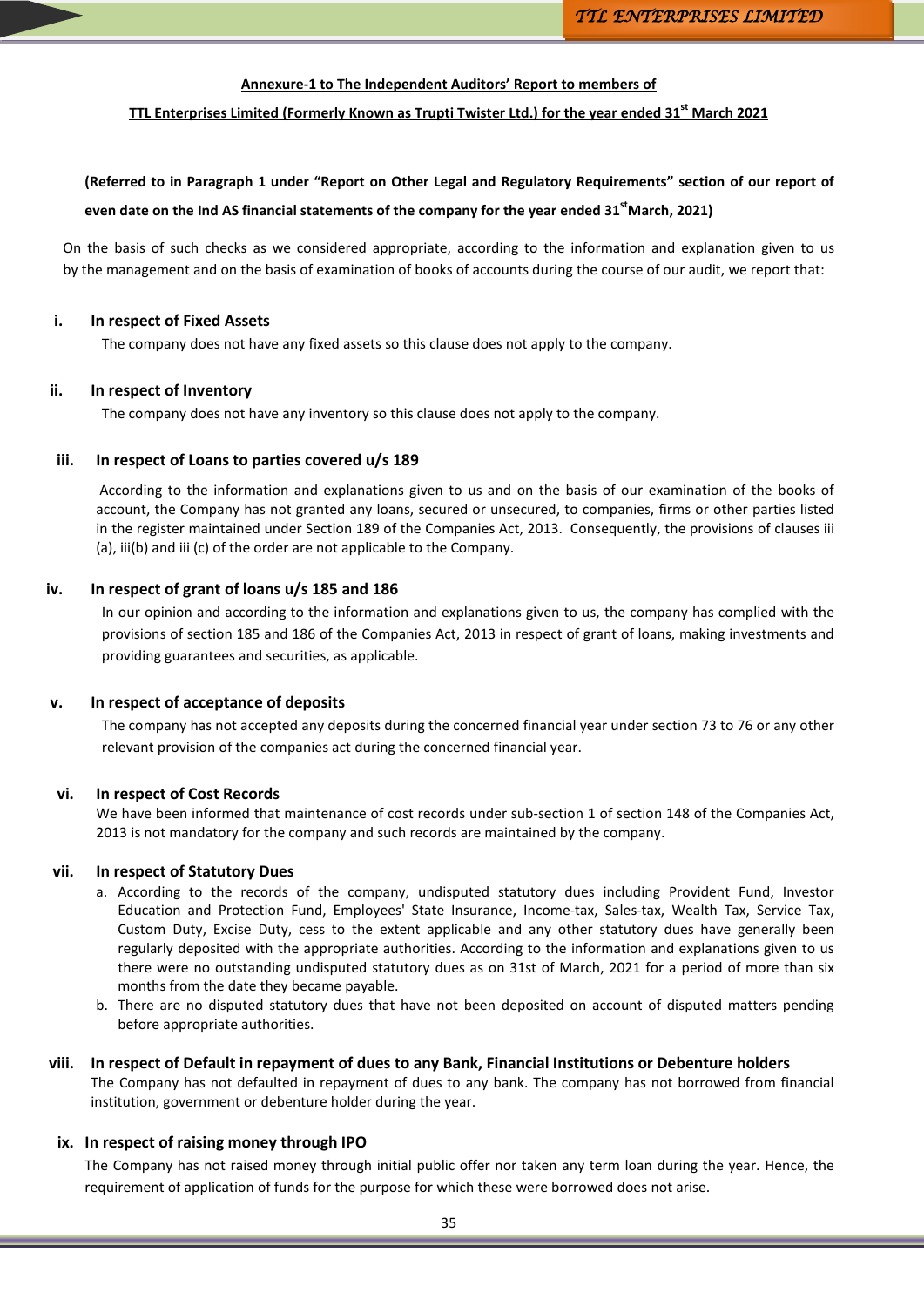# **x. In respect of reporting of Fraud**

No material fraud on or by the Company has been noticed or reported during the year, nor have we been informed of such case by the management.

### **xi. In respect of Managerial Remuneration**

During the year under review, the company has not paid any managerial remuneration in accordance with the requisite approvals mandated by the provisions of the section 197 read with schedule V to the companies act.

# **xii. In respect of the Company being a Nidhi Company**

The company is not Nidhi Company, therefore provisions of clause 3 (xii) of the order are not applicable.

#### **xiii. In respect of Related Party Transactions**

The transactions with related party are in compliance with sections 177 and 188 of the Companies Act, 2013.

#### **xiv. In respect of preferential allotment or private placement of Securities**

The Company has not made any preferential allotment during the period under review.

### **xv. In respect of Transactions with Director or Connected Persons**

The Company has not entered into non-cash transaction with directors or person connected with them during the year.

### **xvi. In respect of Registration u/s 45-IA of RBI**

The Company is not required to be registered under section 45-IA of Reserve Bank of India Act, 1934.

**Place: Ahmedabad For V. D. Shukla & Co. Date: 25.05.2021 Chartered Accountants FRN: 110240W Vimal D. Shukla (Proprietor) MRN: 036416 UDIN: 21036416AAAAGA2227**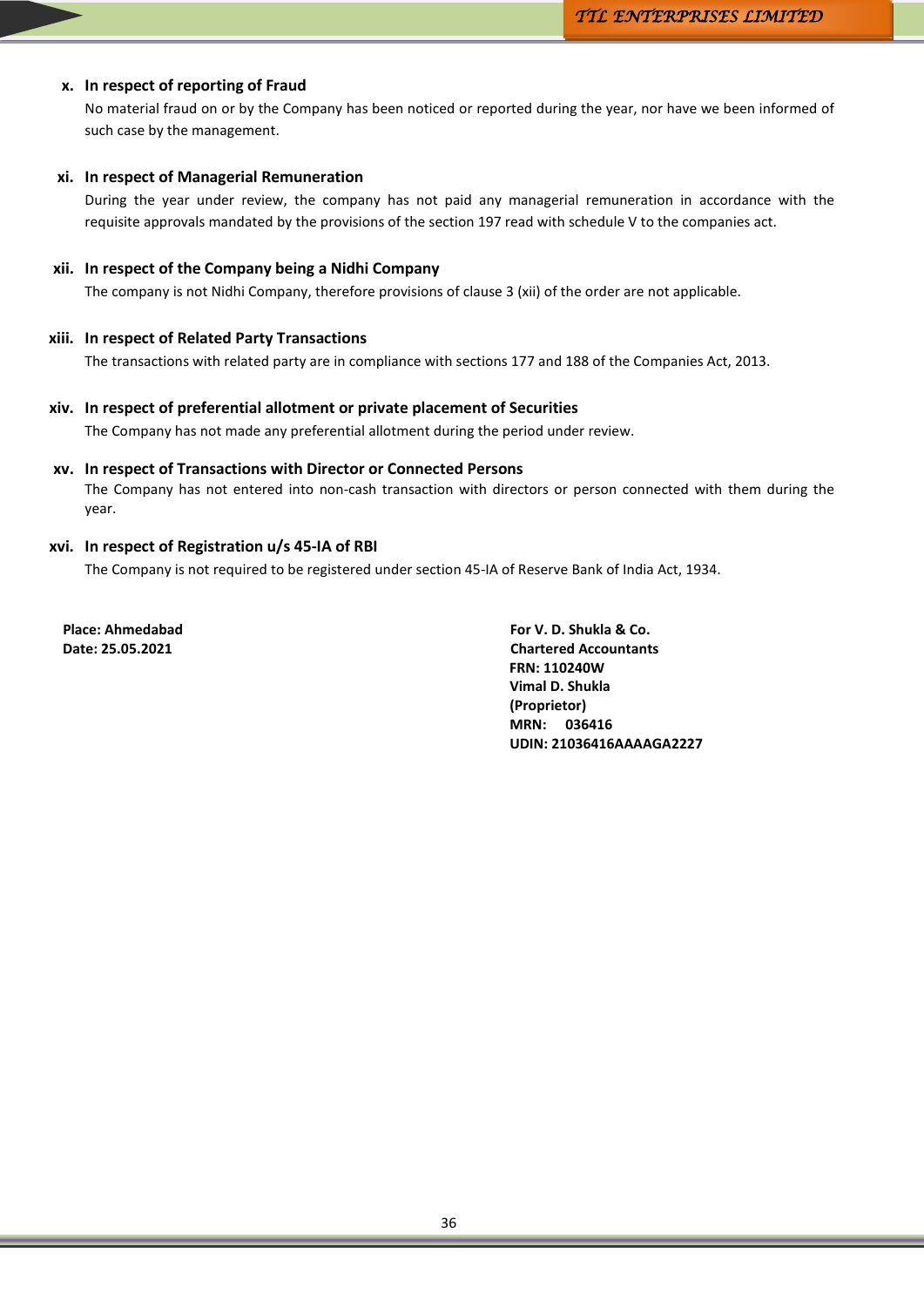#### **ANNEXURE 2 TO THE INDEPENDENT AUDITORS' REPORT**

**(Referred to in Paragraph 2(f) under "Report on Other Legal and Regulatory Requirements" section of our report of even date on the Ind AS financial statements of the company for the year ended 31stMarch 2021.)**

# **Report on The Internal Financial Controls Under Clause (I) Of Sub-Section 3 Of Section 143 Of The Companies Act, 2013 ("The Act")**

We have audited the internal financial controls over financial reporting of **TTL Enterprises Limited (Formerly Known as Trupti Twister Ltd.)** ("the Company") as of March 31<sup>st</sup>, 2021 in conjunction with our audit of the Standalone Ind AS financial statements of the Company for the year ended on that date.

#### **Management's Responsibility for Internal Financial Controls**

The Company's management is responsible for establishing and maintaining internal financial controls based on the internal control over financial reporting criteria established by the Company considering the essential components of internal control stated in the Guidance Note on Audit of Internal Financial Controls Over Financial Reporting issued by the Institute of Chartered Accountants of India. These responsibilities include the design, implementation and maintenance of adequate internal financial controls that were operating effectively for ensuring the orderly and efficient conduct of its business, including adherence to company's policies, the safeguarding of its assets, the prevention and detection of frauds and errors, the accuracy and completeness of the accounting records, and the timely preparation of reliable financial information, as required under the Companies Act, 2013.

#### **Auditors' Responsibility**

Our responsibility is to express an opinion on the Company's internal financial controls over financial reporting based on our audit. We conducted our audit in accordance with the Guidance Note on Audit of Internal Financial Controls Over Financial Reporting (the "Guidance Note") and the Standards on Auditing, issued by ICAI and deemed to be prescribed under section 143(10) of the Companies Act, 2013, to the extent applicable to an audit of internal financial controls, both applicable to an audit of Internal Financial Controls and, both issued by the Institute of Chartered Accountants of India. Those Standards and the Guidance Note require that we comply with ethical requirements and plan and perform the audit to obtain reasonable assurance about whether adequate internal financial controls over financial reporting was established and maintained and if such controls operated effectively in all material respects.

Our audit involves performing procedures to obtain audit evidence about the adequacy of the internal financial controls system over financial reporting and their operating effectiveness.

Our audit of internal financial controls over financial reporting included obtaining an understanding of internal financial controls over financial reporting, assessing the risk that a material weakness exists, and testing and evaluating the design and operating effectiveness of internal control based on the assessed risk. The procedures selected depend on the auditor's judgment, including the assessment of the risks of material misstatement of the Ind AS financial statements, whether due to fraud or error.

We believe that the audit evidence we have obtained is sufficient and appropriate to provide a basis for our audit opinion on the Company's internal financial controls system over financial reporting.

37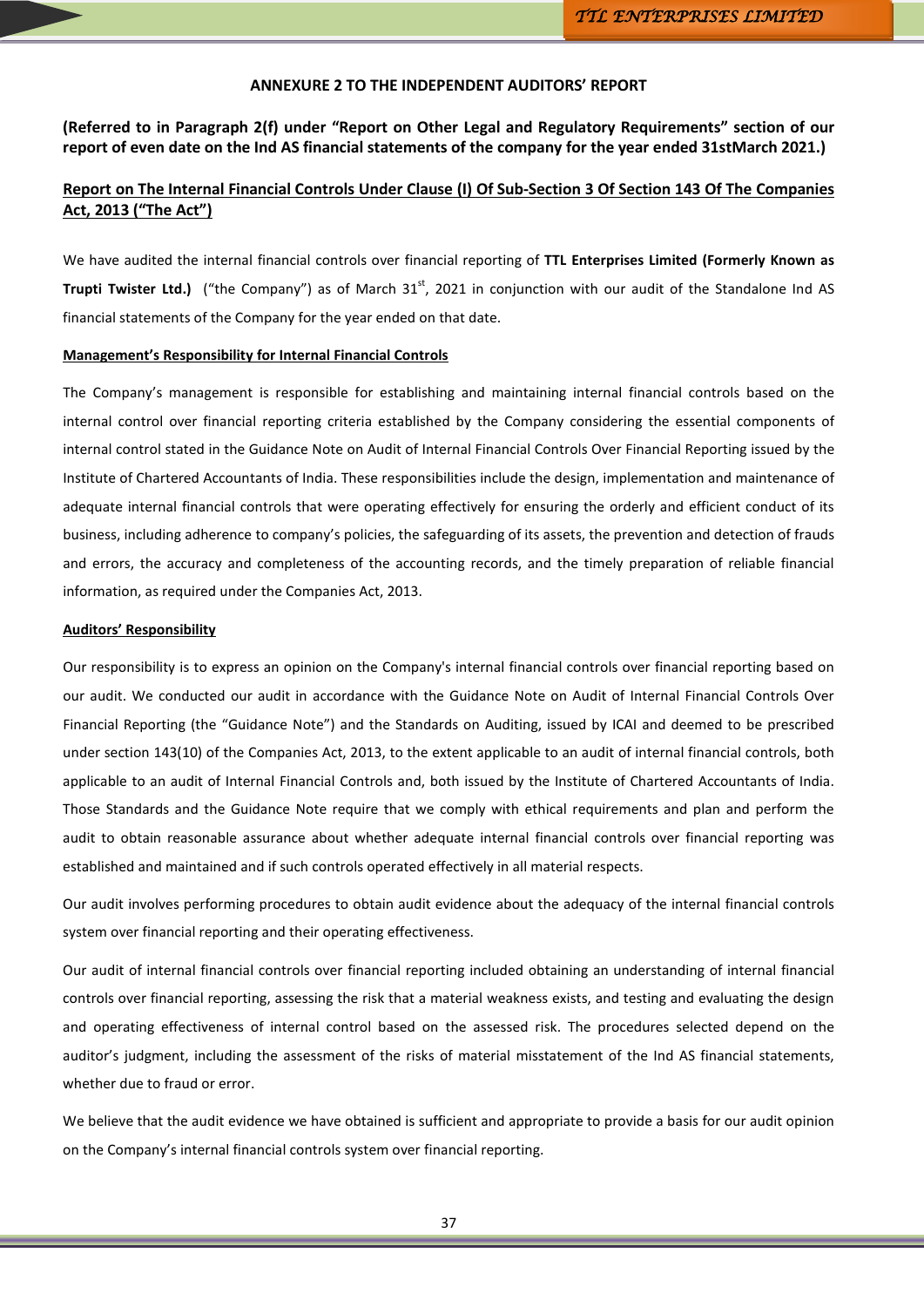#### **Meaning of Internal Financial Controls Over Financial Reporting**

A company's internal financial control over financial reporting is a process designed to provide reasonable assurance regarding the reliability of financial reporting and the preparation of Ind AS financial statements for external purposes in accordance with generally accepted accounting principles. A company's internal financial control over financial reporting includes those policies and procedures that

- 1) pertain to the maintenance of records that, in reasonable detail, accurately and fairly reflect the transactions and dispositions of the assets of the company;
- 2) provide reasonable assurance that transactions are recorded as necessary to permit preparation of Ind AS financial statements in accordance with generally accepted accounting principles, and that receipts and expenditures of the company are being made only in accordance with authorisations of management and directors of the company; and
- 3) provide reasonable assurance regarding prevention or timely detection of unauthorized acquisition, use, or disposition of the company's assets that could have a material effect on the financial statements.

#### **Inherent Limitations of Internal Financial Controls over Financial Reporting**

Because of the inherent limitations of internal financial controls over financial reporting, including the possibility of collusion or improper management override of controls, material misstatements due to error or fraud may occur and not be detected. Also, projections of any evaluation of the internal financial controls over financial reporting to future periods are subject to the risk that the internal financial control over financial reporting may become inadequate because of changes in conditions, or that the degree of compliance with the policies or procedures may deteriorate.

#### **Opinion**

In our opinion, the Company has, in all material respects, an adequate internal financial controls system over financial reporting and such internal financial controls over financial reporting were operating effectively as at March  $31<sup>st</sup>$ , 2021, based on the internal control over financial reporting criteria established by the Company considering the essential components of internal control stated in the Guidance Note on Audit of Internal Financial Controls Over Financial Reporting issued by the Institute of Chartered Accountants of India.

**Place: Ahmedabad For V. D. Shukla & Co.**

**Date: 25.05.2021 Chartered Accountants FRN: 110240W Vimal D. Shukla (Proprietor) MRN: 036416 UDIN: 21036416AAAAGA2227**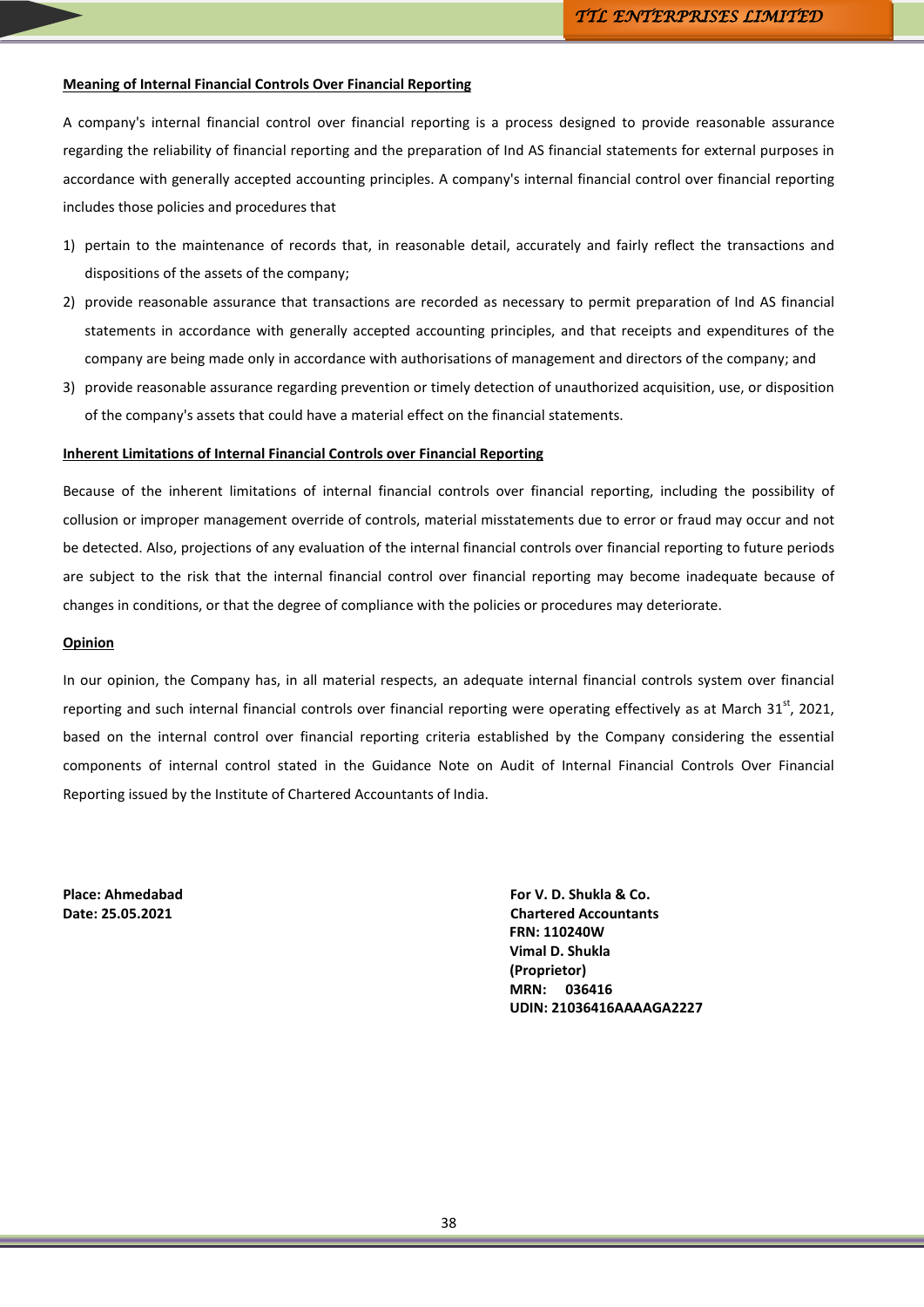|                                                                           |                         |                          | (Amount in Rs.)          |
|---------------------------------------------------------------------------|-------------------------|--------------------------|--------------------------|
| <b>Particulars</b>                                                        | Note No.                | 31st March, 2021         | 31st March, 2020         |
| <b>I. ASSETS</b>                                                          |                         |                          |                          |
| (1) Non-current assets                                                    |                         |                          |                          |
| (a) Property, Plant and Equipment                                         |                         | $\frac{1}{2}$            | $\overline{\phantom{0}}$ |
| (b) Capital work-in-progress                                              |                         | $\blacksquare$           | $\overline{a}$           |
| (c) Other Intangible assets                                               |                         | $\overline{a}$           | ÷                        |
| (d) Intangible assets under evelopment                                    |                         | $\blacksquare$           | $\overline{a}$           |
| (e) Investment in Subsidiary / Associate                                  |                         | -                        | $\frac{1}{2}$            |
| (h) Financial Assets                                                      |                         |                          | ÷                        |
| (i) Investments                                                           | $\mathbf{2}$            | 2,00,000                 | 2,00,000                 |
| (ii) Other Financial Assets                                               |                         |                          |                          |
| (j) Other Assets                                                          |                         |                          |                          |
| <b>Total Non - Current Assets</b>                                         |                         | 2,00,000                 | 2,00,000                 |
| (2) Current assets                                                        |                         |                          |                          |
| (a) Inventories                                                           |                         | ÷.                       | $\blacksquare$           |
| (b) Financial Assets                                                      |                         |                          |                          |
| (i) Investments                                                           |                         | $\overline{a}$           | $\blacksquare$           |
| (ii) Trade receivables                                                    |                         |                          | $\overline{a}$           |
| (iii) Cash and cash equivalents                                           | 3                       | 43,965                   | 41,199                   |
| (iv) Bank balances other than (iii) above                                 |                         |                          |                          |
| (v) Loans                                                                 |                         | $\overline{a}$           | $\overline{\phantom{a}}$ |
| (vi) Others Financial Assets                                              |                         | $\overline{\phantom{0}}$ | $\blacksquare$           |
| (c) Current Tax Assets (Net)                                              |                         | $\overline{\phantom{a}}$ | $\blacksquare$           |
| (d) Other current assets                                                  |                         | $\overline{a}$           | $\blacksquare$           |
| <b>Total Current Assets</b>                                               |                         | 43,965                   | 41,199                   |
| <b>Total Assets</b>                                                       |                         | 2,43,965                 | 2,41,199                 |
| <b>II. EQUITY AND LIABILITIES</b>                                         |                         |                          |                          |
| (1) Equity                                                                |                         |                          |                          |
| (a) Equity Share capital                                                  | 4                       | 6,96,000                 | 6,96,000                 |
| (b) Other Equity                                                          | 5                       | (89, 13, 956)            | (81, 86, 002)            |
| <b>Total Equity</b>                                                       |                         | (82, 17, 356)            | (74, 90, 002)            |
| (2) Non-current liabilities                                               |                         |                          |                          |
| (a) Financial Liabilities                                                 |                         |                          |                          |
| (i) Borrowings- Inter Corporate Deposits                                  |                         |                          | ÷                        |
| (b) Provisions                                                            |                         | $\overline{a}$           | $\overline{a}$           |
| (c) Deferred tax liabilities (Net)                                        |                         | $\blacksquare$           |                          |
| (d) Other non-current liabilities                                         |                         | -                        | $\overline{a}$           |
| <b>Total Non - Current Liabilities</b>                                    |                         | $\overline{a}$           | $\overline{a}$           |
| (3) Current liabilities                                                   |                         |                          |                          |
| (a) Financial Liabilities                                                 |                         | $\blacksquare$           | $\blacksquare$           |
| (i) Borrowings                                                            |                         | $\overline{\phantom{0}}$ | $\overline{a}$           |
| (ii) Trade payables                                                       | 6                       | 84,41,421                | 77,11,301                |
|                                                                           |                         |                          |                          |
| (iii) Other financial liabilities (other than those specified in item (c) |                         | $\overline{a}$           |                          |
| (b) Other current liabilities                                             |                         | $\blacksquare$           | $\blacksquare$           |
| (c) Provisions                                                            |                         |                          |                          |
| (d) Current Tax Liabilities (Net)                                         | $\overline{\mathbf{z}}$ | 19,900                   | 19,900                   |
| <b>Total Current Liabilities</b>                                          |                         | 84,61,321                | 77,31,201                |
| <b>Total Equity and Liabilities</b>                                       |                         | 2,43,965                 | 2,41,199                 |
| For V. D. Shukla & Co.                                                    |                         |                          |                          |

# **Balance Sheet as at 31st March, 2021**

**Chartered Accountants FRN: 110240W Vimal D. Shukla UDIN: 21036416AAAAGA2227 (Proprietor) MRN:036416 Date: 25.05.2021 Place: Ahmedabad**

 **For and on behalf of the Board TTL ENTERPRISES LIMITED**<br>Malay Desai Keyoor Bakshi Kamin Keyoor Bakshi Kamini Bakshi<br>Director **Director Company Secretary Director Director Director**<br> **00133588** 01852243  **00133588 01852243**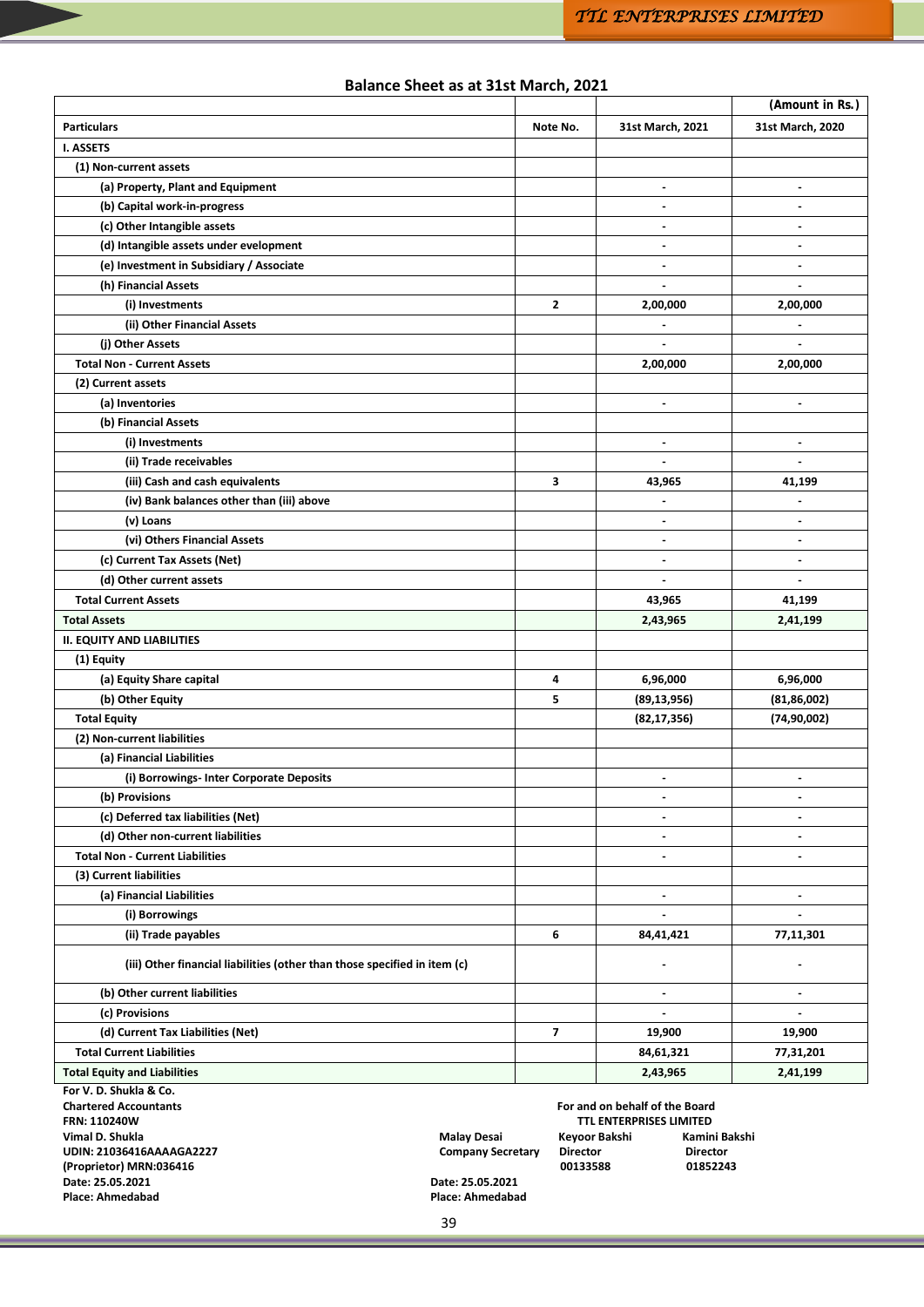|       |                                                                                                                             |                    |                              | (Amount in Rs.)              |
|-------|-----------------------------------------------------------------------------------------------------------------------------|--------------------|------------------------------|------------------------------|
|       | <b>Particulars</b>                                                                                                          | <b>Note</b><br>No. | Year Ended on<br>March, 2021 | Year Ended on<br>March, 2020 |
|       | Income                                                                                                                      |                    |                              |                              |
| 1     | <b>Revenue From Operations</b>                                                                                              |                    | $\overline{\phantom{a}}$     |                              |
| Ш     | <b>Other Income</b>                                                                                                         |                    |                              | $\sim$                       |
| Ш     | Total Income (I+II)                                                                                                         |                    | $\overline{\phantom{0}}$     |                              |
| IV    | <b>Expenses</b>                                                                                                             |                    |                              |                              |
|       | Cost of materials consumed                                                                                                  |                    |                              |                              |
|       | <b>Purchases of Stock-in-Trade</b>                                                                                          |                    | $\overline{\phantom{a}}$     |                              |
|       | Changes in inventories of finished goods, Stock-in -Trade and work-in-progress                                              |                    | $\blacksquare$               |                              |
|       | <b>Employee benefits expense</b>                                                                                            |                    | $\blacksquare$               | $\blacksquare$               |
|       | <b>Finance costs</b>                                                                                                        |                    | $\blacksquare$               | $\blacksquare$               |
|       | Depreciation and amortization expense                                                                                       |                    | ۰                            |                              |
|       | <b>Other expenses</b>                                                                                                       | 8                  | 7,27,354                     | 7,93,634                     |
|       | <b>Total expenses (IV)</b>                                                                                                  |                    | 7,27,354                     | 7,93,634                     |
| v     | Profit/(loss) before exceptional items and tax (I-IV)                                                                       |                    | (7, 27, 354)                 | (7, 93, 634)                 |
| VI    | <b>Exceptional Items</b>                                                                                                    |                    |                              |                              |
| VII   | Profit/(loss) before tax (V-VI)                                                                                             |                    | (7, 27, 354)                 | (7, 93, 634)                 |
| VIII  | Tax expense:                                                                                                                |                    |                              |                              |
|       | (1) Current tax                                                                                                             |                    |                              | $\blacksquare$               |
|       | (2) Deferred tax                                                                                                            |                    | $\overline{a}$               | ÷.                           |
|       | (3) Adjustment of Tax for earlier years                                                                                     |                    |                              |                              |
| IX    | Profit (Loss) for the period from continuing operations (VII-VIII)                                                          |                    | (7, 27, 354)                 | (7, 93, 634)                 |
| X     | Profit/(loss) For the Period                                                                                                |                    | (7, 27, 354)                 | (7, 93, 634)                 |
| ΧI    | <b>Other Comprehensive Income</b>                                                                                           |                    |                              |                              |
|       | A (i) Items that will not be reclassified to Profit or Loss                                                                 |                    |                              |                              |
|       | (ii) Income tax relating to items that will not be reclassified to Profit or Loss                                           |                    |                              |                              |
|       | B (i) Items that will be reclassified to Profit or Loss                                                                     |                    |                              |                              |
|       | (ii) Income tax relating to items that will be reclassified to profit or loss                                               |                    |                              |                              |
|       | <b>Total Other Comprehensive Income (XI)</b>                                                                                |                    | (7, 27, 354)                 | (7, 93, 634)                 |
| XII   | Total Comprehensive Income for the period (X+XI)(Comprising Profit (Loss) and Other<br>Comprehensive Income for the period) |                    | (7, 27, 354)                 | (7, 93, 634)                 |
| XIII  | Earnings per equity share of Rs 10 each (For Continuing Operations)                                                         |                    |                              |                              |
|       | (1) Basic                                                                                                                   |                    | (10.45)                      | (11.40)                      |
|       | (2) Diluted                                                                                                                 |                    | (10.45)                      | (11.40)                      |
| XIV   | Earnings per equity share (For Discontinued Operation)                                                                      |                    |                              |                              |
|       | (1) Basic                                                                                                                   |                    | $\blacksquare$               | $\blacksquare$               |
|       | (2) Diluted                                                                                                                 |                    | $\qquad \qquad \blacksquare$ | $\blacksquare$               |
| XVIII | Earnings per equity share(For Discontinued & Continuing Operations)                                                         |                    |                              |                              |
|       | (1) Basic                                                                                                                   |                    | $\blacksquare$               | $\blacksquare$               |
|       | (2) Diluted                                                                                                                 |                    | $\blacksquare$               | $\overline{a}$               |
|       | <b>Significant Accounting Policies</b>                                                                                      | $\mathbf{1}$       |                              |                              |
|       | <b>Notes forming part of Accounts</b>                                                                                       |                    |                              |                              |
|       |                                                                                                                             |                    |                              |                              |

# **Statement of Profit and Loss for the year ended on 31st March, 2021**

**For V. D. Shukla & Co. Chartered Accountants FRN: 110240W Vimal D. Shukla UDIN: 21036416AAAAGA2227 (Proprietor) MRN:036416 Date: 25.05.2021 Place: Ahmedabad**

 **For and on behalf of the Board TTL ENTERPRISES LIMITED Malay Desai Keyoor Bakshi Kamini Bakshi Kamini Bakari Kamini Bakari Kamini Bakari Kamini Bakari Kamini Bakari**<br>Company Secretary Director Director **Company Secretary Director Director Director**<br> **00133588** 01852243 00133588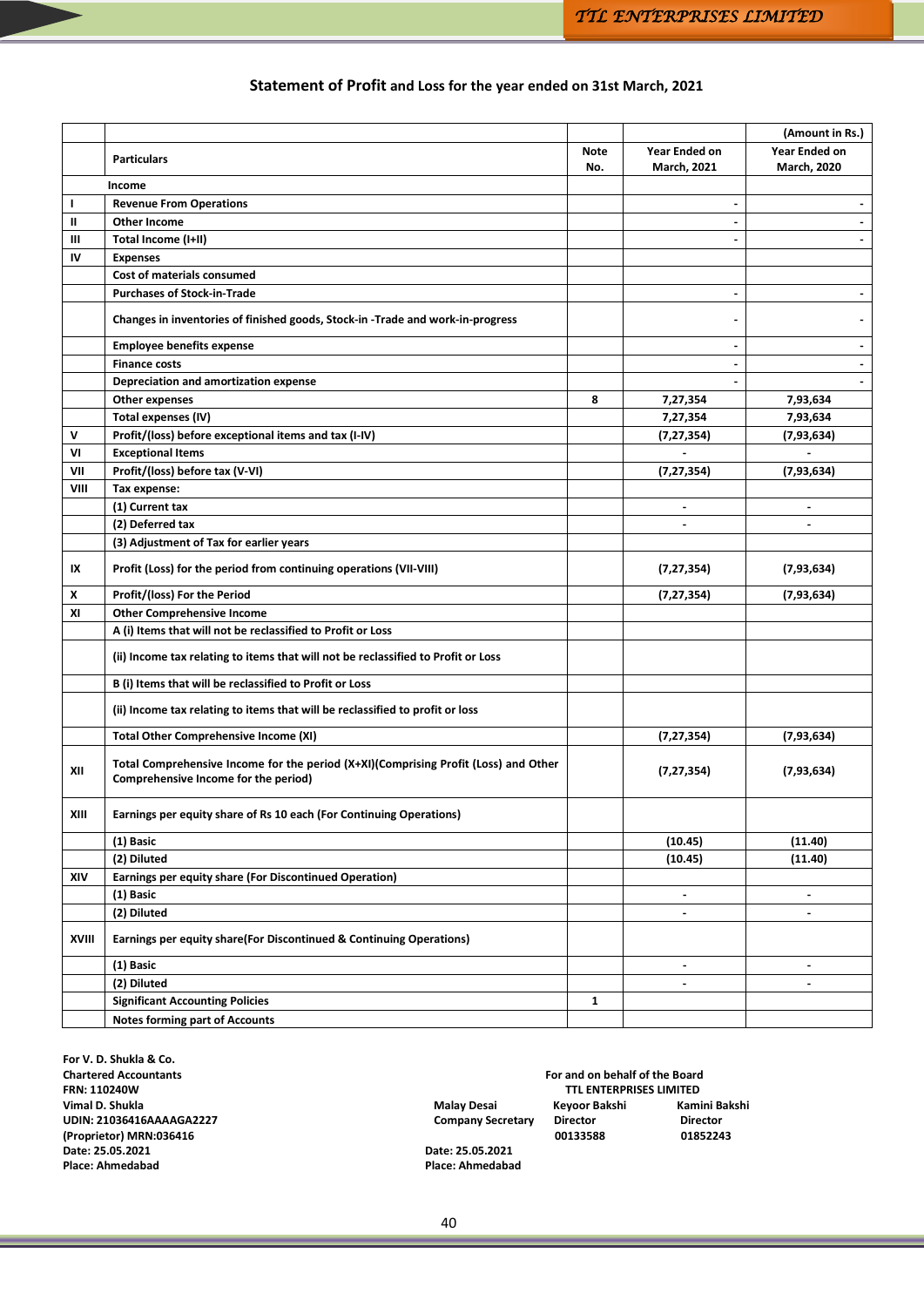|               | <b>PARTICULARS</b>                                                                                                                              |                          | Year Ended on March, 2021 |                                  | Year Ended on March, 2020 |
|---------------|-------------------------------------------------------------------------------------------------------------------------------------------------|--------------------------|---------------------------|----------------------------------|---------------------------|
| Α             | <b>CASH FLOW FROM OPERATING ACTIVITIES</b>                                                                                                      |                          |                           |                                  |                           |
|               | <b>Net Profit Before Tax</b>                                                                                                                    |                          | (7, 27, 354)              |                                  | (7, 93, 634)              |
|               | <b>Adjustments for:</b>                                                                                                                         |                          |                           |                                  |                           |
|               | Depreciation                                                                                                                                    |                          |                           |                                  |                           |
|               | <b>Transfer to Reserve</b>                                                                                                                      | $\overline{a}$           |                           |                                  |                           |
|               | <b>Preliminary Expenses w/off</b>                                                                                                               | $\blacksquare$           |                           | $\sim$                           |                           |
|               | <b>Provision for Professional Fees</b>                                                                                                          |                          |                           |                                  |                           |
|               | <b>Deferred Revenue Expenditure</b>                                                                                                             |                          |                           | $\sim$                           |                           |
|               | (Profit)/loss on sale of Investments                                                                                                            | $\blacksquare$           |                           | $\blacksquare$                   |                           |
|               | <b>Interest &amp; Finance Charges</b>                                                                                                           | $\blacksquare$           |                           | $\blacksquare$                   |                           |
|               | Interest on FD (Accrual)                                                                                                                        | $\blacksquare$           |                           |                                  |                           |
|               | <b>Dividend Income</b>                                                                                                                          |                          |                           |                                  |                           |
|               | <b>Operating Profit before Working Capital Changes</b>                                                                                          |                          | (7, 27, 354)              |                                  | (7, 93, 634)              |
|               | <b>Adjustments for:</b>                                                                                                                         |                          |                           |                                  |                           |
|               | Decrease/(Increase) in Receivables                                                                                                              |                          |                           |                                  |                           |
|               |                                                                                                                                                 |                          |                           |                                  |                           |
|               | Decrease/(Increase) in Loans & Advances                                                                                                         |                          |                           |                                  |                           |
|               | Decrease/(Increase) in Inventories                                                                                                              |                          |                           |                                  |                           |
|               | Increase/(Decrease) in Payables                                                                                                                 | 7,30,120                 | 7,30,120                  | 7,92,026                         | 7,92,026                  |
|               | Cash generated from operations                                                                                                                  |                          | 2,766                     |                                  | (1,608)                   |
|               | <b>Income Tax paid</b>                                                                                                                          |                          |                           |                                  | L.                        |
|               |                                                                                                                                                 |                          |                           |                                  |                           |
|               | Net Cash flow from Operating activities                                                                                                         |                          | 2,766                     |                                  | (1,608)                   |
| В             | <b>CASH FLOW FROM INVESTING ACTIVITIES</b>                                                                                                      |                          |                           |                                  |                           |
|               | <b>Purchase of Fixed Assets</b>                                                                                                                 | $\blacksquare$           |                           |                                  |                           |
|               | <b>Other Non Current Assets</b>                                                                                                                 |                          |                           |                                  |                           |
|               | Increase in Investments                                                                                                                         | $\blacksquare$           |                           | $\sim$                           |                           |
|               | <b>Interest Income</b>                                                                                                                          | $\blacksquare$           |                           |                                  |                           |
|               | Increase in Advances & others                                                                                                                   | $\overline{\phantom{a}}$ |                           | $\blacksquare$                   |                           |
|               | (Profit)/loss on sale of Investments                                                                                                            |                          |                           |                                  |                           |
|               | Sale of Investments                                                                                                                             | $\blacksquare$           |                           | $\blacksquare$<br>$\blacksquare$ |                           |
|               |                                                                                                                                                 | $\blacksquare$           |                           |                                  |                           |
|               | Net Cash used in Investing activities                                                                                                           |                          |                           |                                  | $\blacksquare$            |
| C             | <b>CASH FLOW FROM FINANCING ACTIVITIES</b>                                                                                                      |                          |                           |                                  |                           |
|               | Proceeds from Long term Borrowings                                                                                                              | $\blacksquare$           |                           | $\blacksquare$                   |                           |
|               | (Increase) / Decrease in Long Term Loan & Advances                                                                                              |                          |                           |                                  |                           |
|               | <b>Increase in Share Capital</b>                                                                                                                |                          |                           |                                  |                           |
|               |                                                                                                                                                 |                          |                           |                                  |                           |
|               | Net Cash used in financing activities                                                                                                           |                          | $\blacksquare$            |                                  |                           |
|               | Net increase/(Decrease) in cash & Cash Equivalents                                                                                              |                          | 2,766                     |                                  | (1,608)                   |
|               | Cash and Cash equivalents as at 01.04.2020 & 01.04.2019                                                                                         |                          | 41,199                    |                                  | 42,807                    |
|               |                                                                                                                                                 |                          |                           |                                  |                           |
|               | Cash and Cash equivalents as at 31.03.2021 & 31.03.2020                                                                                         |                          | 43,965                    |                                  | 41,199                    |
|               |                                                                                                                                                 |                          |                           |                                  |                           |
|               | Cash & Cash Equivalents                                                                                                                         |                          | As on 31.03.2021          |                                  | As on 31.03.2020          |
|               | Cash in Hand                                                                                                                                    |                          | 30,215                    |                                  | 30,215                    |
|               | Cash at Bank                                                                                                                                    |                          | 13,750                    |                                  | 10,984                    |
|               | Cash & Cash equivalents as stated 31.03.2021 & 31.03.2020                                                                                       |                          | 43,965                    |                                  | 41,199                    |
| <b>NOTES:</b> | 1. The above Cash Flow Statement has been prepared under the "Indirect Method" as set out in the Accounting Standard-3 on "Cash Flow Statement" |                          |                           |                                  |                           |

# **Cash Flow Statement for the year ended on 31st March 2021**

issued by ICAI. **2.** The previous year figures have been regrouped/restated wherever necessary to confirm to this year's classification**.**

**For V. D. Shukla & Co. Chartered Accountants FRN: 110240W Vimal D. Shukla UDIN: 21036416AAAAGA2227 (Proprietor) MRN:036416 Date: 25.05.2021 Place: Ahmedabad**

 **For and on behalf of the Board TTL ENTERPRISES LIMITED<br>Malay Desai** Keyoor Bakshi Kamini Bakshi **Keyoor Bakshi** 

**Company Secretary Director Director Director**<br>00133588 01852243 00133588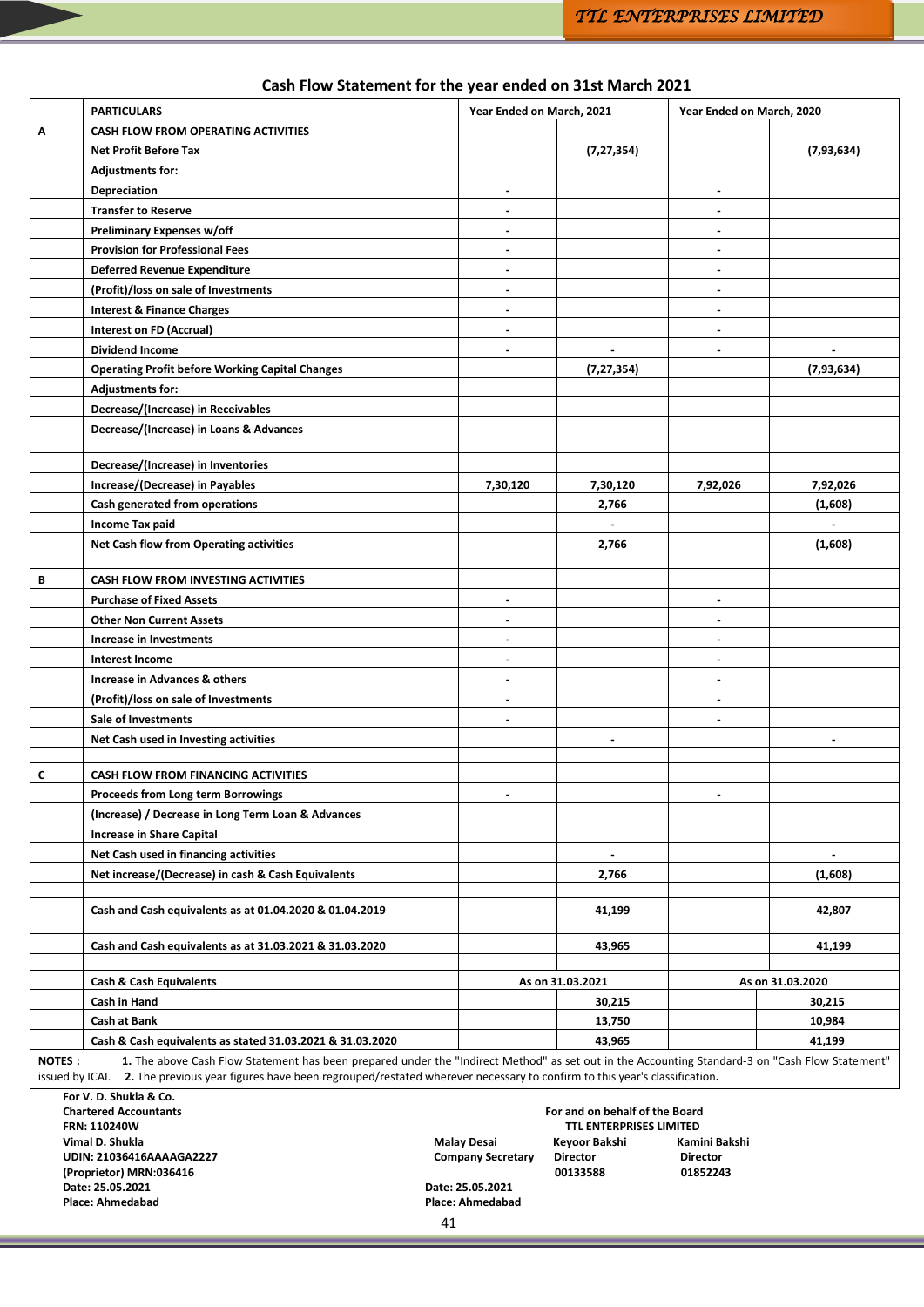*NOTE – 1 :*

|    |       | SIGNIFICANT ACCOUNTING POLICIES AND NOTES TO FINANCIAL STATEMENTS                                                                                                                                                                                                                                                                                                                                                                            |
|----|-------|----------------------------------------------------------------------------------------------------------------------------------------------------------------------------------------------------------------------------------------------------------------------------------------------------------------------------------------------------------------------------------------------------------------------------------------------|
| 1) |       | <b>SIGNIFICANT ACCOUNTING POLICIES :</b>                                                                                                                                                                                                                                                                                                                                                                                                     |
|    | 1.1)  | <b>Accounting Convention:</b><br>The financial statements are prepared under the historical cost convention on the "Accrual Concept" of<br>accountancy in accordance with the accounting principles generally accepted in India and comply with the<br>accounting standards issued by the Institute of Chartered Accountants of India to the extent applicable and<br>with the relevant provisions of the Companies Act, 2013                |
|    | 1.2)  | <b>Disclosure of Accounting Policies:</b><br>The accounts are maintained on accrual basis as a going concern.                                                                                                                                                                                                                                                                                                                                |
|    | 1.3)  | <b>Use of Estimates:</b><br>The preparation of the Financial statements requires estimates and assumption to be made that affect the<br>reported amount of assets and liabilities on the date of the financial statements and the reported amount of<br>revenues and expenses during the reporting period. Difference between the actual result and estimates are<br>recognized in the period in which the results are known / materialized. |
|    | (1.4) | Net Profit or Loss for the Period, Prior Period Items and Changes in Accounting Policies :<br>Appropriate adjustments have been made in the accounts in conformity with the standard.                                                                                                                                                                                                                                                        |
|    | 1.5)  | <b>Revenue Recognition:</b>                                                                                                                                                                                                                                                                                                                                                                                                                  |
|    |       | <b>Sales</b><br>Sales are recognized when goods are supplied and are recorded net of trade discounts, rebates, excise duty<br>and Value Added Tax.<br><b>Interest</b><br>Revenue is recognized on a time proportion basis taking into account the amount outstanding and the rate<br>applicable.                                                                                                                                             |
|    | 1.6)  | <b>Related Party Disclosure:</b><br>Disclosure is made as per the requirement of the standard.                                                                                                                                                                                                                                                                                                                                               |
|    | 1.7)  | <b>Accounting for Taxes on Income:</b><br>Deferred tax resulting from "timing difference" between taxable incomes and accounting income is<br>accounted for, using the tax rates and tax laws that have been enacted or substantially enacted as on the<br>Balance Sheet date.                                                                                                                                                               |
|    | (1.8) | <b>Provisions, Contingent Liabilities and Contingent Assets:</b><br>Contingent Liabilities being a possible obligation as a result of past events the existence of which will be<br>confirmed by the occurrence or non-occurrence of one or more future events not wholly in the control of the<br>company. Contingent Liabilities are not recognized in the accounts.                                                                       |

# **2. FINANCIAL ASSETS – INVESTMENTS**

| <b>Particulars</b>      | 31st March, 2021 | 31st March, 2020 |
|-------------------------|------------------|------------------|
| NAKODA TEXTILE IND.LTD. | 2,00,000         | 2,00,000         |
| <b>Total</b>            | 2,00,000         | 2,00,000         |

# **3. CASH AND CASH EQUIVALENTS**

| <b>Particulars</b>                     | 31st March, 2021 | 31st March, 2020 |
|----------------------------------------|------------------|------------------|
| Balance with Banks in Current Accounts | 13,750           | 10,984           |
| Cash on Hand                           | 30,215           | 30,215           |
| <b>Total</b>                           | 43.965           | 41.199           |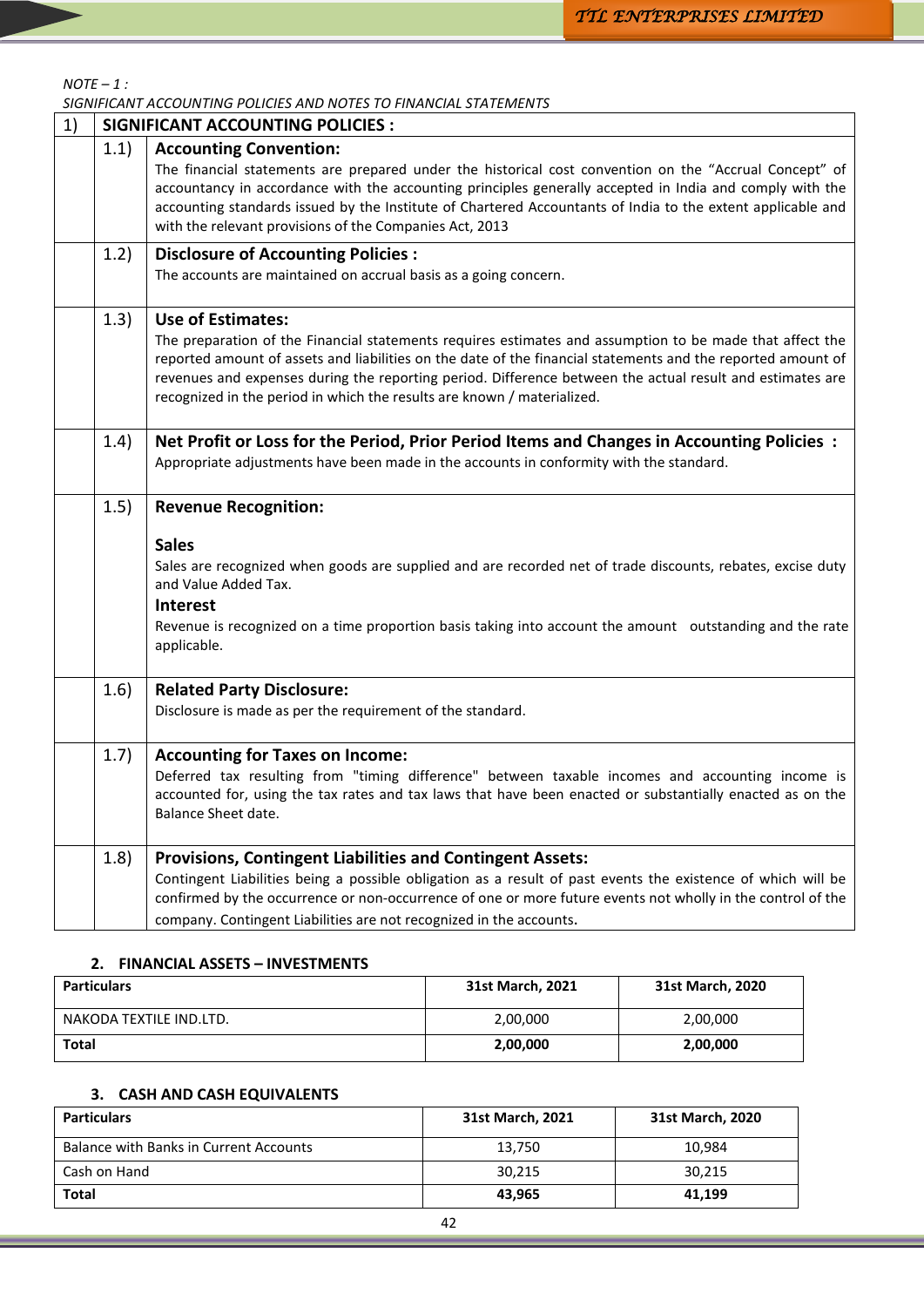# **4. SHARE CAPITAL**

| <b>Particulars</b>                                       | 31st March, 2021 | 31st March, 2020 |
|----------------------------------------------------------|------------------|------------------|
|                                                          |                  |                  |
| <b>Authorised</b>                                        |                  |                  |
| 35,00,000 Equity Share (P.Y. 35,00,000 Equity Shares) of | 3,50,00,000      | 3,50,00,000      |
| par value of Rs. 10 each                                 |                  |                  |
|                                                          | 3,50,00,000      | 3,50,00,000      |
| <b>Issued Share Capital</b>                              |                  |                  |
| Share Capital at the<br>beginning of the<br>Equity       | 6,96,000         | 6,96,000         |
| accounting period 69,600 (Previous Year 34,80,000)       |                  |                  |
| equity shares of Rs.10 each fully paid up                |                  |                  |
|                                                          | 6,96,000         | 6,96,000         |
| Subscribed & Paid-up Capital                             |                  |                  |
| Share Capital at the<br>beginning of the<br>Equity       | 6,96,000         | 6,96,000         |
| accounting period 69,600 (Previous Year 34,78,900)       |                  |                  |
| equity shares of Rs.10 each fully paid up                |                  |                  |
| Total                                                    | 6,96,000         | 6,96,000         |

# **The reconciliation of the number of Equity Shares outstanding as at 31.03.2021 and 31.03.2020 is set out below:**

|                                                  | 31st March, 2021    |                    | 31st March, 2020 |                    |
|--------------------------------------------------|---------------------|--------------------|------------------|--------------------|
| <b>Particulars</b>                               | <b>No of Shares</b> | <b>Share Value</b> | No. of Shares    | <b>Share Value</b> |
| Number of shares at the beginning of<br>the year | 69,600              | 6,96,000           | 69,600           | 6,96,000           |
| Add: Shares issued during the year               | -                   |                    |                  |                    |
| Less: Reduction during the year                  | ٠                   |                    |                  |                    |
| Number of shares at the end of the<br>year       | 69,600              | 6,96,000           | 69,600           | 6,96,000           |

# **The details of shareholder holding more than 5% Equity Shares:**

|                       | 31st March, 2021 |          | 31st March, 2020 |          |
|-----------------------|------------------|----------|------------------|----------|
| Name of Share Holders | No. of<br>shares | Amount   | No. of<br>shares | Amount   |
| Ardent Ventures LLP   | 19,600           | 1,96,000 | 19,600           | 1,96,000 |
| Total                 | 19,600           | 1,96,000 | 19,600           | 1,96,000 |

# **5. OTHER EQUITY**

| <b>Particulars</b>                  | 31st March, 2021 | 31st March, 2020         |
|-------------------------------------|------------------|--------------------------|
| <b>Retained Earnings</b>            |                  |                          |
| As per Last year accouts            | (81, 86, 002)    | (73, 92, 368)            |
| Add/(less): Surplus during the year | (7, 27, 354)     | (7, 93, 634)             |
| Add: Reduction during the year      |                  | $\overline{\phantom{a}}$ |
|                                     | (89, 13, 356)    | (81, 86, 002)            |
| Less: Redemption Reserve            |                  |                          |
| Less: Capital Reduction             |                  |                          |
|                                     | (89, 13, 356)    | (81, 86, 002)            |
|                                     |                  |                          |
| <b>Total</b>                        | (89, 13, 356)    | (81, 86, 002)            |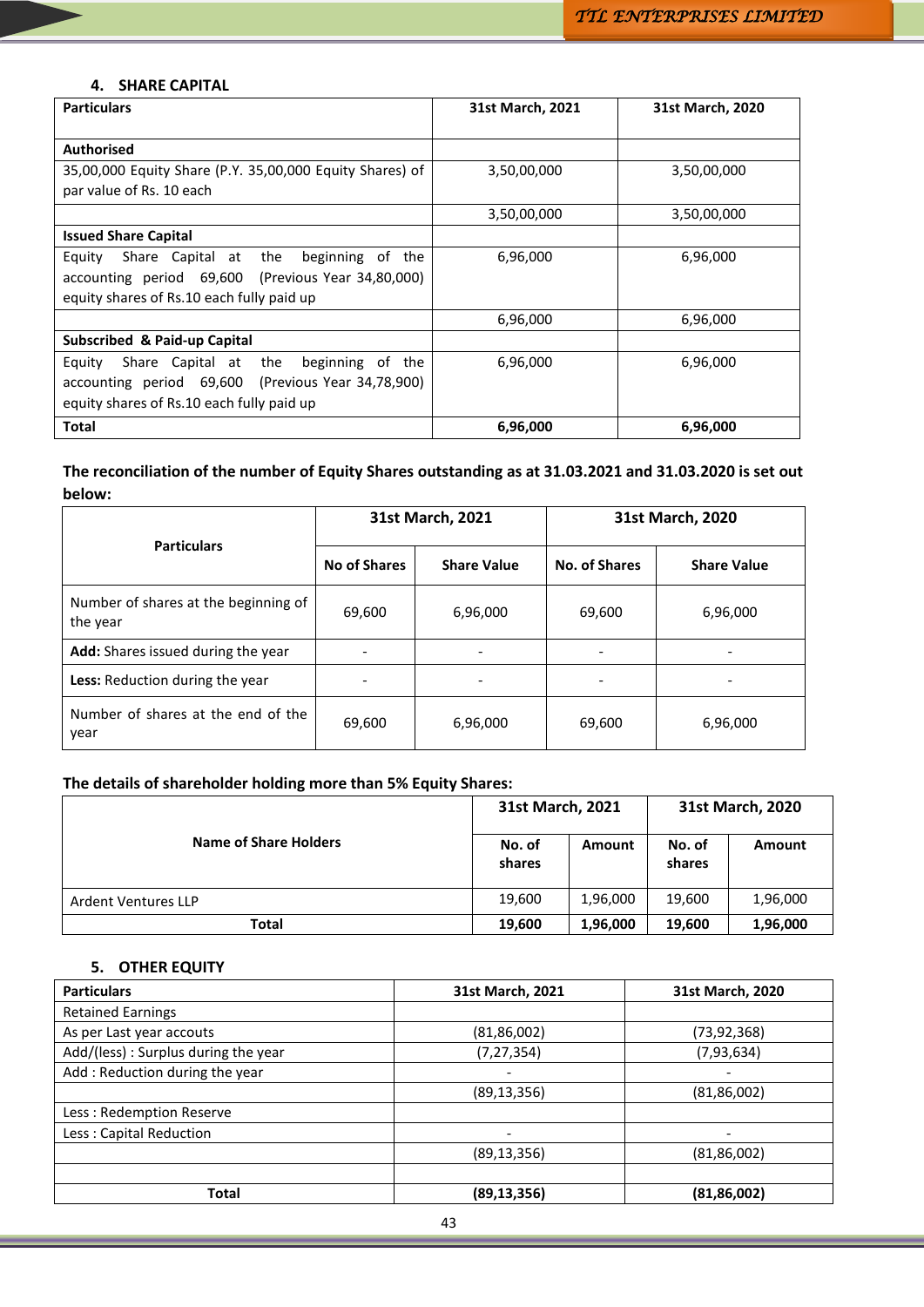#### **6. TRADE PAYABLES**

| <b>Particulars</b> | 31st March, 2021 | 31st March, 2020 |
|--------------------|------------------|------------------|
| Trade Payables     | 84.41.421        | 77,11,301        |
| Total              | 84.41.421        | 77,11,301        |

**Notes:**

- 1. Balances of Creditors are subject to confirmation and reconciliation, if any and they are stated in the Balance Sheet if realized in the ordinary course of business. The provision for all known liabilities is adequate and not in excess of the amount reasonably necessary.
- 2. The company has not received information from the suppliers regarding their status under The Micro, Small & Medium Enterprises Development Act, 2006. Hence, disclosures, if any relating to amounts unpaid as at the balance sheet date together with interest paid or payable as per the requirement under the said Act, have not been made.

# **7. CURRENT TAX LIABILITIES**

| <b>Particulars</b>  | 31st March, 2021 | 31st March, 2020 |
|---------------------|------------------|------------------|
| Current Tax Payable | 19,900           | 19,900           |
| <b>Total</b>        | 19,900           | 19,900           |

# **8. ADMINISTRATION & OTHERS EXPENSES**

|                                         | 2019-20                  | 2019-20  |
|-----------------------------------------|--------------------------|----------|
| <b>PARTICULARS</b>                      | Rs.                      | Rs.      |
| <b>Audit Fees</b>                       | 8,500                    | 8,500    |
| Advertisement Exp                       | 10,186                   | 51,822   |
| <b>Bank Charges</b>                     | 649                      | 4,205    |
| <b>Bonus Exp</b>                        | 25,000                   | 20,000   |
| CDSL/ NSDL Fees                         | 34,819                   | 22,570   |
| Misc. Exp                               | $\overline{\phantom{0}}$ | 2,007    |
| Postage and Courier Expenses            |                          | 450      |
| ROC and BSE Filling Fees                | 3,58,200                 | 3,72,200 |
| <b>Salary Expense</b>                   | 2,90,000                 | 2,65,000 |
| <b>Stationery and Printing Expenses</b> | $\overline{\phantom{a}}$ | 37,830   |
| Website Maintenance Exp                 |                          | 9,050    |
| TOTAL                                   | 7,27,354                 | 7,93,634 |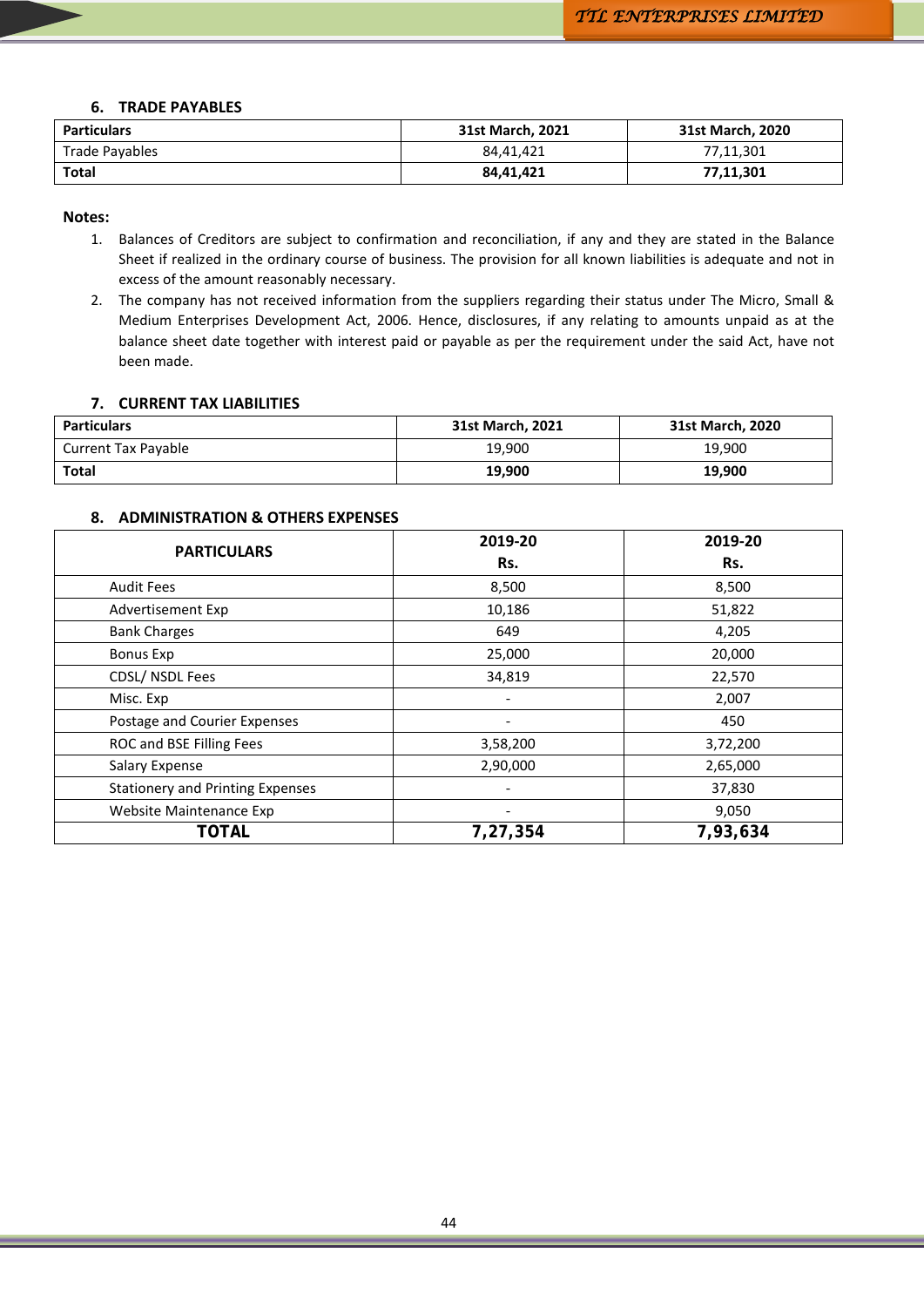9. The Debit and Credit balances of debtors, creditors, loans and advances are subject to confirmation and reconciliation.

# 10. **Earning Per Share**

| <b>Particulars</b>                                                         |           | 2020-21    | 2019-20   |
|----------------------------------------------------------------------------|-----------|------------|-----------|
| Basic                                                                      |           |            |           |
| Profit attributable to equity shareholders                                 | <b>Rs</b> | (727, 354) | (793,634) |
| Nominal Value of equity share                                              | Rs.       | 10         | 10        |
| Weighted average number of ordinary equity shares -For<br><b>Basic EPS</b> | Nos.      | 69,600     | 69,600    |
| <b>Basic EPS</b>                                                           | Rs.       | (10.45)    | (11.40)   |
| <b>Diluted EPS</b>                                                         | Rs.       | (10.45)    | (11.40)   |

11. Figures have been rounded off to the nearest rupee.

**For V. D. Shukla & Co. Chartered Accountants FRN: 110240W**

**Vimal D. Shukla UDIN: 21036416AAAAGA2227 (Proprietor) MRN:036416 Date: 25.05.2021 Place: Ahmedabad**

 **For and on behalf of the Board TTL ENTERPRISES LIMITED**

 **Malay Desai Keyoor Bakshi Kamini Bakshi**

**Company Secretary Director Director Director**<br>**00133588** 01852243 00133588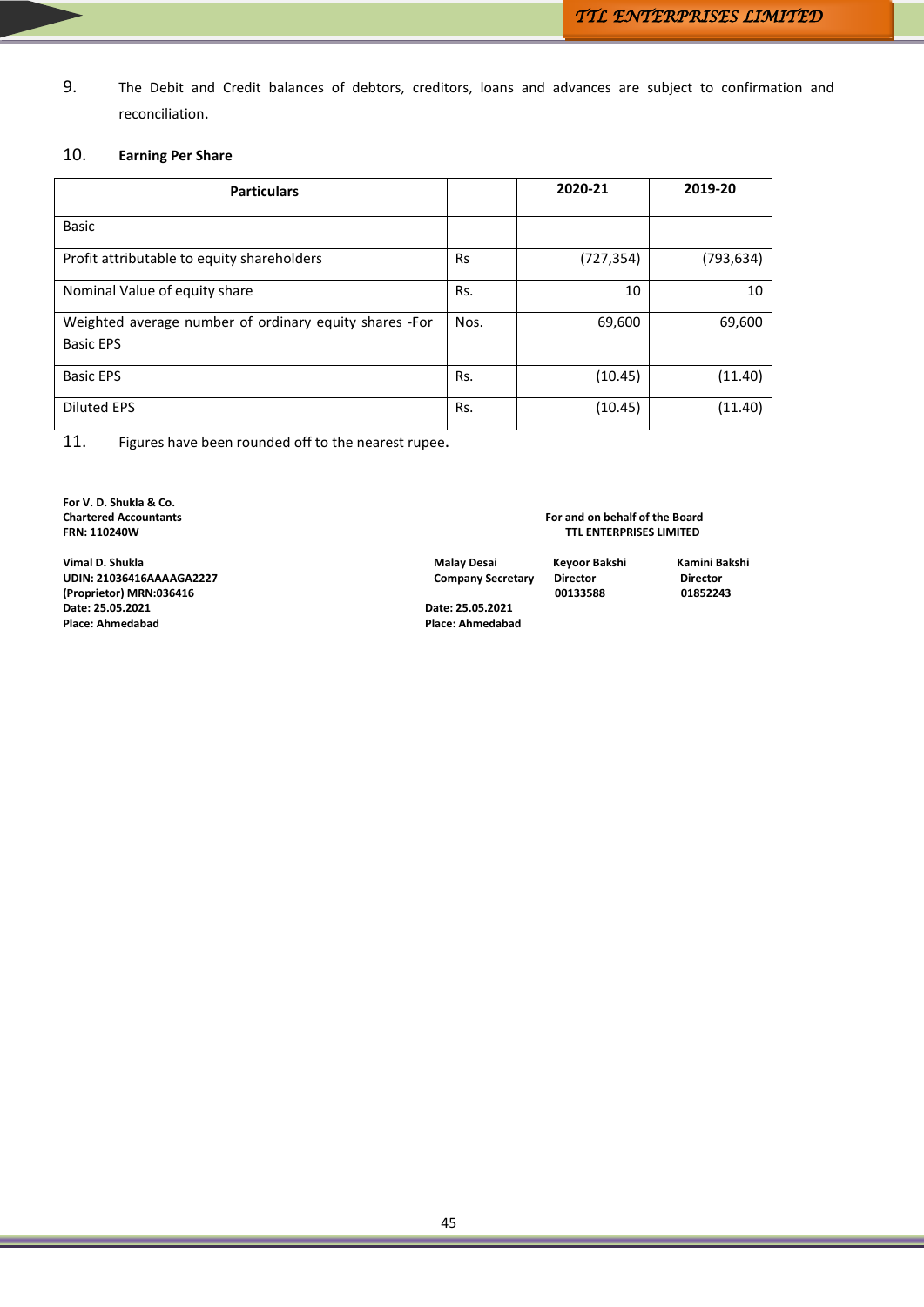#### **TTL ENTERPRISES LIMITED (Formally Known as Trupti Twisters Limited)** CIN - L17119GJ1988PLC096379

Regd. Office: 304/3<sup>rd</sup> Floor, Shoppers Plaza – 5, Nr. 5. Govt. Soc. Opp. Municipal Market, C.G Road, Navarngpura, Ahmedabad – 380 009.

Email Id[: truptitwister@gmail.com](mailto:truptitwister@gmail.com) Contact No: +91 9408271797

Annual General Meeting – 28th September 2021

#### **Form MGT-11**

#### **PROXY FORM**

[Pursuant to section 105 (6) of the Companies Act, 2013 and rule 19 (3) of the Companies

(Management and Administration) Rules, 2014]

| Name of the member $(s)$ : |  |
|----------------------------|--|
| Registered address:        |  |
| E-mail Id:                 |  |
| Folio No. / Client Id:     |  |
| DP Id:                     |  |

I/ We, being the member of \_\_\_\_\_\_\_\_\_\_\_\_\_ Equity shares of Pervasive Commodities Limited, hereby appoint:

| Name:                                                | Email id:  |
|------------------------------------------------------|------------|
| Address:                                             | Signature: |
| $\sim$ $\sim$ $\sim$ $\sim$ $\sim$<br>$\overline{1}$ |            |

Or failing him / her

| Name:                | Email id:  |
|----------------------|------------|
| Address:             | Signature: |
| Or failing him / her |            |

| Name:    | Email id:  |
|----------|------------|
| Address: | Signature: |

as my/ our proxy to attend and vote (on a poll) for me/us and on my/our behalf at the **Annual General Meeting** of the Company, to be held on the Tuesday 28<sup>th</sup> September, 2021 at 11.00 a.m. at 306, Sarthik Complex, Nr. Iscon Cross Roads, Satellite, Ahmedabad -380015, and at any adjournment thereof in respect of such resolutions as are indicated overleaf:

| Sr. No | <b>Resolution</b>                                                                                             | Vote - Refer Note 4 |         |         |
|--------|---------------------------------------------------------------------------------------------------------------|---------------------|---------|---------|
|        | <b>RESOLUTIONS</b>                                                                                            | For                 | Against | Abstain |
|        | Adoption of the Financial Statements of the Company and reports of the<br>Auditors and the Directors thereon. |                     |         |         |
|        | Reappointment of Mr. Keyoor Bakshi, a Director liable to retire by Rotation.                                  |                     |         |         |
|        | Appointment of J K SARWGI & COMPANY., Chartered Accountant, Ahmedabad<br>as Statutory Auditor.                |                     |         |         |

Signed this \_\_\_\_\_\_\_\_\_\_\_\_ day of \_\_\_\_\_\_\_\_\_\_\_\_\_\_\_\_, 2021

Signature of Member(s)

Affix Revenue Stamp of not less than Re. 1/-

#### Signature of Proxy Holder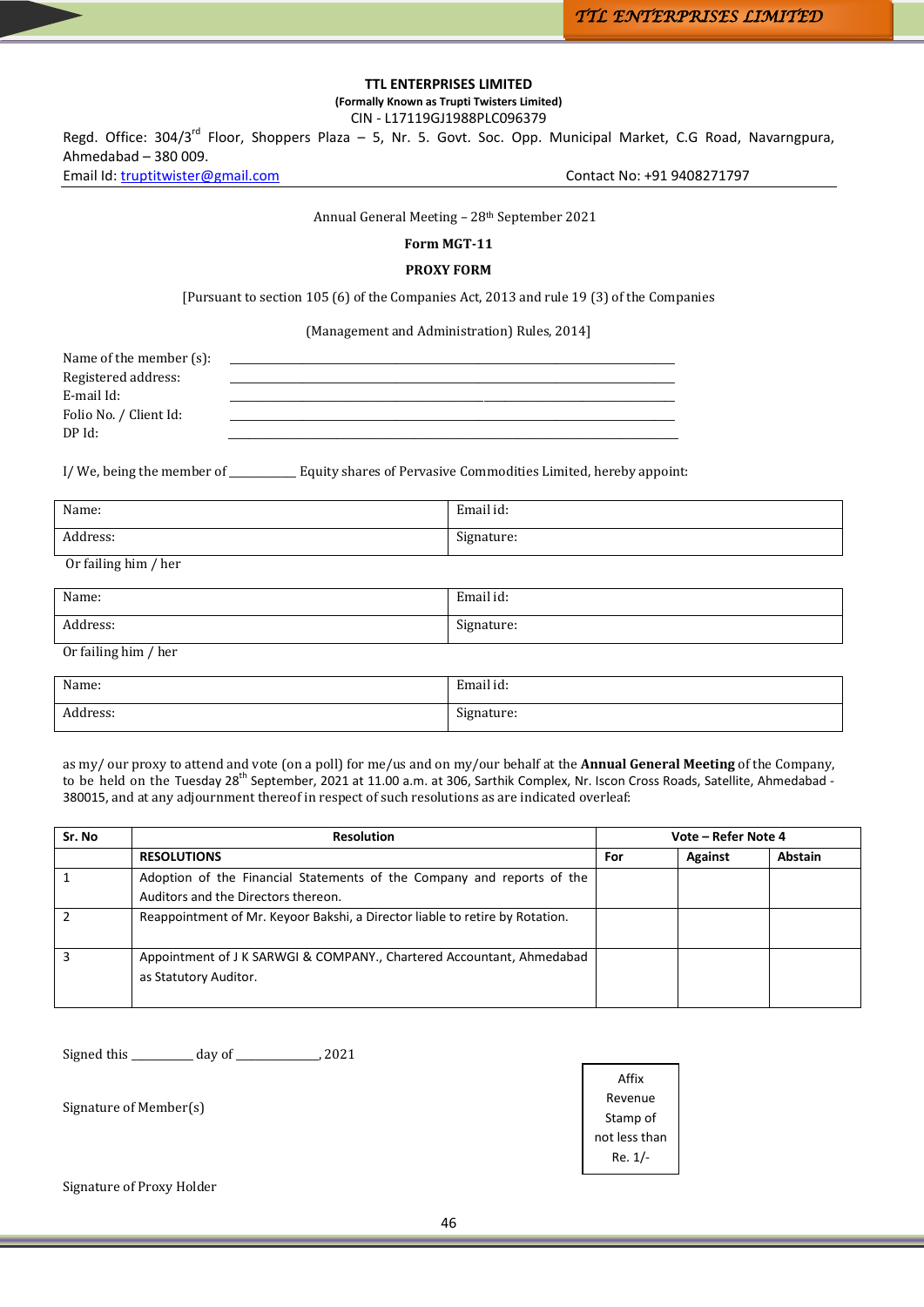#### Notes:

- 1. For the resolutions, Explanatory Statement and Notes, please refer to the Notice of the 33<sup>rd</sup> Annual General Meeting.<br>2. This form of proxy in order to be effective should be duly completed and deposited at the Registe
- This form of proxy in order to be effective should be duly completed and deposited at the Registered Office of the Company, not less than 48 hours before the commencement of the Meeting.
- 3. A Proxy need not be a member of the Company.
- 4. It is optional to indicate your preference. If you leave 'for', 'against' or 'abstain' column blank against any or all of the resolutions, your proxy will be entitled to vote in any manner as he/she may deem appropriate.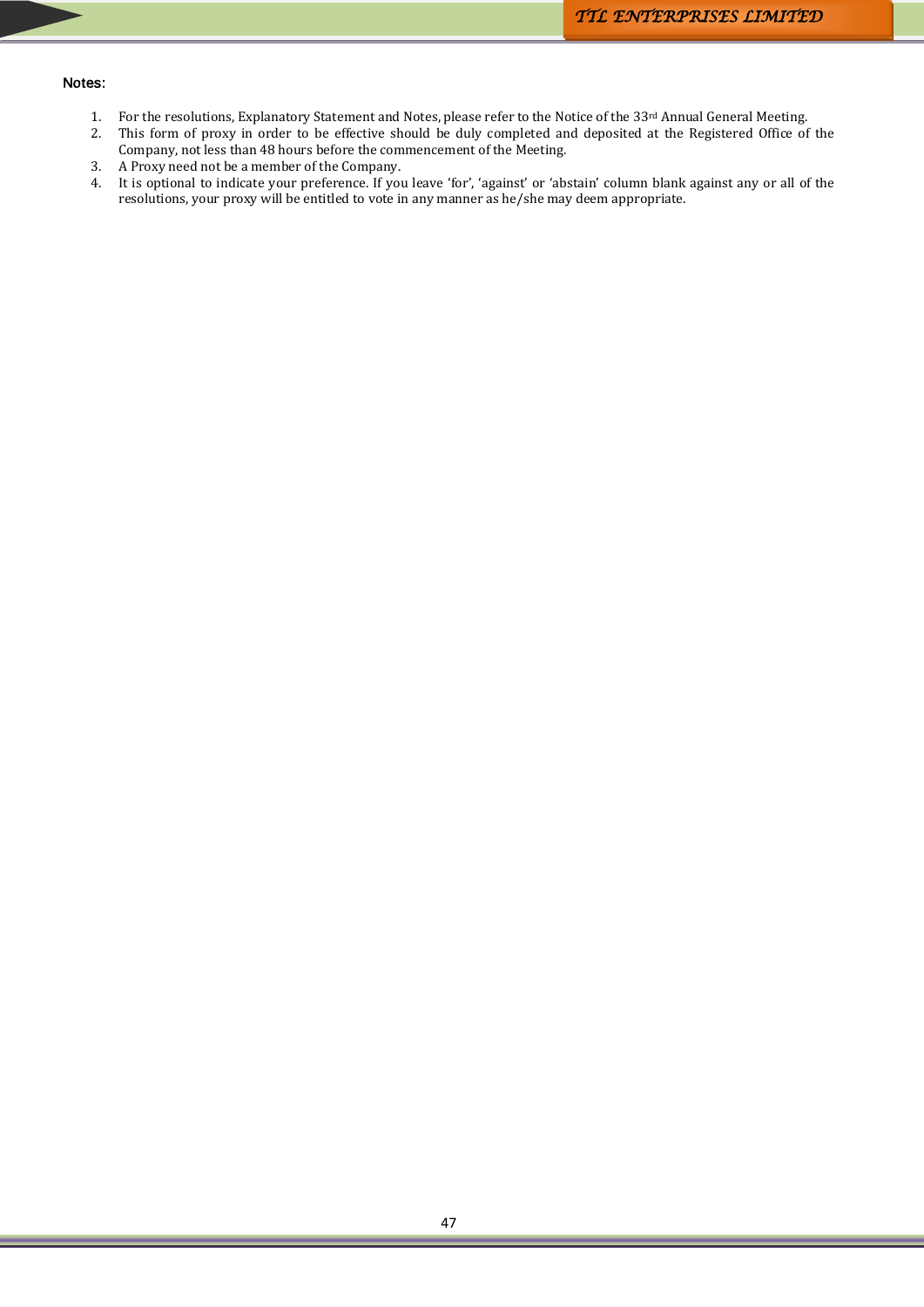# **TTL ENTERPRISES LIMITED**

**(Formally Known as Trupti Twisters Limited)**

CIN - L17119GJ1988PLC096379

Regd. Office: 304/3<sup>rd</sup> Floor, Shoppers Plaza - 5, Nr. 5. Govt. Soc. Opp. Municipal Market, C.G Road, Navarngpura, Ahmedabad – 380 009.

Email Id[: truptitwister@gmail.com](mailto:truptitwister@gmail.com) websie: [www.ttlent.com](http://www.ttlent.com/) Contact No: +91 9408271797

**Form MGT-12** 

**BALLOT FORM** Sr. No.

(To be returned to Scrutinizer appointed by the Company)

| 1. Name and Registered address of the Sole-<br>First named Shareholder        |  |
|-------------------------------------------------------------------------------|--|
| 2. Name(s) of the Joint Shareholders                                          |  |
| 3. Registered Folio No / Client ID No.* (In case<br>of Holding in Demat Form) |  |
| 4. Number of shares held                                                      |  |

I/We hereby exercise my / our vote in respect of the ordinary / special resolutions to be passed through Postal Ballot for the Business stated in Notice of the Company by sending my/our Assent or Dissent to the said resolution by placing the tick  $mark(\checkmark)$  at the appropriate box below:

| Sr.            | <b>Description</b>                                                                                                        | <b>Type of Resolution</b>     | <b>No. of Shares</b> | Please mark the tick                          |                                                |
|----------------|---------------------------------------------------------------------------------------------------------------------------|-------------------------------|----------------------|-----------------------------------------------|------------------------------------------------|
| N <sub>o</sub> |                                                                                                                           |                               | Held                 | I/We assent to the<br><b>Resolution (FOR)</b> | I/We dissent to the<br>resolution<br>(AGAINST) |
| 1.             | Adoption<br>of the<br>Financial<br>Statements of the Company<br>and reports of the Auditors and<br>the Directors thereon. | Ordinary<br>Resolution        |                      |                                               |                                                |
| 2.             | Reappointment of Mr. Keyoor<br>Bakshi, a Director liable to<br>retire by Rotation                                         | Ordinary<br><b>Resolution</b> |                      |                                               |                                                |
| 3.             | Appointment of J K SARWGI &<br>COMPANY., Chartered<br>Accountant, Ahmedabad<br>as<br>Statutory Auditor.                   | Ordinary<br>Resolution        |                      |                                               |                                                |

**Place: Ahmedabad** 

**Date:** 

 **Signature of Member/Beneficial owner**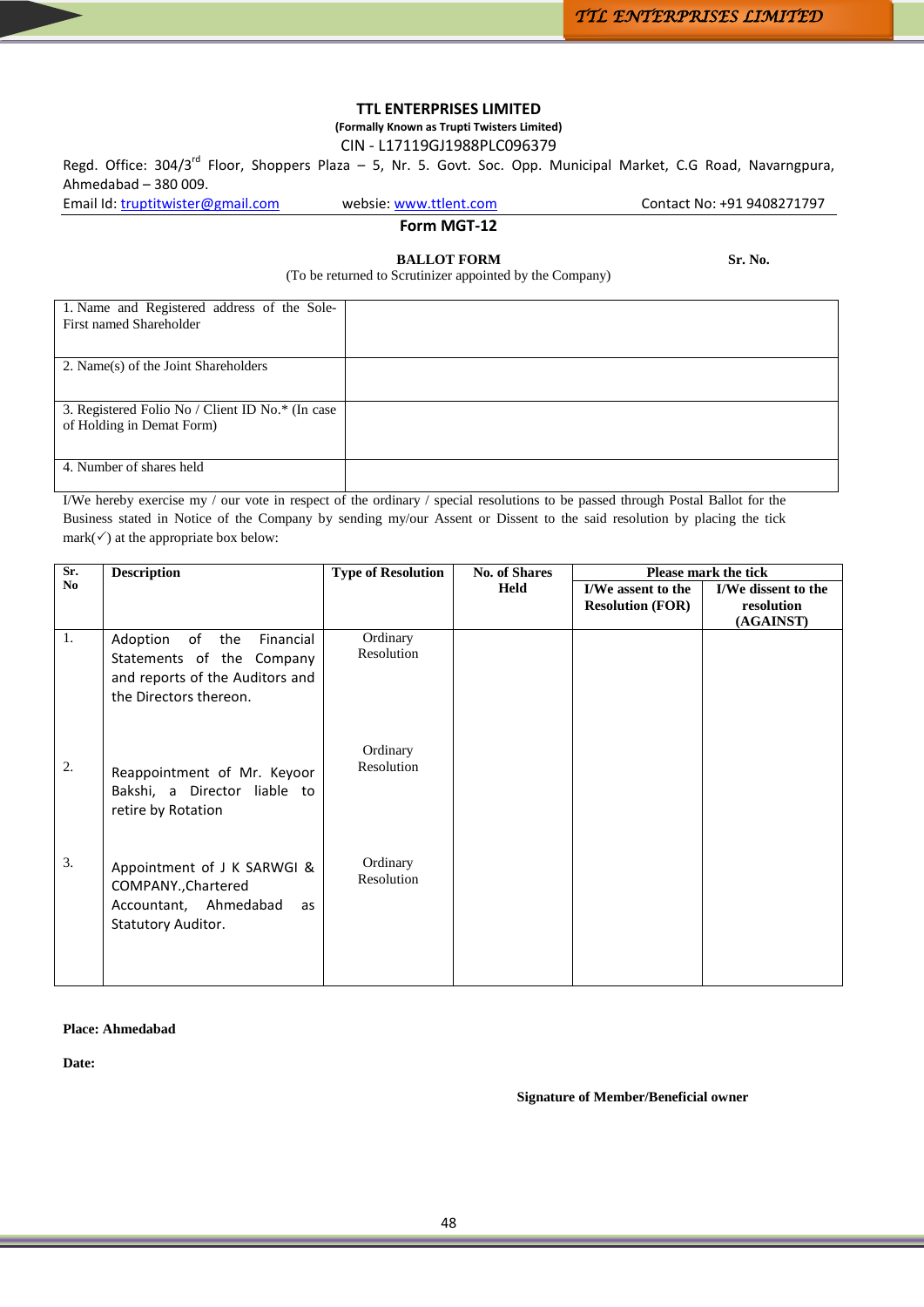

# **Venue of Annual General Meeting**

**Office No. 306, Sarthik Complex, Nr. Iscon Cross Roads, Satellite, Ahmedabad -380015**